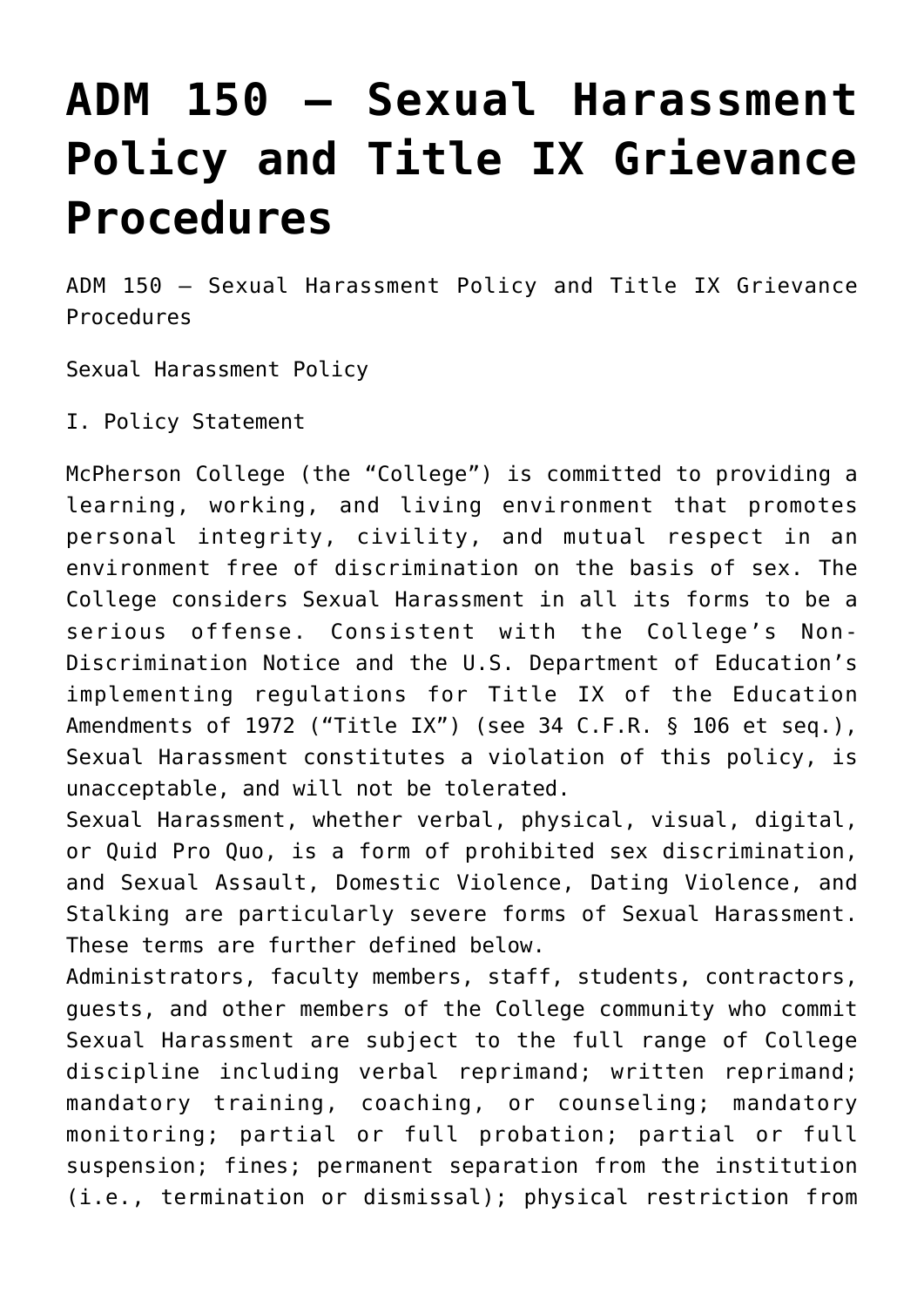College property; cancellation of contracts; and any combination of the same.

The College will provide persons who have experienced Sexual Harassment ongoing remedies as reasonably necessary to restore or preserve access to the College's education programs and activities.

II. Scope

This policy applies to Sexual Harassment that occurs within the College's Education Programs and Activities and that is committed by an administrator, faculty member, staff, student, contractor, guest, or other member of the College community.

This policy does not apply to Sexual Harassment that occurs off-campus, in a private setting, and outside the scope of the College's Education Programs and Activities; such sexual misconduct may be prohibited by the Student Code of Conduct if committed by a student, the Faculty Handbook if committed by a faculty member, or other College policies and standards if committed by an employee.

Consistent with the U.S. Department of Education's implementing regulations for Title IX, this policy does not apply to Sexual Harassment that occurs outside the geographic boundaries of the United States, even if the Sexual Harassment occurs in the College's Education Programs and Activities, such as a study abroad program. Sexual Harassment that occurs outside the geographic boundaries of the United States is governed by the Student Code of Conduct if committed by a student, the Faculty Handbook if committed by a faculty member, or other College policies and standards if committed by an employee.

# III. Title IX Statement

It is the policy of the College to comply with Title IX of the Education Amendments of 1972 and its implementing regulations, which prohibit discrimination based on sex in the College's educational programs and activities. Title IX and its implementing regulations also prohibit retaliation for asserting claims of sex discrimination. The College has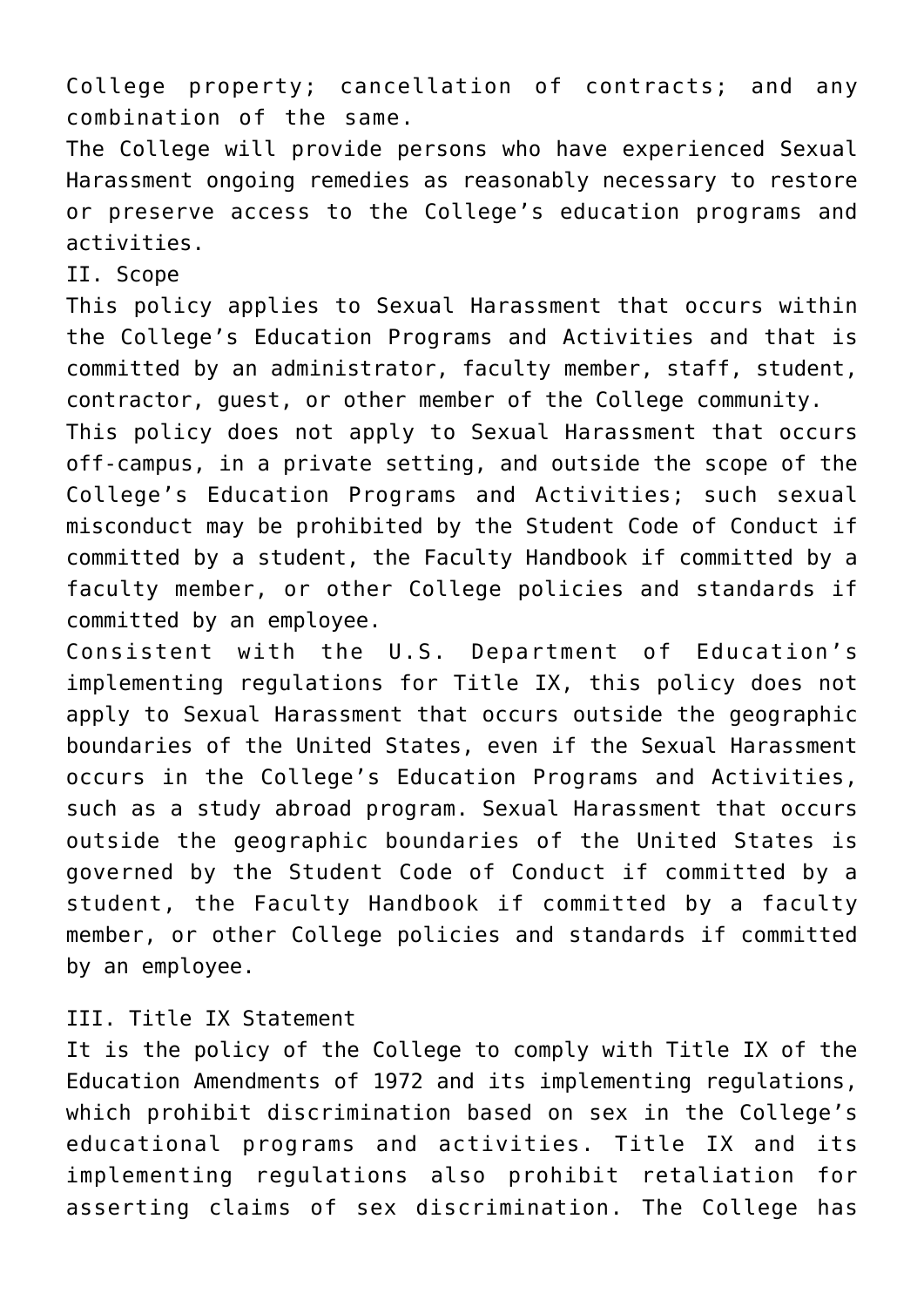designated the following Title IX Coordinator to coordinate its compliance with Title IX and to receive inquiries regarding Title IX, including complaints of Sexual Harassment:

Shana Meyer 1600 East Euclid Office of Student Affairs First Floor, Miller Library McPherson College McPherson KS 67460 (620) 242-0500 meyers@mcpherson.edu

The College has also designated the following Deputy Title IX Coordinator to assist the Title IX Coordinator in carrying out his or her duties under this policy:

Dr. Bruce Clary 1600 East Euclid Office of Academic Affairs McPherson College McPherson KS 67460 (620) 242-0506 claryb@mcpherson.edu

A person may also file a complaint of Sexual Harassment with the United States Department of Education's Office for Civil Rights regarding an alleged violation of Title IX by visiting www2.ed.gov/about/offices/list/ocr/complaintintro.html or by calling 1-800-421-3481.

#### IV. Definitions

A. "Sexual Harassment" is conduct on the basis of sex that constitutes Quid Pro Quo Sexual Harassment, Hostile Environment Sexual Harassment, Sexual Assault, Domestic Violence, Dating Violence, or Stalking.

B. "Quid Pro Quo Sexual Harassment" is an employee of the College conditioning the provision of an aid, benefit, or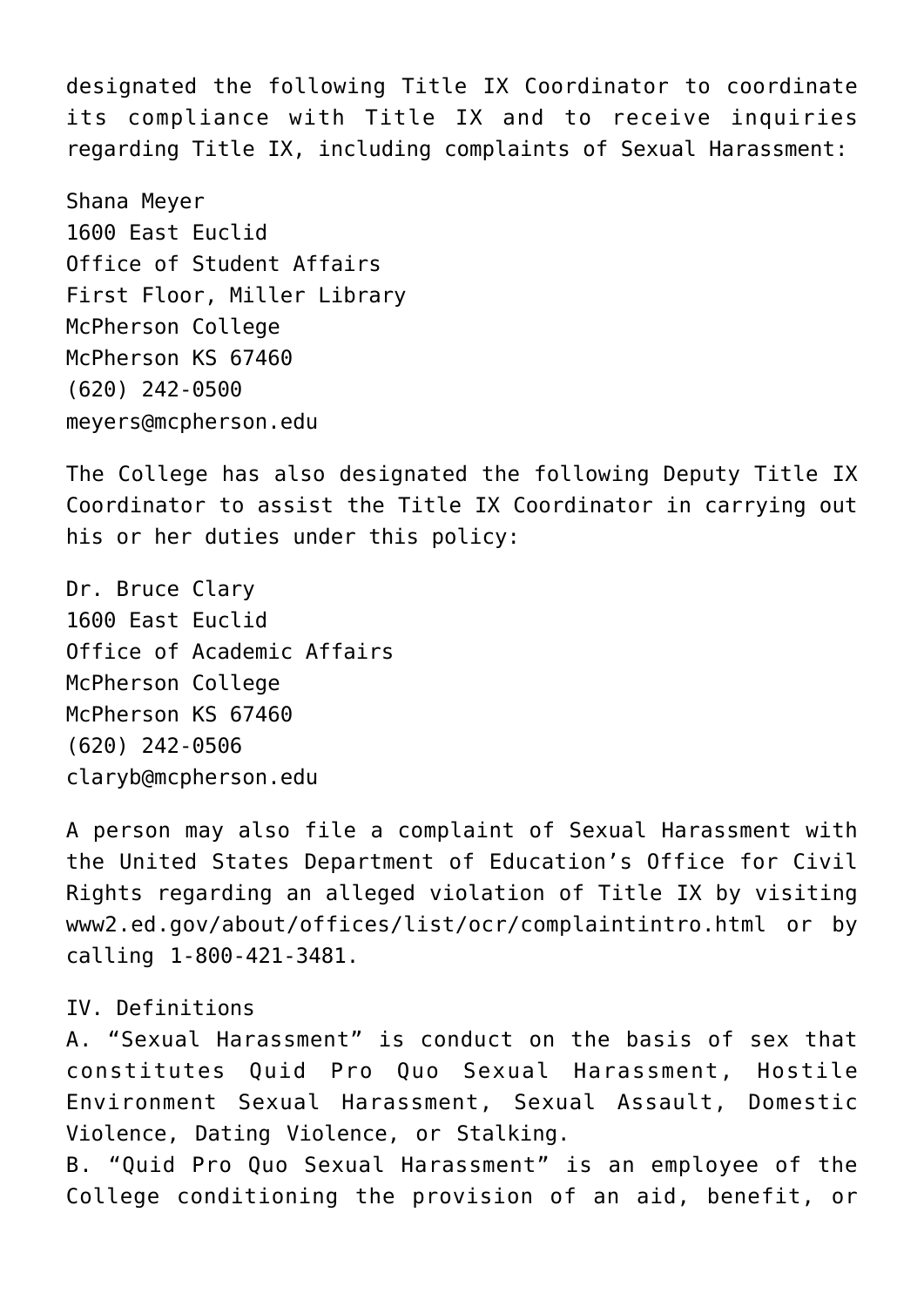service of the College on an individual's participation in unwelcome sexual conduct.

C. "Hostile Environment Sexual Harassment" is unwelcome conduct determined by a reasonable person to be so severe, pervasive, and objectively offensive that it effectively denies a person access to the College's education programs and activities.

D. "Sexual Assault" includes the sex offenses of Rape, Sodomy, Sexual Assault with an Object, Fondling, Incest, and Statutory Rape.

1. "Rape" is the carnal knowledge of a person, without the consent of the victim, including instances where the victim is incapable of giving consent because of his/her age or because of his/her temporary or permanent mental or physical incapacity. There is "carnal knowledge" if there is the slightest penetration of the vagina or penis by the sexual organ of the other person. Attempted Rape is included.

2. "Sodomy" is oral or anal sexual intercourse with another person, without the consent of the victim, including instances where the victim is incapable of giving consent because of his/her age or because of his/her temporary or permanent mental or physical incapacity.

3. "Sexual Assault with an Object" is using an object or instrument to unlawfully penetrate, however slightly, the genital or anal opening of the body of another person, without the consent of the victim, including instances where the victim is incapable of giving consent because of his/her age or because of his/her temporary or permanent mental or physical incapacity. An "object" or "instrument" is anything used by the offender other than the offender's genitalia.

4. "Fondling" is the touching of the private body parts of another person for the purpose of sexual gratification, without the consent of the victim, including instances where the victim is incapable of giving consent because of his/her age or because of his/her temporary or permanent mental or physical incapacity.

5. "Incest" is sexual intercourse between persons who are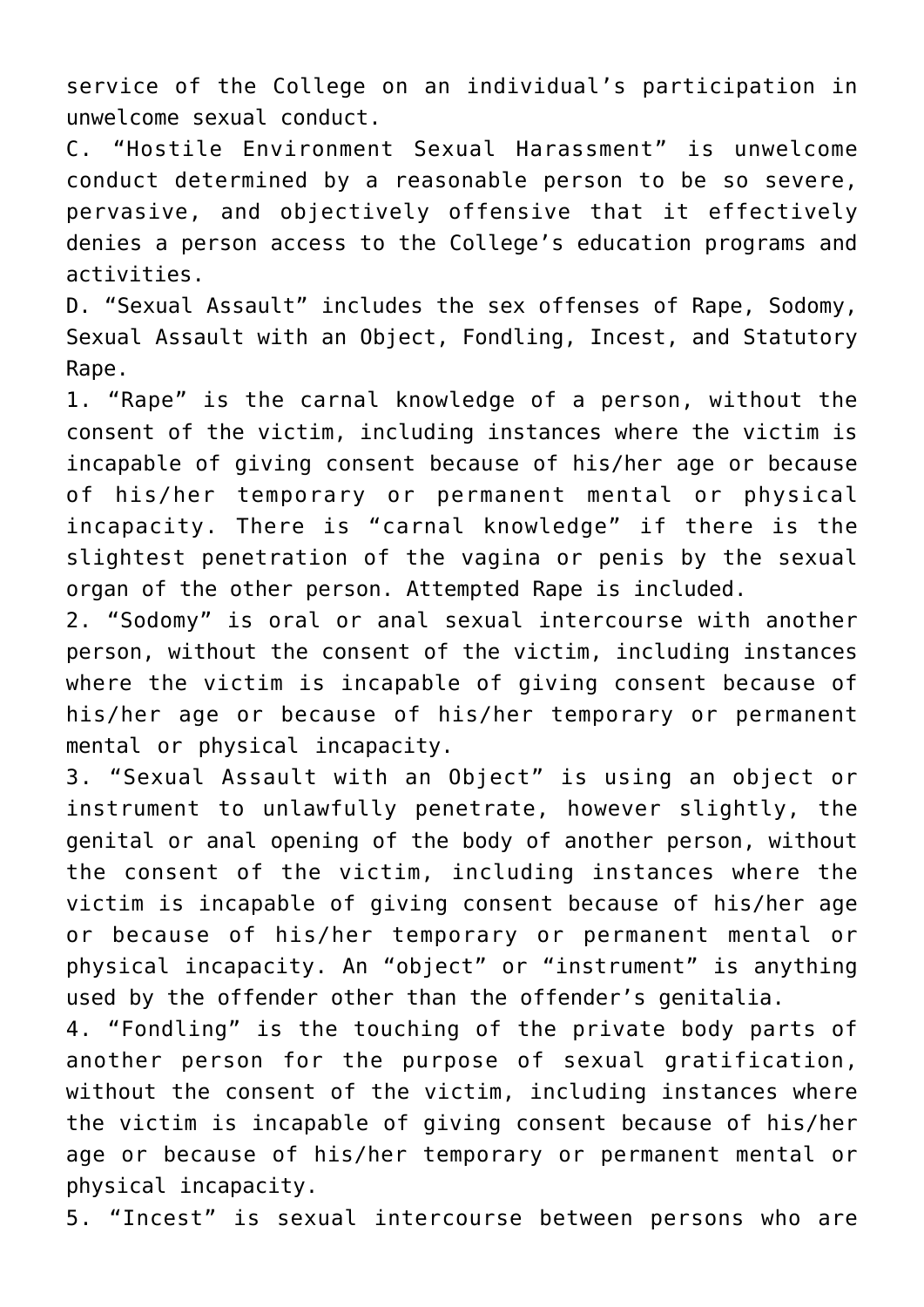related to each other within the degrees wherein marriage is prohibited by Kansas law.

6. "Statutory Rape" is sexual intercourse with a person who is under the statutory age of consent as defined by Kansas law. E. "Domestic Violence" is felony or misdemeanor crimes of violence committed by a current or former spouse or intimate partner of the victim, by a person with whom the victim shares a child in common, by a person who is cohabitating with or has cohabitated with the victim as a spouse or intimate partner, by a person similarly situated to a spouse of the victim under the domestic or family violence laws of Kansas, or by any other person against an adult or youth victim who is protected from that person's acts under the domestic or family violence laws of Kansas.

F. "Dating Violence" is violence committed by a person –

1. Who is or has been in a social relationship of a romantic or intimate nature with the victim; and

2. Where the existence of such a relationship will be determined based on a consideration of the following factors:

- The length of the relationship;
- The type of relationship; and

• The frequency of interaction between the persons involved in the relationship.

G. "Stalking" is engaging in a course of conduct directed at a specific person that would cause a reasonable person to:

• Fear for their safety or the safety of others; or

• Suffer substantial emotional distress.

H. "Consent" refers to words or actions that a reasonable person in the perspective of the Respondent would understand as agreement to engage in the sexual conduct at issue. A person who is Incapacitated is not capable of giving Consent.

I. "Incapacitated" refers to the state where a person does not appreciate the nature or fact of sexual activity due to the effect of drugs or alcohol consumption, medical condition or disability, or due to a state of unconsciousness or sleep.

J. "Retaliation" is intimidation, threats, coercion, or discrimination against any individual for the purpose of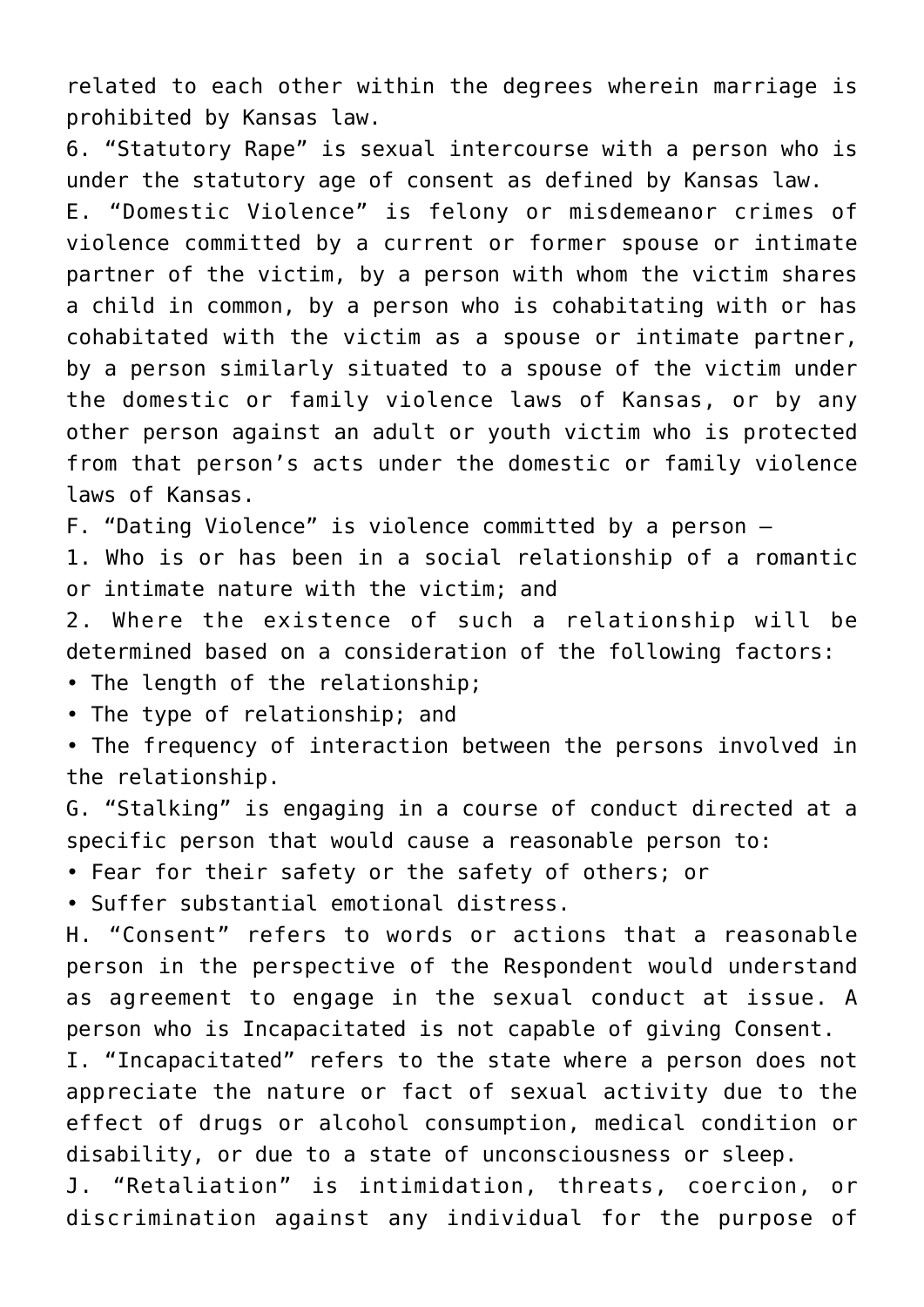interfering with any right or privilege secured by Title IX and its implementing regulations or because an individual has made a report or complaint, testified, assisted, or participated or refused to participate in any manner in an investigation, proceeding, or hearing under this policy.

K. "Complainant" means an individual who is alleged to be the victim of conduct that could constitute Sexual Harassment.

L. "Respondent" means an individual who has been reported to be the perpetrator of conduct that could constitute Sexual Harassment.

M. "Formal Complaint" means a document filed by a Complainant or signed by the Title IX Coordinator alleging Sexual Harassment against a Respondent and requesting that the College investigate the allegation of Sexual Harassment in accordance with this policy. At the time of filing a Formal Complaint, a Complainant must be participating in or attempting to participate in the College's education programs and activities. A "document filed by a Complainant" means a document or electronic submission (such as an email) that contains the Complainant's physical or electronic signature or otherwise indicates that the Complainant is the person filing the Complaint.

N. "Supportive Measures" are non-disciplinary, non-punitive individualized services offered, as appropriate, and reasonably available, and without fee or charge, that are designed to restore or preserve equal access to the College's Education Programs and Activities without unreasonably burdening another party, including measures designed to protect the safety of all parties implicated by a report or the College's education environment, or to deter Sexual Harassment. Supportive measures may include: counseling, extensions of academic or other deadlines, course-related adjustments, modifications to work or class schedules, campus escort services, changes in work or housing locations, leaves of absence, increased security and monitoring of certain areas of campus, and other similar measures. Supportive Measures may also include mutual restrictions on contact between the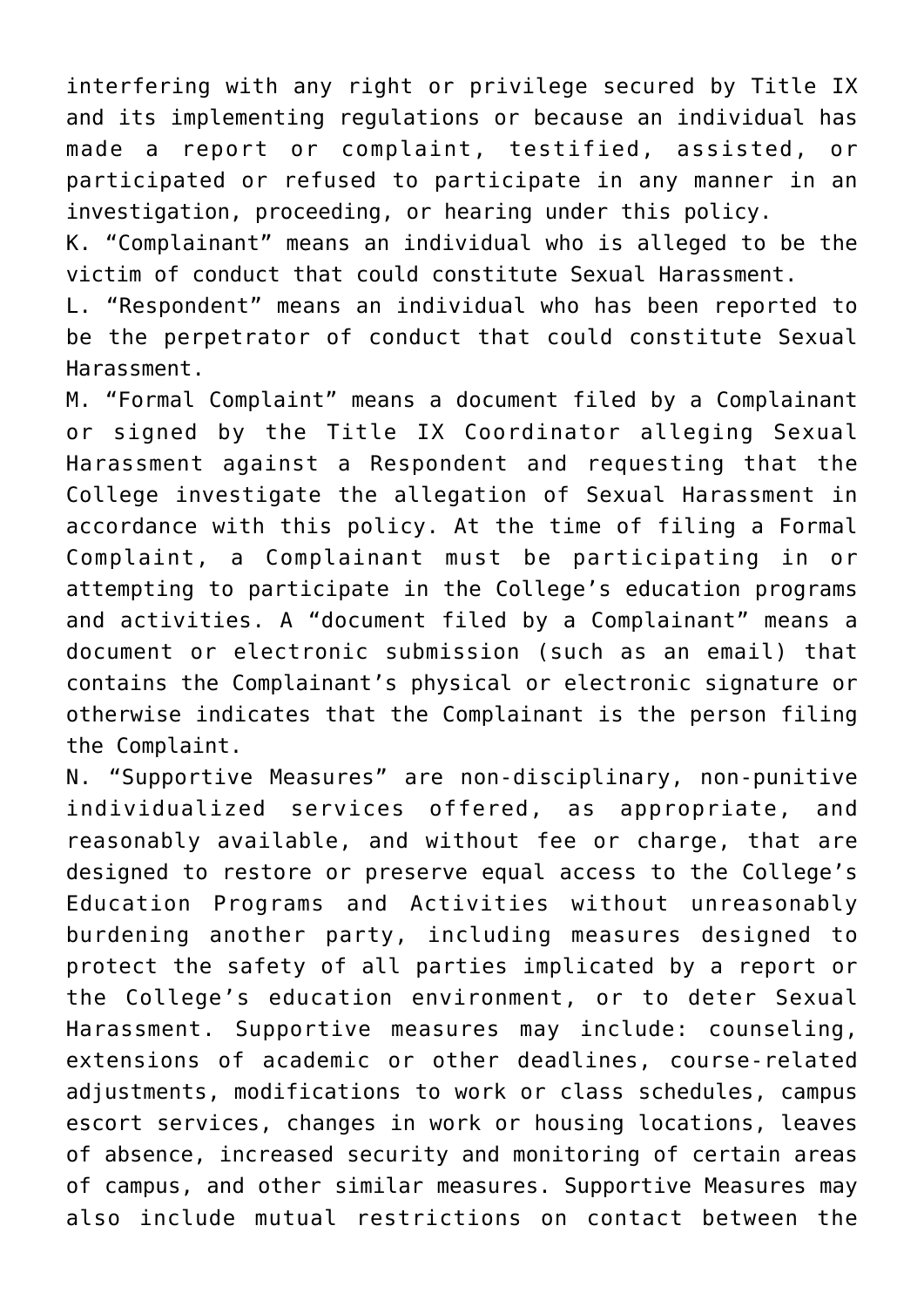parties implicated by a report.

O. "Education Programs and Activities" refers to all the operations of the College, including, but not limited to, inperson and online educational instruction, employment, research activities, extracurricular activities, athletics, residence life, dining services, performances, and community engagement and outreach programs. The term applies to all activity that occurs on campus or on other property owned or occupied by the College. It also includes off-campus locations, events, or circumstances over which the College exercises substantial control over the Respondent and the context in which the Sexual Harassment occurs, including Sexual Harassment occurring in any building owned or controlled by a student organization that is officially recognized by the College.

V. Understanding Hostile Environment Sexual Harassment

In determining whether a hostile environment exists, the College will consider the totality of circumstances, including factors such as the actual impact the conduct has had on the Complainant; the nature and severity of the conduct at issue; the frequency and duration of the conduct; the relationship between the parties (including accounting for whether one individual has power or authority over the other); the respective ages of the parties; the context in which the conduct occurred; and the number of persons affected. The College will evaluate the totality of circumstances from the perspective of a reasonable person in the Complainant's position. A person's adverse subjective reaction to conduct is not sufficient, in and of itself, to establish the existence of a hostile environment.

The College encourages members of the College Community to report any and all instances of Sexual Harassment, even if they are unsure whether the conduct rises to the level of a policy violation.

Some specific examples of conduct that may constitute Sexual Harassment if unwelcome include, but are not limited to:

● Unreasonable pressure for a dating, romantic, or intimate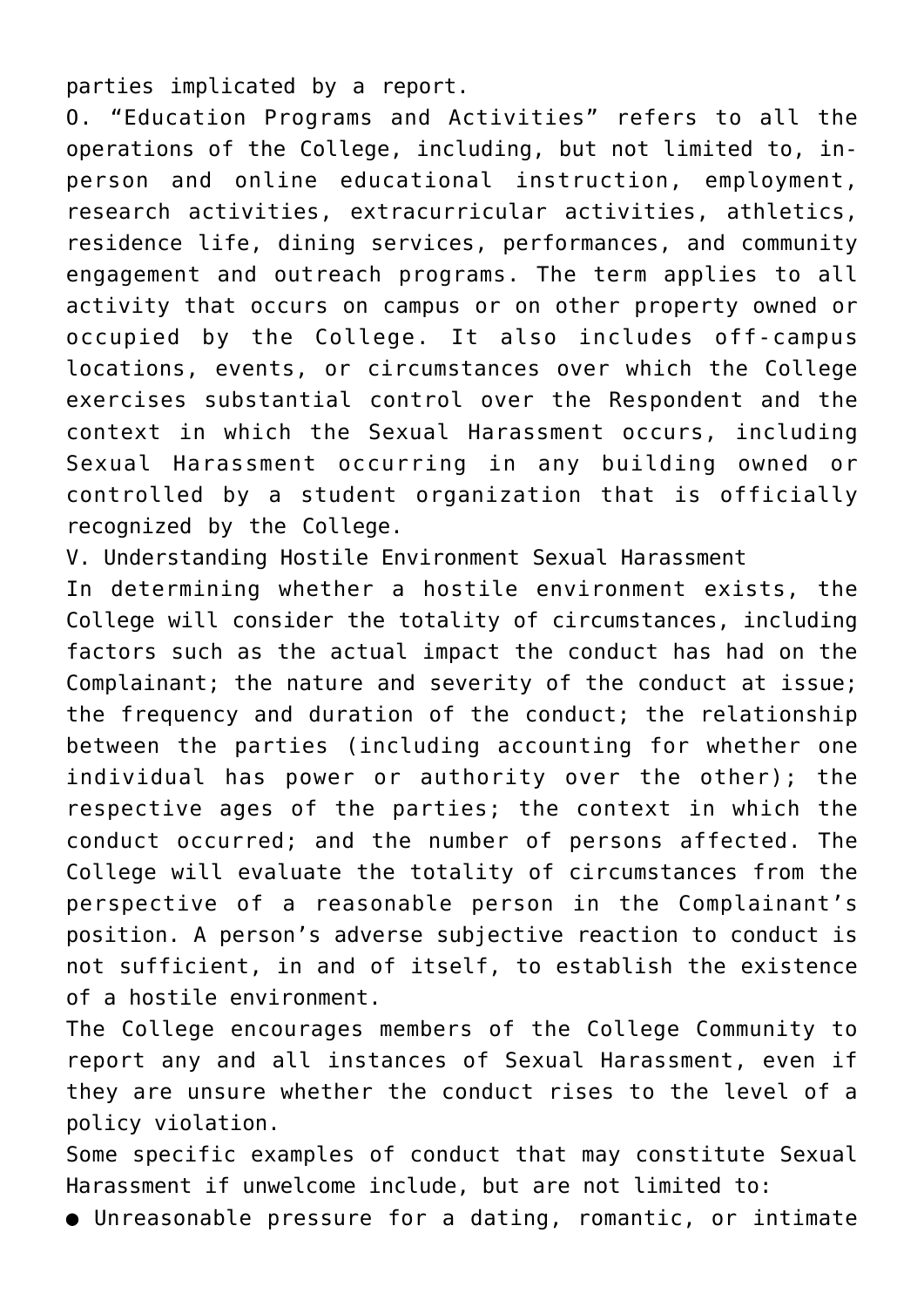relationship or sexual contact

- Unwelcome kissing, hugging, or massaging
- Sexual innuendos, jokes, or humor
- Displaying sexual graffiti, pictures, videos, or posters
- Using sexually explicit profanity
- Asking about, or telling about, sexual fantasies, sexual preferences, or sexual activities
- E-mail and Internet use that violates this policy
- Leering or staring at someone in a sexual way, such as staring at a person's breasts or groin
- Sending sexually explicit emails, text messages, or social media posts
- Commenting on a person's dress in a sexual manner
- Giving unwelcome personal gifts such as lingerie that suggest the desire for a romantic relationship
- Insulting, demeaning, or degrading another person based on gender or gender stereotypes

VI. Understanding Consent and Incapacitation

A. Consent

Lack of consent is a critical factor in determining whether sexual violence has occurred. Consent is informed, freely given, and mutually understood. Consent requires an affirmative act or statement by each participant. Consent is not passive.

• If coercion, intimidation, threats, and/or physical force are used, there is no consent

• If a person is mentally or physically incapacitated or impaired by alcohol or drugs such that the person cannot understand the fact, nature, or extent of the sexual situation, there is no consent

 Warning signs of when a person may be incapacitated due to drug and/or alcohol use include: slurred speech, falling down, passing out, and vomiting

- If a person is asleep or unconscious, there is no consent
- If a person is below the minimum age of consent in the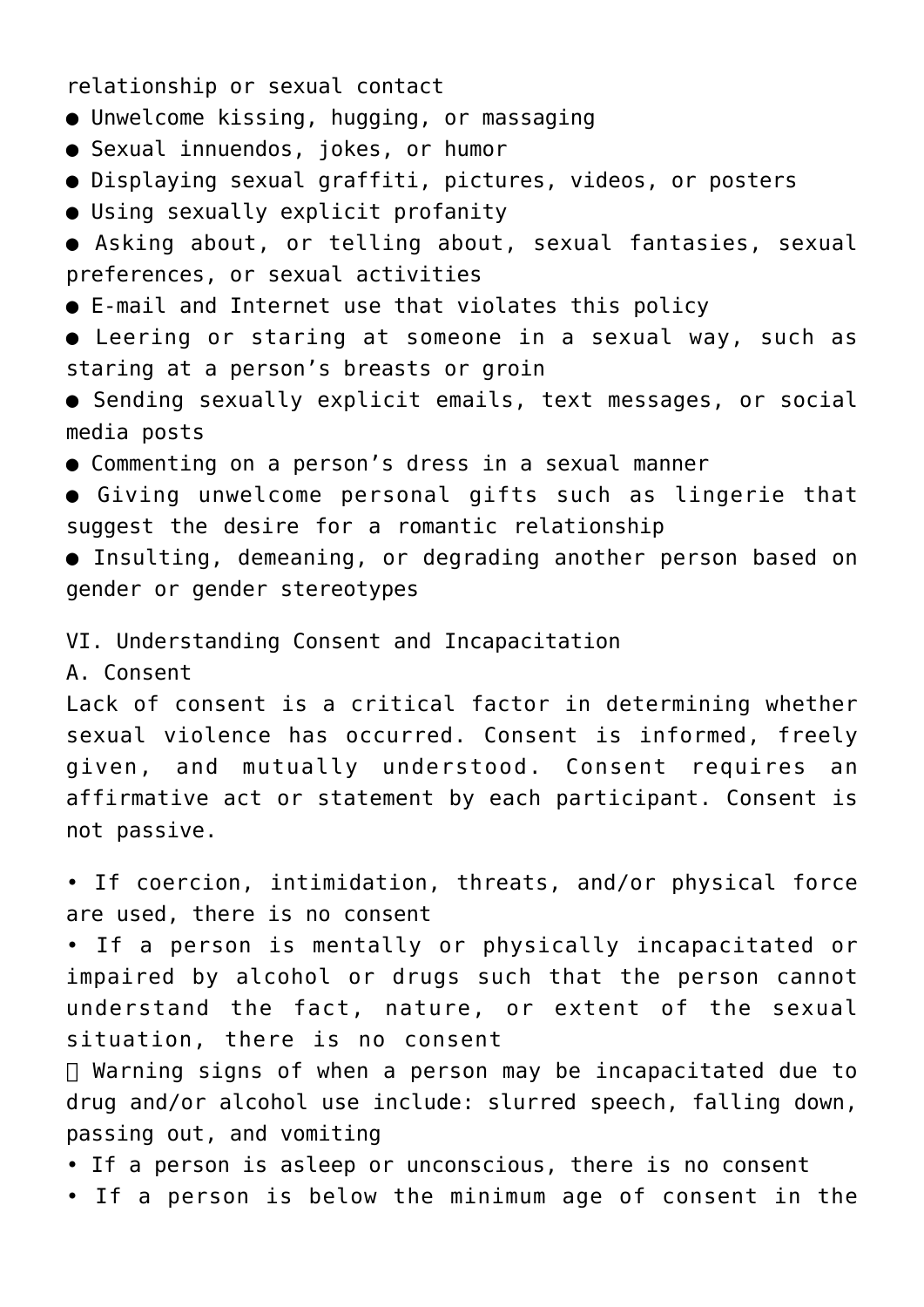applicable jurisdiction, there cannot be consent

• Consent to one form of sexual activity does not imply consent to other forms of sexual activity

• Consent can be withdrawn. A person who initially consents to sexual activity is deemed not to have consented to any sexual activity that occurs after he or she withdraws consent

• Being in a romantic relationship with someone does not imply consent to any form of sexual activity

• Effective consent may not exist when there is a disparity in power between the parties (e.g., faculty/student, supervisor/employee)

VII. Roles and Responsibilities

A. Title IX Coordinator

It is the responsibility of the Title IX Coordinator to: (1) ensure the College's compliance with Title IX; (2) identify and address any patterns or systemic problems of sexual misconduct at the College; (3) coordinate dissemination of information and education and training programs; (4) receive Formal Complaints under this policy; (5) assist members of the College Community in understanding that sexual misconduct is prohibited by this policy; (6) answer questions about this policy; (7) ensure that employees and students are aware of the procedures for reporting and addressing complaints of Sexual Harassment; and (8) to implement the Title IX Grievance Procedures or to designate appropriate persons for implementing the Title IX Grievance Procedures. The Deputy Title IX Coordinator will assist the Title IX Coordinator in carrying out these responsibilities.

B. Administrators, Deans, Department Chairs, and Other Managers

It is the responsibility of administrators, deans, department chairs, and other managers (i.e., those that formally supervise other employees) to:

• Inform employees under their direction or supervision of this policy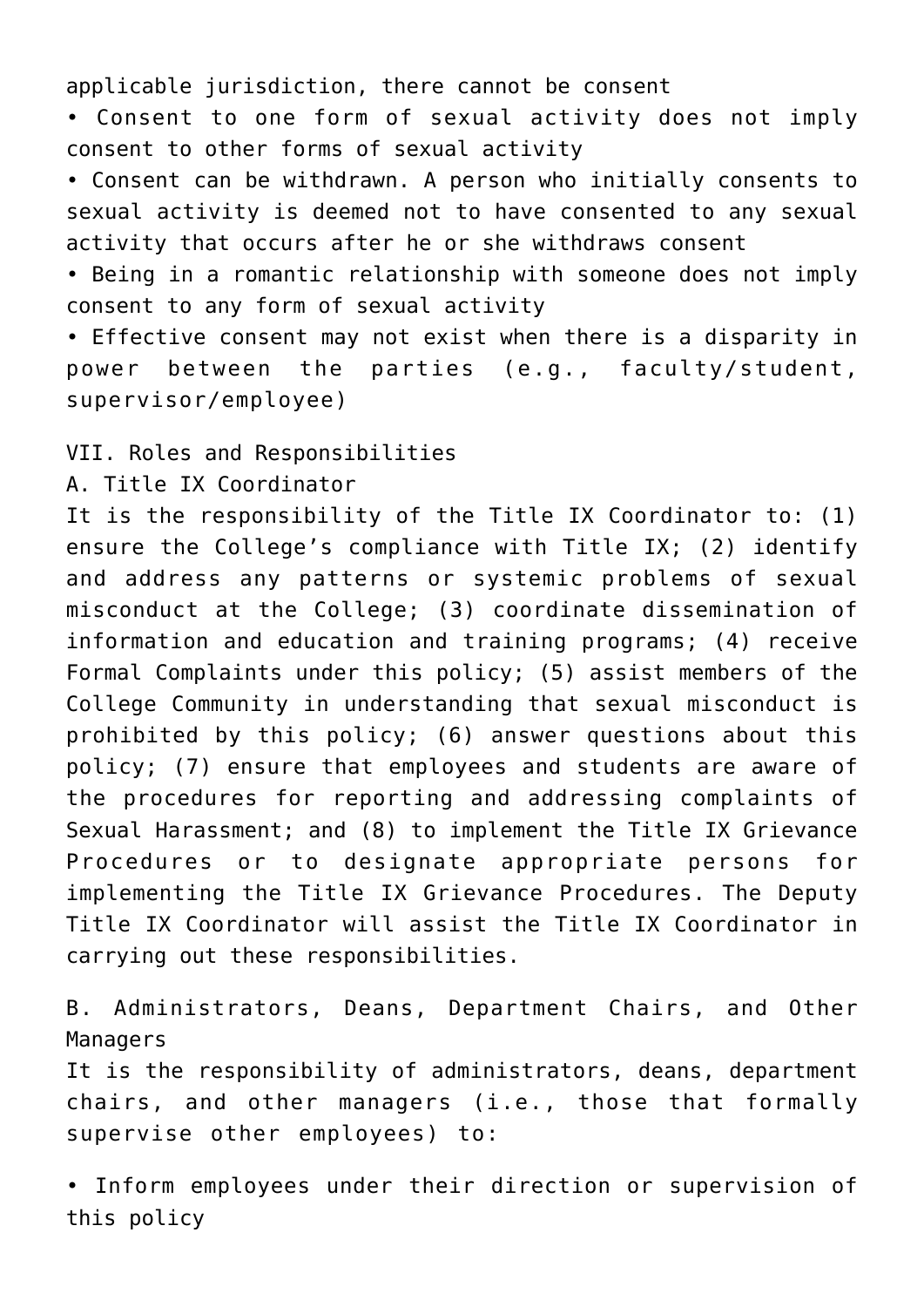• Work with the Title IX Coordinator to implement education and training programs for employees and students

• Implement any corrective actions that are imposed as a result of findings of a violation of this policy

### C. Employees

Throughout this policy, the term "employees" includes all faculty, staff, and administrators. It is the responsibility of employees to review this policy and comply with it.

#### D. Students

It is the responsibility of students to review this policy and comply with it.

VIII. Reporting Sexual Harassment

Any person may report Sexual Harassment to the Title IX Coordinator. Reports may be made in person, by regular mail, telephone, electronic mail, or by any other means that results in the Title IX Coordinator receiving the person's verbal or written report. In-person reports must be made during normal business hours, but reports can be made by regular mail, telephone, or electronic mail at any time, including outside normal business hours. So that the College has sufficient information to follow up appropriately, reports should include: (1) the date(s) and time(s) of the alleged conduct; (2) the names of all person(s) involved in the alleged conduct, including possible witnesses; (3) all details outlining what happened; and (4) contact information for the Complainant.

The name and contact information for the Title IX Coordinator is:

Shana Meyer 1600 East Euclid Office of Student Affairs First Floor, Miller Library McPherson College McPherson KS 67460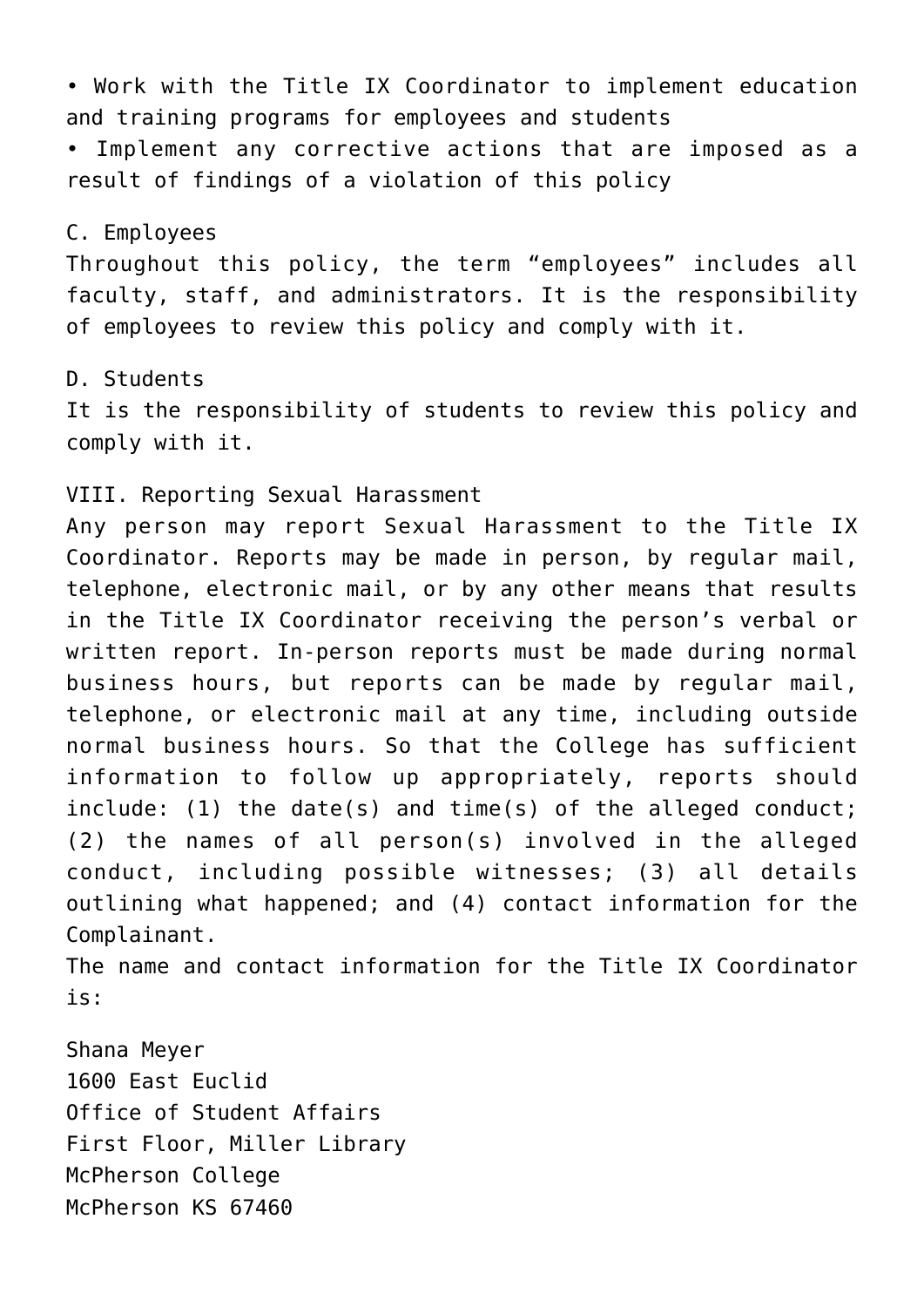(620) 242-0500 meyers@mcpherson.edu

In addition to reporting to the Title IX Coordinator, any person may report Sexual Harassment to any College employee with managerial authority over other employees, including cabinet members, deans, department heads, unit supervisors, and other managers (collectively "Reporting Officials") who must promptly forward such report of Sexual Harassment to the Title IX Coordinator.

All College employees have a duty to report sexual misconduct to the Title IX Coordinator or Deputy Title IX Coordinator when they receive a report of such conduct, witness such conduct, or otherwise obtain information about such conduct. This includes employees who may have a professional license requiring confidentiality if they are not employed by the College in that professional role. An employee not reporting sexual misconduct as required by this policy may be disciplined accordingly, up to and including termination. Employees using the Sexual Harrassment Incident Report Form may not anonymously report in order to meet their mandated reporting obligation under this policy.

IX. Confidential Resources

If a victim desires to talk confidentially about his or her situation, there are resources available. The following resources are available to assist you and will not further disclose the information you provide, unless otherwise required to do so by law (e.g., if the victim is a minor): • Contact Student Life for referral to Campus Spiritual Life contact

• McPherson County Sexual Assault/Domestic Violence Center 1-800-701-3630

• SafeHope – McPherson, Harvey and Marion Counties – 800-487-0510 or 316-283-0350

• Mental health services available through Linda Helmer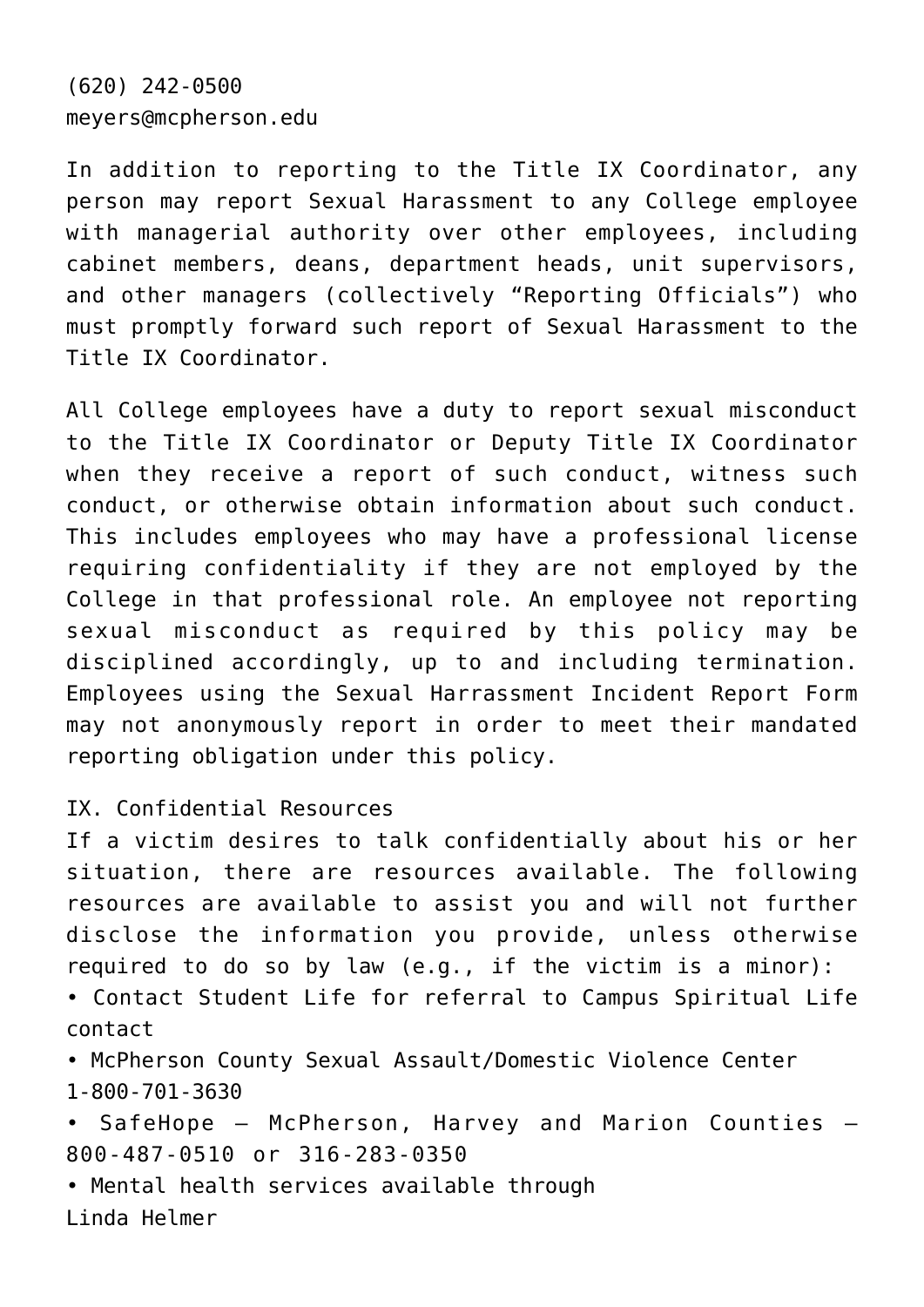(620) 242-242-0404 or 2404 from campus extension • Partners in Family Care (620) 242-0404 or 2404 from campus extension X. Special Advice for Individuals Reporting Sexual Assault, Domestic Violence, Dating Violence, or Stalking If you believe you are the victim of Sexual Assault, Domestic Violence, or Dating Violence, do everything possible to preserve evidence by making certain that the crime scene is not disturbed. Preservation of evidence may be necessary for proof of the crime or in obtaining a protection order. For those who believe that they are victims of Sexual Assault, Domestic Violence, or Dating Violence, the College recommends the following:

• Get to a safe place as soon as possible.

• Try to preserve all physical evidence of the crime—avoid bathing, using the toilet, rinsing one's mouth or changing clothes. If it is necessary, put all clothing that was worn at the time of the incident in a paper bag, not a plastic one.

• Do not launder or discard bedding where the assault occurred- preserve for law enforcement

• Preserve all forms of electronic communication that occurred before, during, or after the assault

• Contact law enforcement by calling 911.

• Get medical attention – all medical injuries are not immediately apparent. This is also necessary to collect evidence in case the individual decides to press charges. Local hospitals have evidence collection kits necessary for criminal prosecution should the victim wish to pursue charges. Take a full change of clothing, including shoes, for use after a medical examination.

• Contact a trusted person, such as a friend or family member for support.

• Talk with a professional licensed counselor, College chaplain, or resident health care provider who can help explain options, give information, and provide emotional support.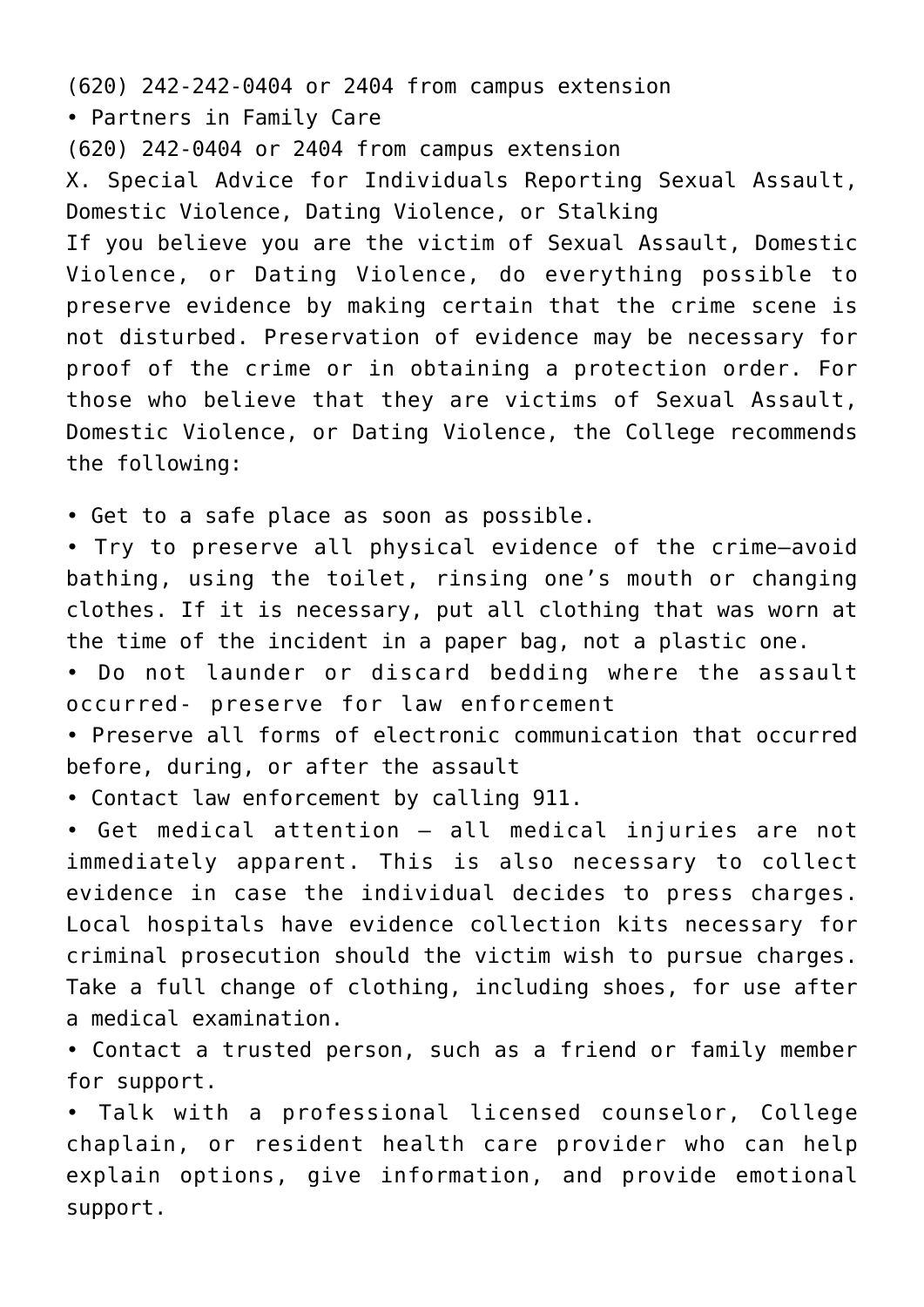• Make a report to the Title IX Coordinator.

• Explore this policy and avenues for resolution under the Title IX Grievance Process.

It is also important to take steps to preserve evidence in cases of Stalking, to the extent such evidence exists. Such evidence is more likely to be in the form of letters, emails, text messages, etc. rather than evidence of physical contact and violence. This type of non-physical evidence will also be useful in all types of Sexual Harassment investigations.

Once a report of Sexual Assault, Domestic Violence, Dating Violence, or Stalking is made, the victim has several options such as, but not limited to:

- obtaining Supportive Measures
- contacting parents or a relative
- seeking legal advice
- seeking personal counseling (always recommended)
- pursuing legal action against the perpetrator
- filing a Formal Complaint
- requesting that no further action be taken

The College's Student Affairs Department can assist individuals in obtaining a personal protection order ("PPO").

XI. Preliminary Assessment

Upon receipt of a report made pursuant to Section VIII, the Title IX Coordinator will conduct a preliminary assessment to determine:

• Whether the conduct, as reported, falls or could fall within the scope of the policy specified in Section II; and

• Whether the conduct, as reported, constitutes or could constitute Sexual Harassment.

If the Title IX Coordinator determines that the conduct reported could not fall within the scope of the policy, and/or could not constitute Sexual Harassment, even if investigated, the Title Coordinator will close the matter and may notify the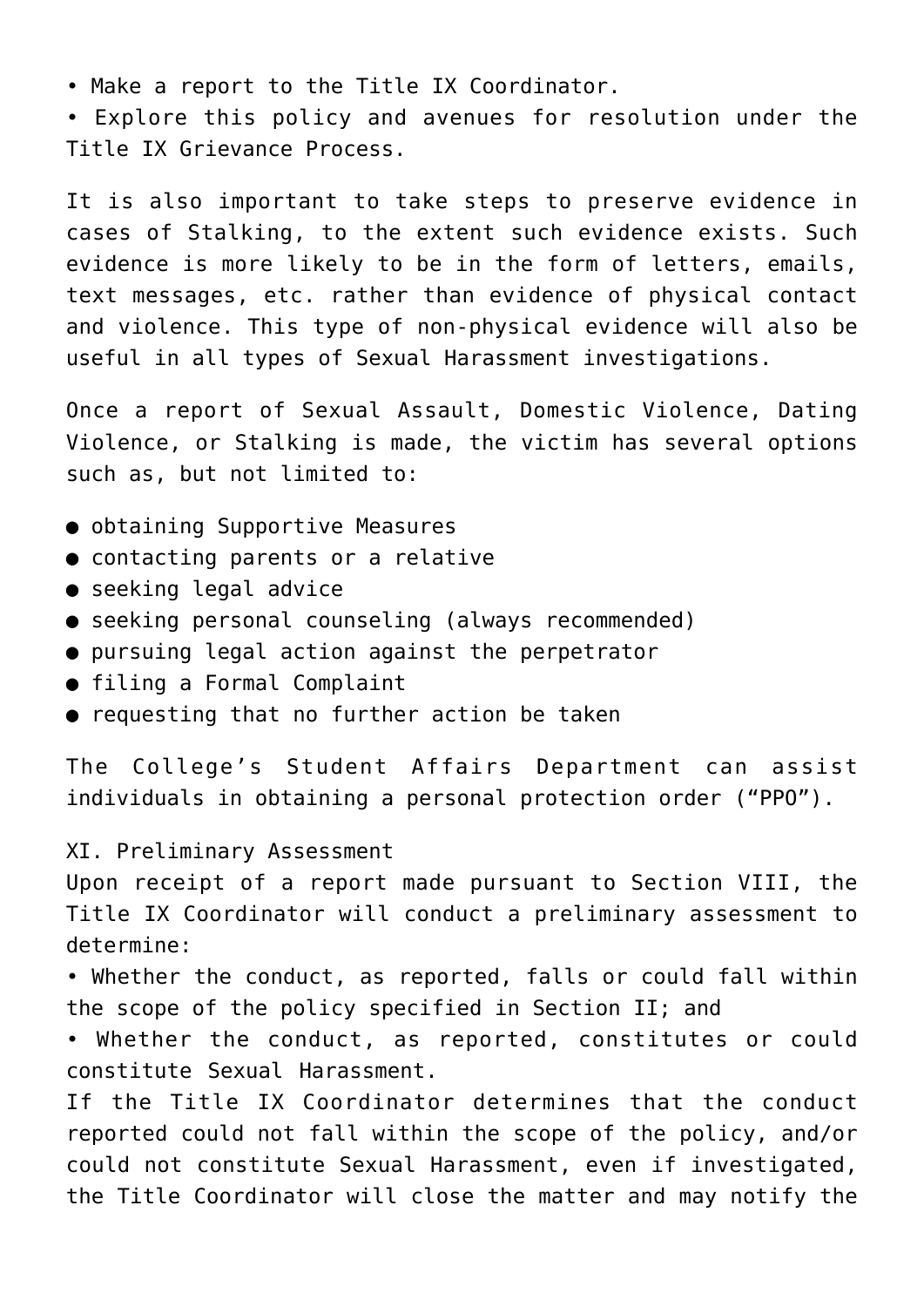reporting party if doing so is consistent with the Family Educational Rights and Privacy Act ("FERPA"). The Title IX Coordinator may refer the report to other College offices, as appropriate.

If the Title IX Coordinator determines that the conduct reported could fall within the scope of the policy, and/or could constitute Sexual Harassment, if investigated, the Title IX Coordinator will proceed to contact the Complainant as specified in Section XII.

As part of the preliminary assessment, the Title IX Coordinator may take investigative steps to determine the identity of the Complainant, if such identity is not apparent from the report.

XII. Contacting the Complainant

If a report is not closed as a result of the preliminary assessment specified in Section XI and the Complainant's identity is known, the Title IX Coordinator will promptly contact the Complainant to discuss the availability of Supportive Measures specified in Section XIII; to discuss and consider the Complainant's wishes with respect to such Supportive Measures; to inform the Complainant of the availability of such Supportive Measures with or without filing a Formal Complaint; and to explain the process for filing and pursuing a Formal Complaint. The Complainant will also be provided options for filing complaints with the local police and information about resources that are available on campus and in the community.

# XIII. Supportive Measures

If a report is not closed as a result of the preliminary assessment specified in Section XI, the College will offer and make available Supportive Measures to the Complainant regardless of whether the Complainant elects to file a Formal Complaint.

Contemporaneously with the Respondent being notified of a Formal Complaint, the Title IX Coordinator will notify the Respondent of the availability of Supportive Measures for the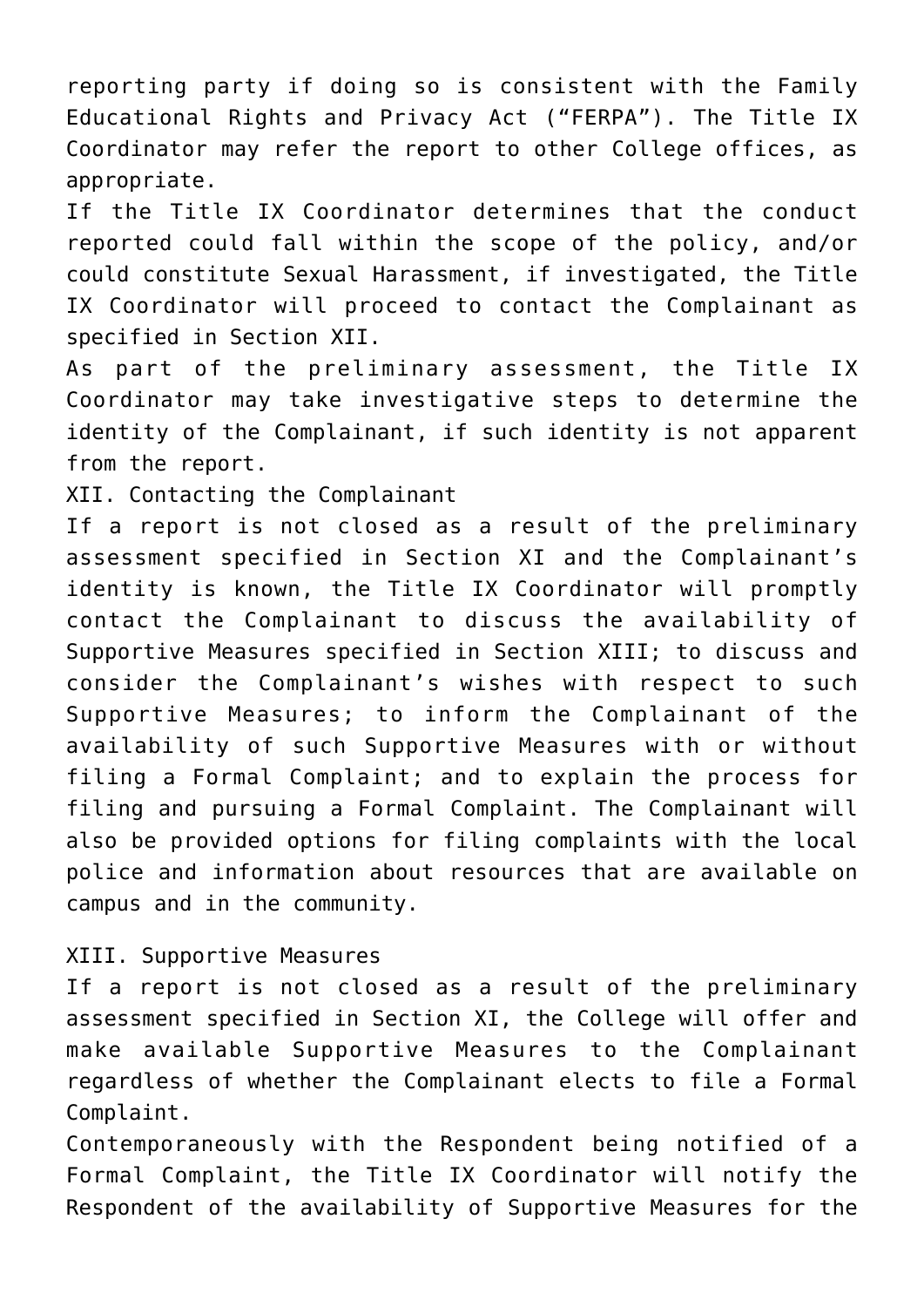Respondent, and the College will offer and make available Supportive Measures to the Respondent in the same manner in which it offers and makes them available to the Complainant. The College will also offer and make available Supportive Measures to the Respondent prior to the Respondent being notified of a Formal Complaint, if the Respondent requests such measures.

The College will maintain the confidentiality of Supportive Measures provided to either a Complainant or Respondent, to the extent that maintaining such confidentiality does not impair the College's ability to provide the Supportive Measures in question.

XIV. Interim Removal

At any time after receiving a report of Sexual Harassment, the Title IX Coordinator may remove a student Respondent from the College's education programs and activities on a temporary basis if an individualized safety and risk analysis determines that an immediate threat to the physical health or safety of any student or other individual arising from the allegations of Sexual Harassment justifies removal. In the event the Title IX Coordinator imposes an interim removal, the Title IX Coordinator must offer to meet with the Respondent within twenty-four hours and provide the Respondent an opportunity to challenge the interim removal.

In the case of a Respondent who is a non-student employee (administrator, faculty, or staff), and in its discretion, the College may place the Respondent on administrative leave at any time after receiving a report of Sexual Harassment, including during the pendency of the investigation and adjudication process specified in Sections XIX and XXI.

For all other Respondents, including independent contractors and guests, the College retains broad discretion to prohibit such persons from entering onto its campus and other properties at any time, and for any reason, whether after receiving a report of Sexual Harassment or otherwise.

XV. Formal Complaint

A Complainant may file a Formal Complaint with the Title IX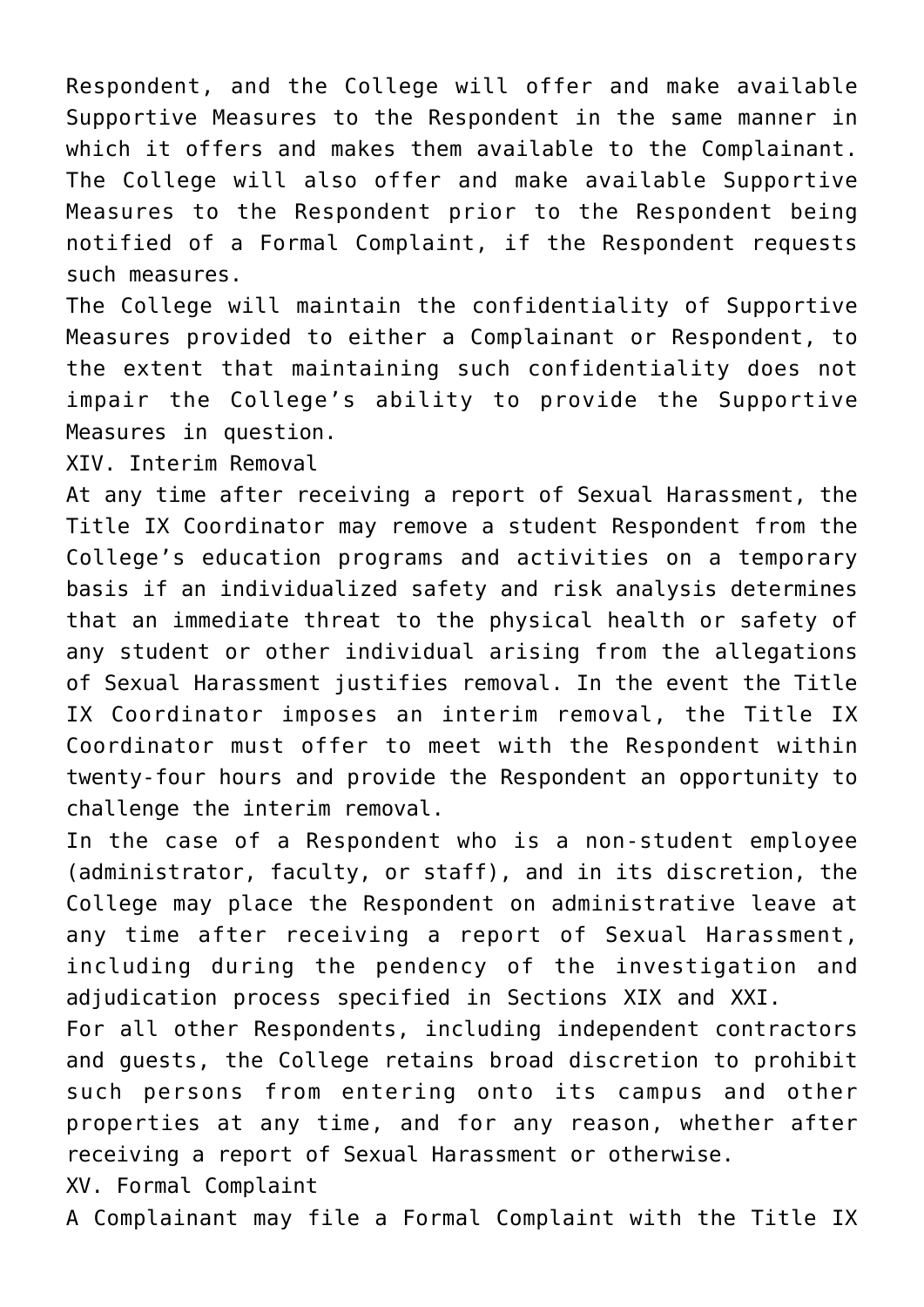Coordinator requesting that the College investigate and adjudicate a report of Sexual Harassment in accordance with the provisions of Sections XIX and XXI. Provided, however, that at the time the Complainant submits a Formal Complaint, the Complainant must be participating in, or attempting to participate in, one or more of the College's education programs or activities.

A Complainant may file a Formal Complaint with the Title IX Coordinator in person, by regular mail, or by email using the contact information specified in Section VIII above. No person may submit a Formal Complaint on the Complainant's behalf.

In any case, including a case where a Complainant elects not to file a Formal Complaint, the Title IX Coordinator may file a Formal Complaint on behalf of the College if doing so is not clearly unreasonable. Such action will normally be taken in limited circumstances involving serious or repeated conduct or where the alleged perpetrator may pose a continuing threat to the College Community. Factors the Title IX Coordinator may consider include (but are not limited to): (a) was a weapon involved in the incident; (b) were multiple assailants involved in the incident; (c) is the accused a repeat offender; (d) does it involve the abuse and neglect of a minor or mentally impaired adult; and (e) does the incident create a risk of occurring again.

If the Complainant or the Title IX Coordinator files a Formal Complaint, then the College will commence an investigation as specified in Section XIX and proceed to adjudicate the matter as specified in Section XXI. In all cases where a Formal Complaint is filed, the Complainant will be treated as a party, irrespective of the party's level of participation.

In a case where the Title IX Coordinator files a Formal Complaint, the Title IX Coordinator will not act as a Complainant or otherwise as a party for purposes of the investigation and adjudication processes.

XVI. Consolidation of Formal Complaints

The College may consolidate Formal Complaints as to allegations of Sexual Harassment against more than one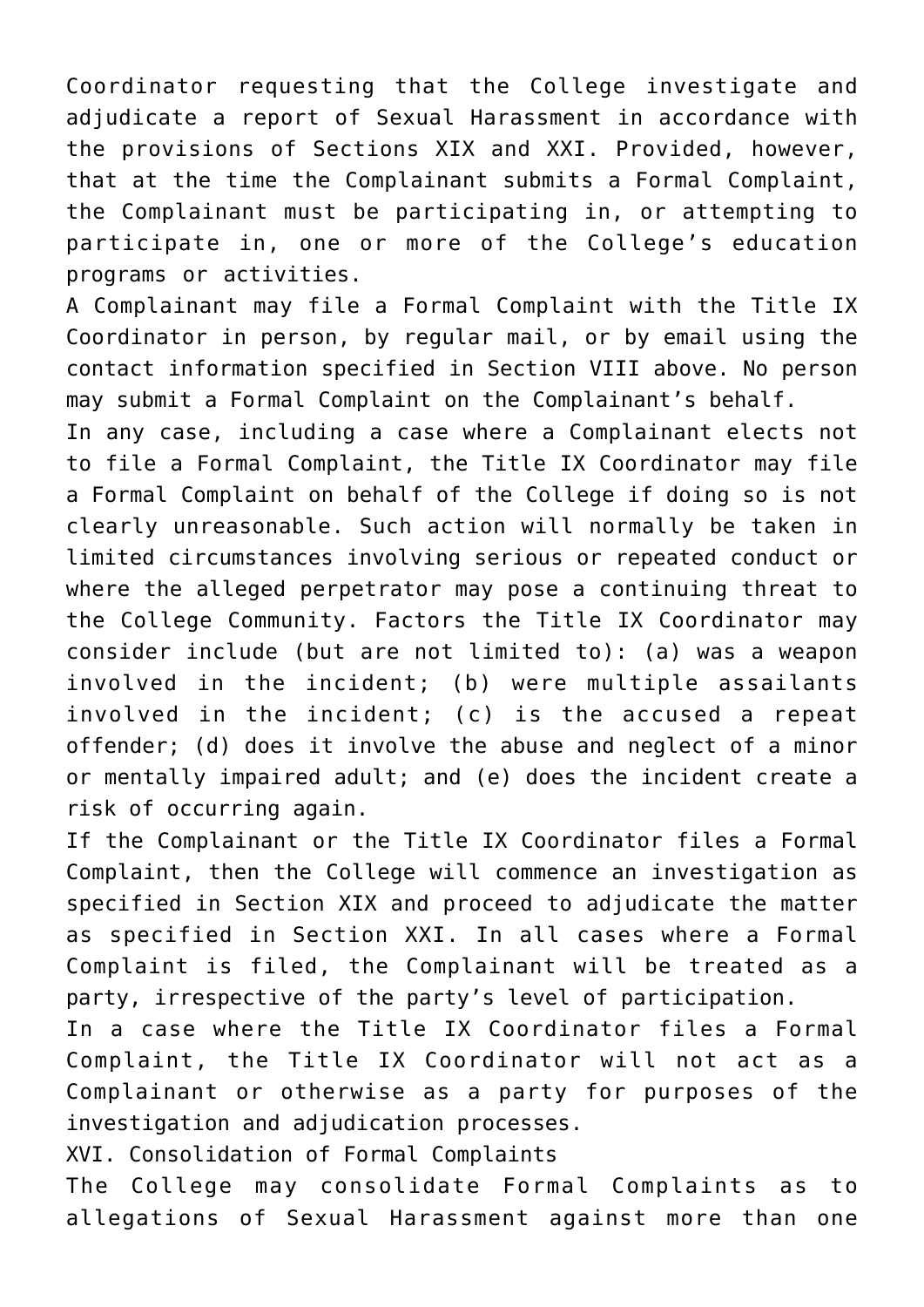Respondent, or by more than one Complainant against one or more Respondents, or by one party against the other party, where the allegations of Sexual Harassment arise out of the same facts or circumstances. Where the investigation and adjudication process involve more than one Complainant or more than one Respondent, references in this policy to the singular "party," "Complainant," or "Respondent" include the plural, as applicable. A Formal Complaint of Retaliation may be consolidated with a Formal Complaint of Sexual Harassment.

XVII. Dismissal Prior to Commencement of Investigation

In a case where the Complainant files a Formal Complaint, the Title IX Coordinator will evaluate the Formal Complaint and must dismiss it if the Title IX Coordinator determines:

• The conduct alleged in the Formal Complaint would not constitute Sexual Harassment, even if proved; or

• The conduct alleged in the Formal Complaint falls outside the scope of the policy specified in Section II (i.e., because the alleged conduct did not occur in the College's Education Programs and Activities and/or the alleged conduct occurred outside the geographic boundaries of the United States).

In the event the Title IX Coordinator determines the Formal Complaint should be dismissed pursuant to this Section XVII, the Title IX Coordinator will provide written notice of dismissal to the parties and advise them of their right to appeal as specified in Section XXIII. The Title IX Coordinator may refer the subject matter of the Formal Complaint to other College offices, as appropriate. A dismissal pursuant to this Section XVII is presumptively a final determination for purposes of this policy, unless otherwise specified in writing by the Title IX Coordinator in the written notice of dismissal.

XVIII. Notice of Formal Complaint

Within five (5) days of the Title IX Coordinator receiving a Formal Complaint, the Title IX Coordinator will transmit a written notice to the Complainant and Respondent that includes:

• A physical copy of this policy or a hyperlink to this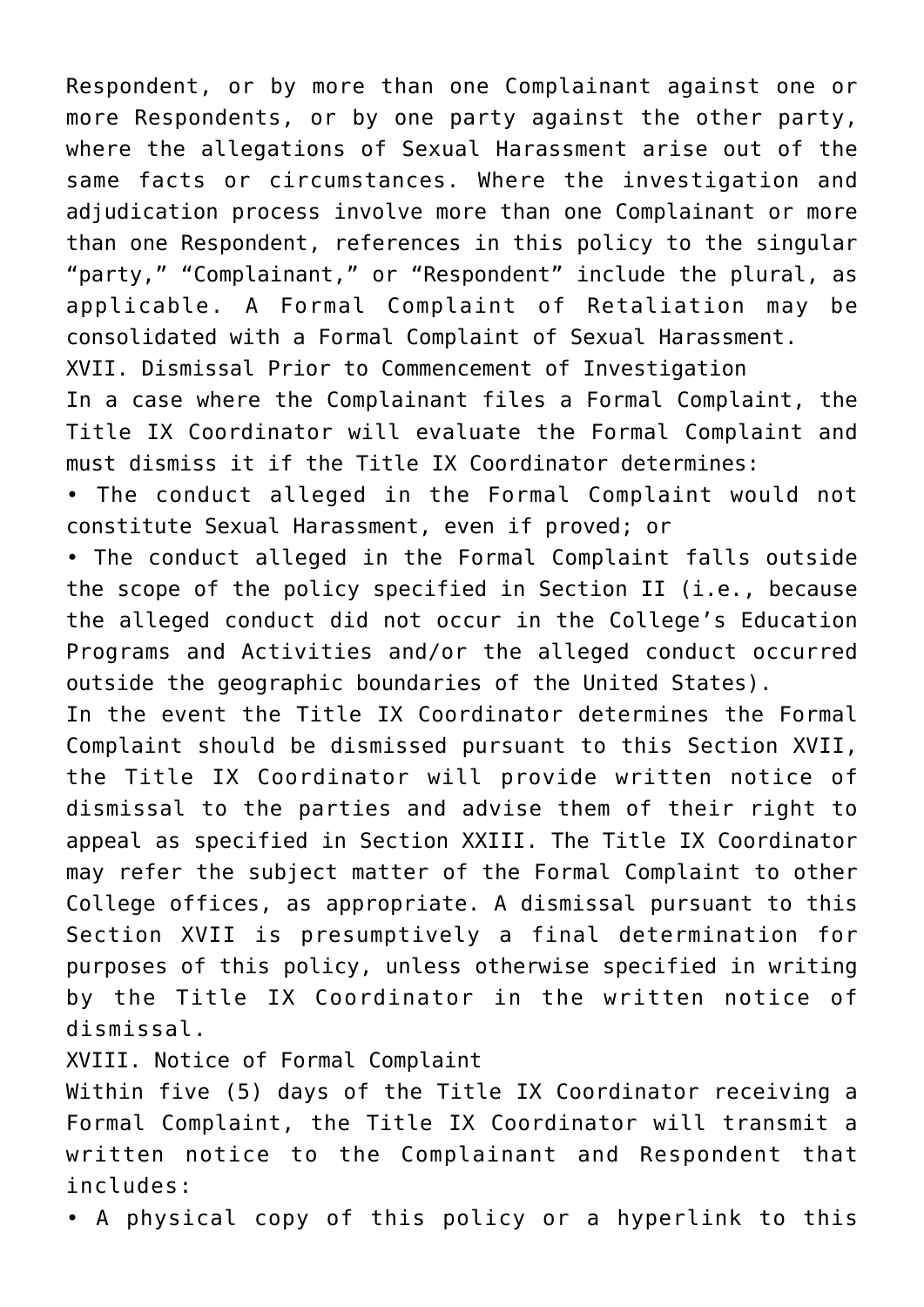policy;

• Sufficient details known at the time so that the parties may prepare for an initial interview with the investigator, to include the identities of the parties involved in the incident (if known), the conduct allegedly constituting Sexual Harassment, and the date and location of the alleged incident (if known);

• A statement that the Respondent is presumed not responsible for the alleged Sexual Harassment and that a determination of responsibility will not be made until the conclusion of the adjudication and any appeal;

• Notifying the Complainant and Respondent of their right to be accompanied by an advisor of their choice, as specified in Section XXIV.

• Notifying the Complainant and Respondent of their right to inspect and review evidence as specified in Section XIX.D.

• Notifying the Complainant and Respondent of the College's prohibitions on retaliation and false statements specified in Sections XXXVI and XXXVII.

• Information about resources that are available on campus and in the community.

Should the College elect, at any point, to investigate allegations that are materially beyond the scope of the initial written notice, the College will provide a supplemental written notice describing the additional allegations to be investigated.

XIX. Investigation

A. Commencement and Timing

After the written notice of Formal Complaint is transmitted to the parties, an investigator selected by the Title IX Coordinator will undertake an investigation to gather evidence relevant to the alleged misconduct, including inculpatory and exculpatory evidence. If a complaint involves alleged conduct on the part of the College's President, the College's Board of Trustees ("Board") will designate the investigator. If a complaint involves alleged conduct on the part of the Title IX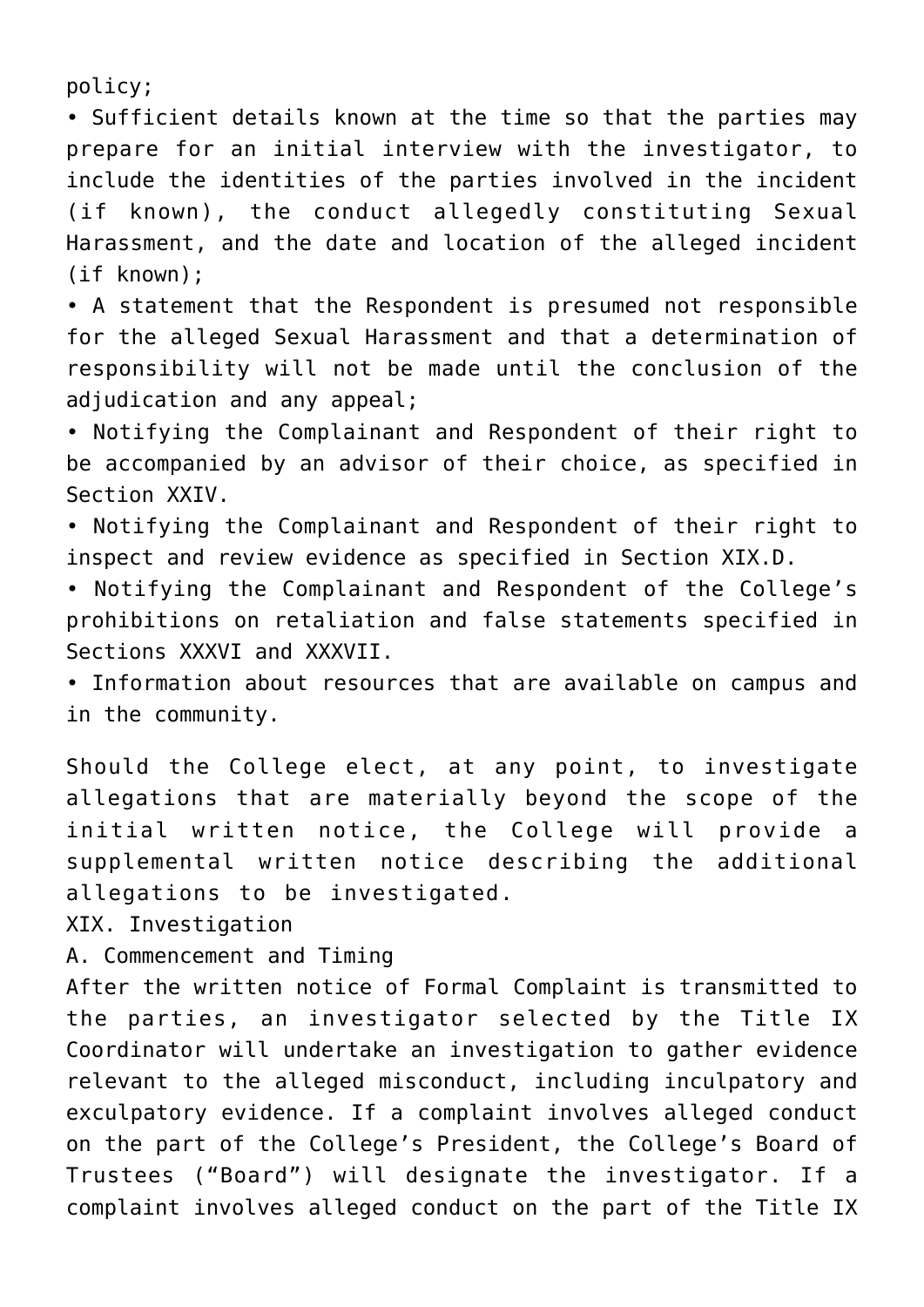Coordinator or any administrator ranked higher than the Title IX Coordinator, the President will designate the investigator. The burden of gathering evidence sufficient to reach a determination in the adjudication lies with the College and not with the parties.

The investigation will culminate in a written investigation report, specified in Section XIX.E, that will be submitted to the adjudicator during the selected adjudication process. Although the length of each investigation may vary depending on the totality of the circumstances, the College strives to complete each investigation within thirty (30) to forty-five (45) days of the transmittal of the written notice of Formal Complaint.

B. Equal Opportunity

During the investigation, the investigator will provide an equal opportunity for the parties to be interviewed, to present witnesses (including fact and expert witnesses), and to present other inculpatory and exculpatory evidence. Notwithstanding the foregoing, the investigator retains discretion to limit the number of witness interviews the investigator conducts if the investigator finds that testimony would be unreasonably cumulative, if the witnesses are offered solely as character references and do not have information relevant to the allegations at issue, or if the witnesses are offered to render testimony that is categorically inadmissible, such as testimony concerning sexual history of the Complainant, as specified in Section XXVI. The investigator will not restrict the ability of the parties to gather and present relevant evidence on their own.

The investigation is a party's opportunity to present testimonial and other evidence that the party believes is relevant to resolution of the allegations in the Formal Complaint. A party that is aware of and has a reasonable opportunity to present particular evidence and/or identify particular witnesses during the investigation, and elects not to, will be prohibited from introducing any such evidence during the adjudication absent a showing of mistake,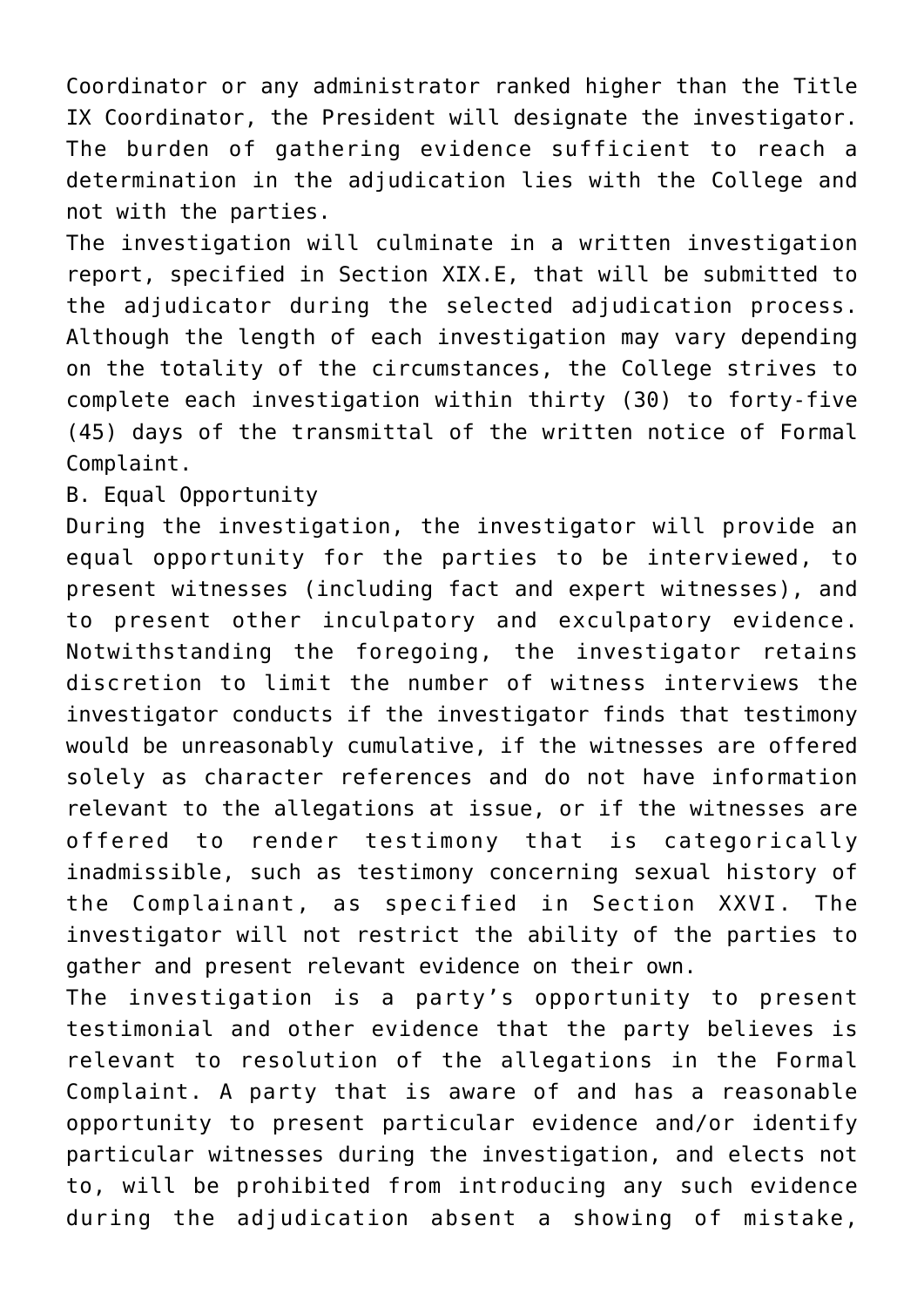inadvertence, surprise, or excusable neglect. C. Documentation of Investigation

The investigator will take reasonable steps to ensure the investigation is documented. Interviews of the parties and witnesses may be documented by the investigator's notes, audio recorded, video recorded, or transcribed. The particular method utilized to record the interviews of parties and witnesses will determined by the investigator in the investigator's sole discretion, although whatever method is chosen shall be used consistently throughout a particular investigation.

D. Access to the Evidence

At the conclusion of the evidence-gathering phase of the investigation, but prior to the completion of the investigation report, the Investigating Officer will transmit to each party and their advisor, in either electronic or hard copy form, all evidence obtained as part of the investigation that is directly related to the allegations raised in the Formal Complaint, including evidence the College may choose not to rely on at any hearing and inculpatory or exculpatory evidence whether obtained from a party or some other source. Thereafter, the parties will have ten (10) days in which to submit to the investigator a written response, which the investigator will consider prior to completing the investigation report.

The parties and their advisors are permitted to review the evidence solely for the purposes of this grievance process and may not photograph or disseminate the evidence to the public.

# E. Investigation Report

After the period for the parties to provide any written response as specified in Section XIX.D has expired, the investigator will complete a written investigation report that fairly summarizes the various steps taken during the investigation, summarizes the relevant evidence collected, lists material facts on which the parties agree, and lists material facts on which the parties do not agree. When the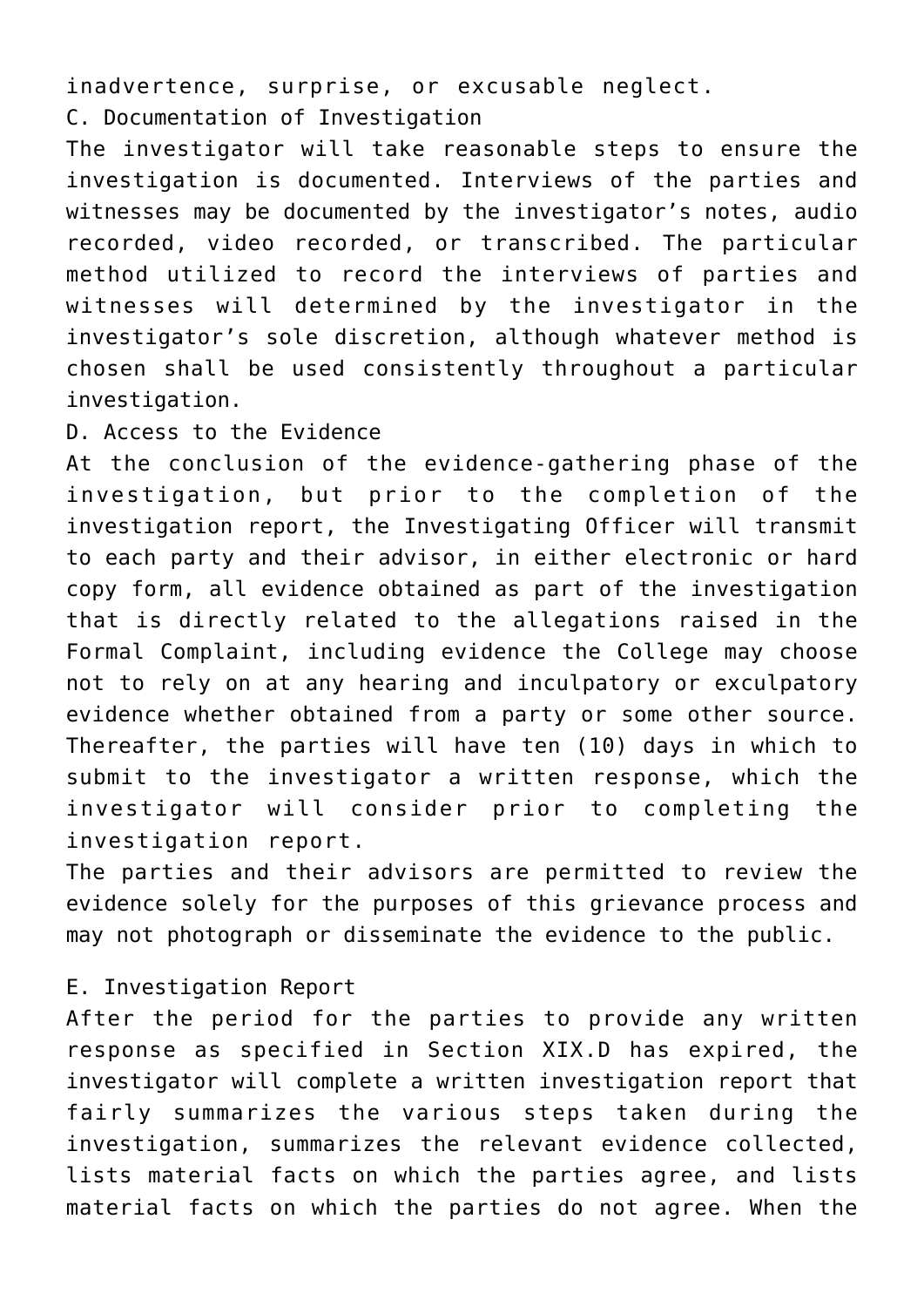investigation report is complete, the investigator will transmit a copy to the Title IX Coordinator. The investigator will also transmit the investigation report to each party and their advisor, in either electronic or hard copy form.

XX. Adjudication Process Selection

After the investigator has sent the investigation report to the parties, the Title IX Coordinator will transmit to each party a notice advising the party of the two different adjudication processes specified in Section XXI. The notice will explain that the hearing process specified in Section XXI.A is the default process for adjudicating all Formal Complaints and will be utilized unless both parties voluntarily consent to administrative adjudication as specified in Section XXI.B as a form of informal resolution. The notice will be accompanied by a written consent to administrative adjudication and will advise each party that, if both parties execute the written consent to administrative adjudication, then the administrative adjudication process will be used in in lieu of the hearing process. Parties are urged to carefully review this policy (including the entirety of Section XXI), consult with their advisor, and consult with other persons as they deem appropriate (including an attorney) prior to consenting to administrative adjudication.

Each party will have three (3) days from transmittal of the notice specified in this Section XX to return the signed written consent form to the Title IX Coordinator. If either party does not timely return the signed written consent, that party will be deemed not to have consented to administrative adjudication and the Formal Complaint will be adjudicated pursuant to the hearing process.

XXI. Adjudication

# A. Hearing Process

The default process for adjudicating Formal Complaints is the hearing process specified in this Section XXI.A. The hearing process will be used to adjudicate all Formal Complaints unless both parties timely consent to administrative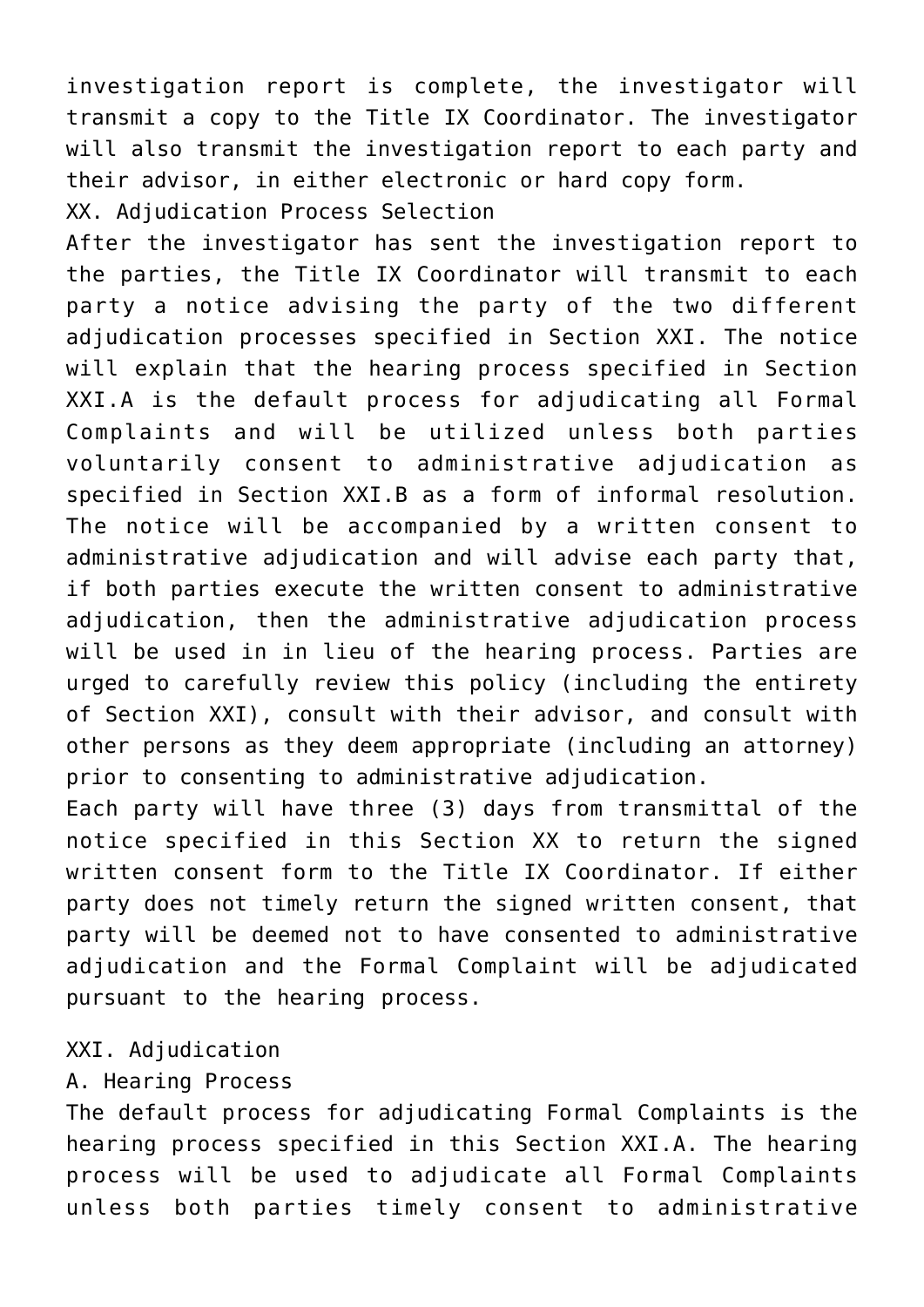adjudication as specified in Section XX above. 1. Hearing Officer

After selection of the hearing process as the form of administrative adjudication, the Title IX Coordinator will promptly appoint a hearing officer who will oversee the hearing process and render a determination of responsibility for the allegations in the Formal Complaint, at the conclusion of the hearing process. The Title IX Coordinator will see that the hearing officer is provided a copy of the investigation report and a copy of all evidence transmitted to the parties by the investigator as specified in Section XIX.D.

2. Hearing Notice and Response to the Investigation Report After the hearing officer is appointed by the Title IX Coordinator, the hearing officer will promptly transmit written notice to the parties notifying the parties of the hearing officer's appointment; setting a deadline for the parties to submit any written response to the investigation report; setting a date for the pre-hearing conference; setting a date and time for the hearing; and providing a copy of the College's Hearing Procedures. Neither the pre-hearing conference, nor the hearing itself, may be held any earlier than ten (10) days from the date of transmittal of the written notice specified in this Section XXI.A.2.

A party's written response to the investigation report must include:

• To the extent the party disagrees with the investigation report, any argument or commentary regarding such disagreement;

• Any argument that evidence should be categorically excluded from consideration at the hearing based on privilege, relevancy, the prohibition on the use of sexual history specified in Section XXVI, or for any other reason;

• A list of any witnesses that the party contends should be requested to attend the hearing pursuant to an attendance notice issued by the hearing officer;

• A list of any witnesses that the party intends to bring to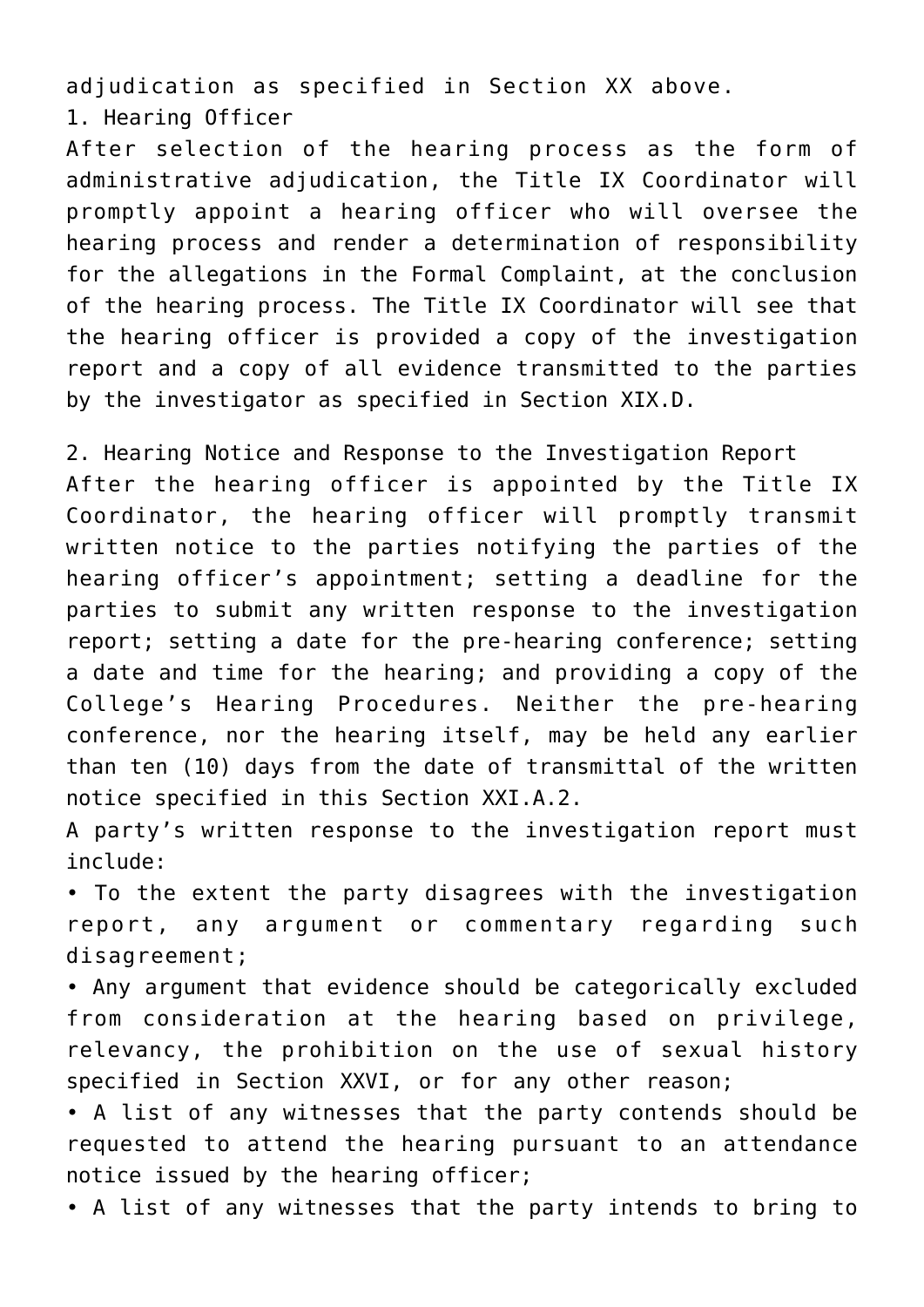the hearing without an attendance notice issued by the hearing officer;

• Any objection that the party has to the College's Hearing Procedures;

• Any request that the parties be separated physically during the pre-hearing conference and/or hearing;

• Any other accommodations that the party seeks with respect to the pre-hearing conference and/or hearing;

• The name and contact information of the advisor who will accompany the party at the pre-hearing conference and hearing;

• If the party does not have an advisor who will accompany the party at the hearing, a request that the College provide an advisor for purposes of conducting questioning as specified in Section XXI.A.5.

A party's written response to the investigation report may also include:

• Argument regarding whether any of the allegations in the Formal Complaint are supported by a preponderance of the evidence; and

• Argument regarding whether any of the allegations in the Formal Complaint constitute Sexual Harassment.

3. Pre-Hearing Conference

Prior to the hearing, the hearing officer will conduct a prehearing conference with the parties and their advisors. The pre-hearing conference will be conducted live, with simultaneous and contemporaneous participation by the parties and their advisors. By default, the pre-hearing conference will be conducted with the hearing officer, the parties, the advisors, and other necessary College personnel together in the same physical location. However, upon request of either party, the parties will be separated into different rooms with technology enabling the parties to participate simultaneously and contemporaneously by video and audio.

In the hearing officer's discretion, the pre-hearing conference may be conducted virtually, by use of video and audio technology, where all participants participate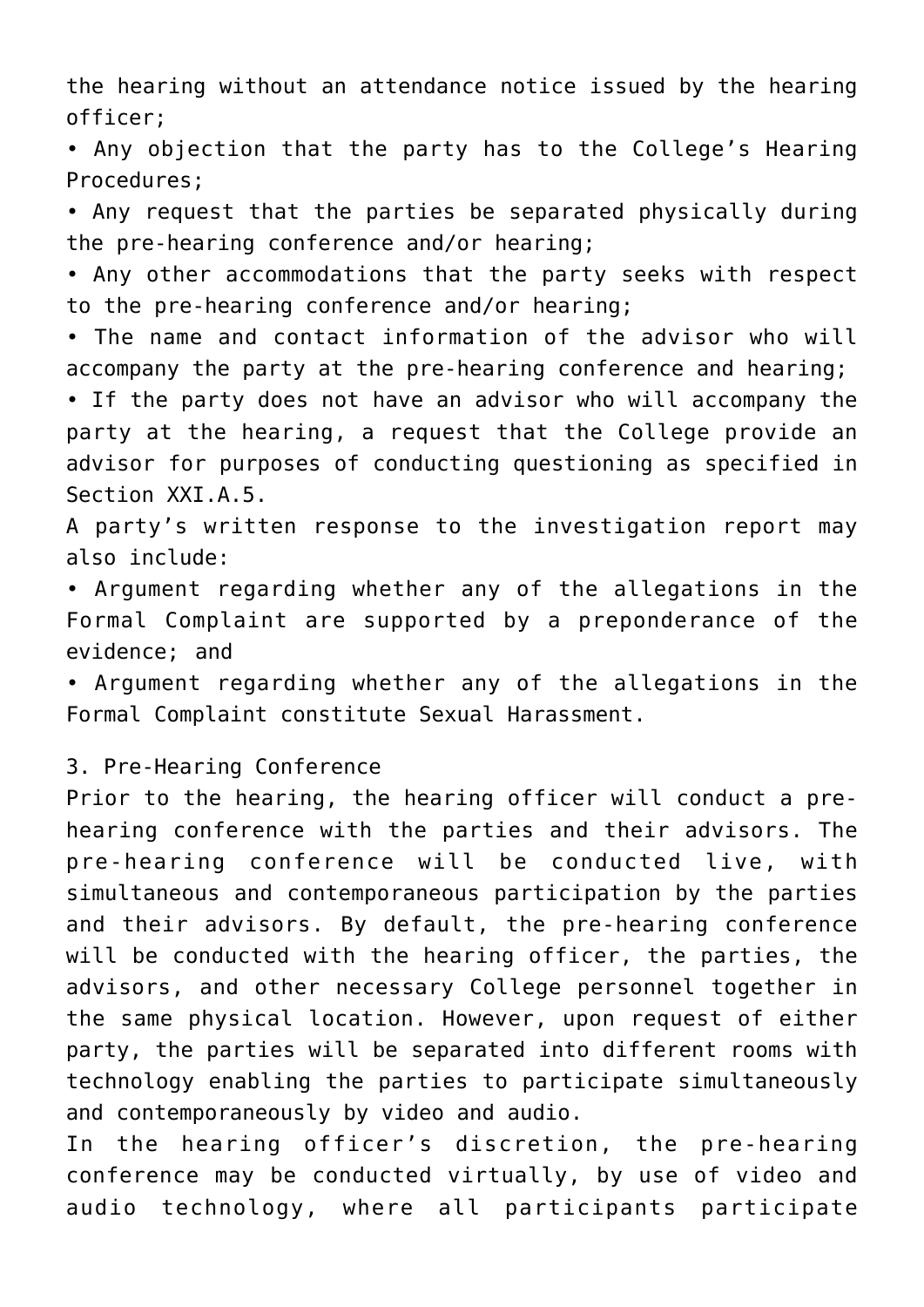simultaneously and contemporaneously by use of such technology.

During the pre-hearing conference, the hearing officer will discuss the hearing procedures with the parties; address matters raised in the parties' written responses to the investigation report, as the hearing officer deems appropriate; discuss whether any stipulations may be made to expedite the hearing; discuss the witnesses the parties have requested be served with notices of attendance and/or witnesses the parties plan to bring to the hearing without a notice of attendance; and resolve any other matters that the hearing officer determines, in the hearing officer's discretion, should be resolved before the hearing.

4. Issuance of Notices of Attendance

After the pre-hearing conference, the hearing officer will transmit notices of attendance to any College employee (including administrator, faculty, or staff) or student whose attendance is requested at the hearing as a witness. The notice will advise the subject of the specified date and time of the hearing and advise the subject to contact the hearing officer immediately if there is a material and unavoidable conflict.

The subject of an attendance notice should notify any manager, faculty member, coach, or other supervisor, as necessary, if attendance at the hearing will conflict with job duties, classes, or other obligations. All such managers, faculty members, coaches, and other supervisors are required to excuse the subject of the obligation, or provide some other accommodation, so that the subject may attend the hearing as specified in the notice.

The College will not issue a notice of attendance to any witness who is not an employee or a student.

5. Hearing

After the pre-hearing conference, the hearing officer will convene and conduct a hearing pursuant to the College's Hearing Procedures. The hearing will be audio recorded. The audio recording will be made available to the parties for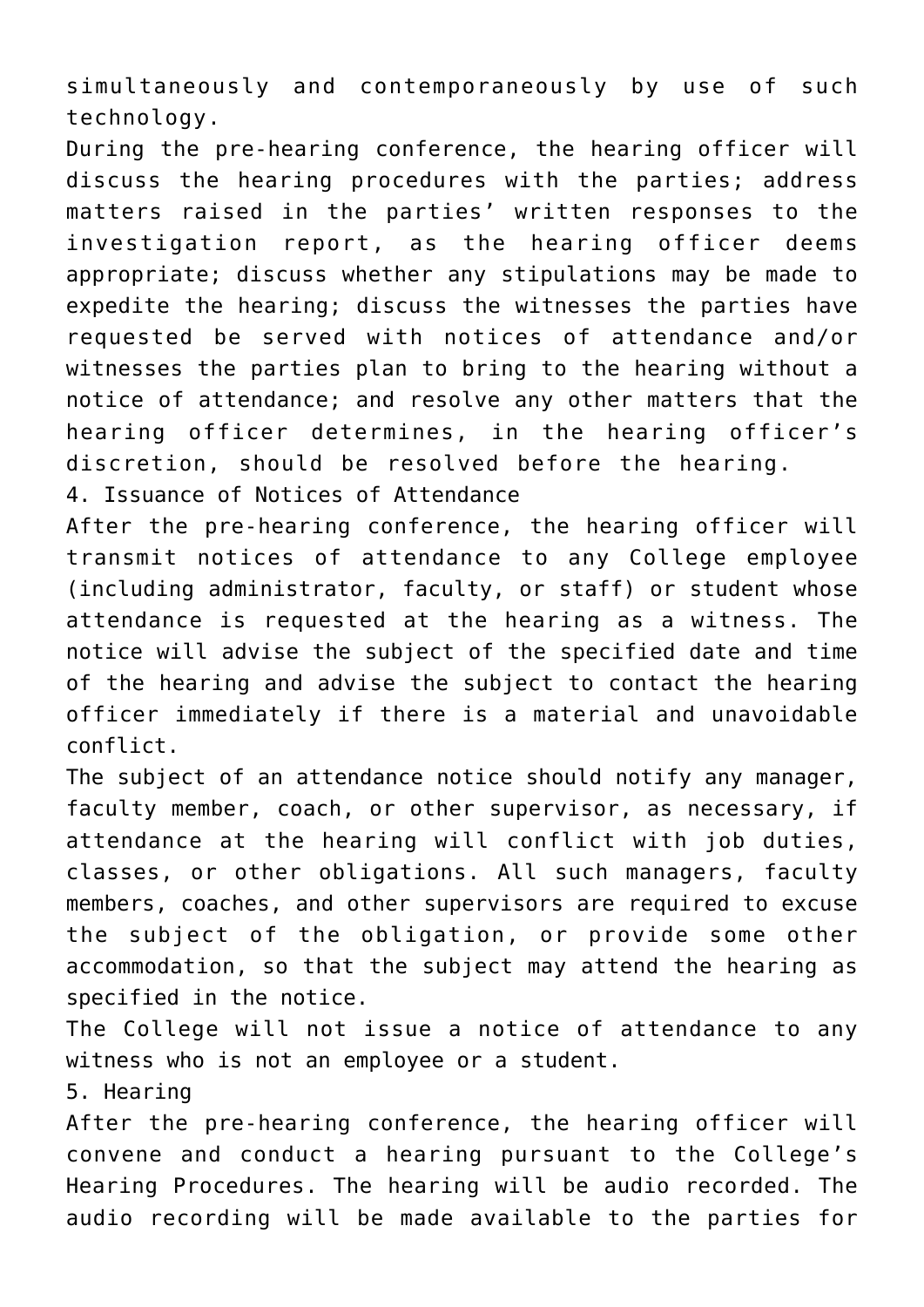inspection and review on reasonable notice, including for use in preparing any subsequent appeal.

The hearing will be conducted live, with simultaneous and contemporaneous participation by the parties and their advisors. By default, the hearing will be conducted with the hearing officer, the parties, the advisors, witnesses, and other necessary College personnel together in the same physical location. However, upon request of either party, the parties will be separated into different rooms with technology enabling the parties to participate simultaneously and contemporaneously by video and audio.

In the hearing officer's discretion, the hearing may be conducted virtually, by use of video and audio technology, where all participants participate simultaneously and contemporaneously by use of such technology.

While the Hearing Procedures and rulings from the hearing officer will govern the particulars of the hearing, each hearing will include, at a minimum:

• Opportunity for each party to address the hearing officer directly and to respond to questions posed by the hearing officer;

• Opportunity for each party's advisor to ask directly, orally, and in real time, relevant questions, and follow up questions, of the other party and any witnesses, including questions that support or challenge credibility;

• Opportunity for each party to raise contemporaneous objections to testimonial or non-testimonial evidence and to have such objections ruled on by the hearing officer and a reason for the ruling provided;

• Opportunity for each party to submit evidence that the party did not present during the investigation due to mistake, inadvertence, surprise, or excusable neglect;

• Opportunity for each party to make a brief closing argument. Except as otherwise permitted by the hearing officer, the hearing will be closed to all persons except the parties, their advisors, the investigator, the hearing officer, the Title IX Coordinator, and other necessary College personnel.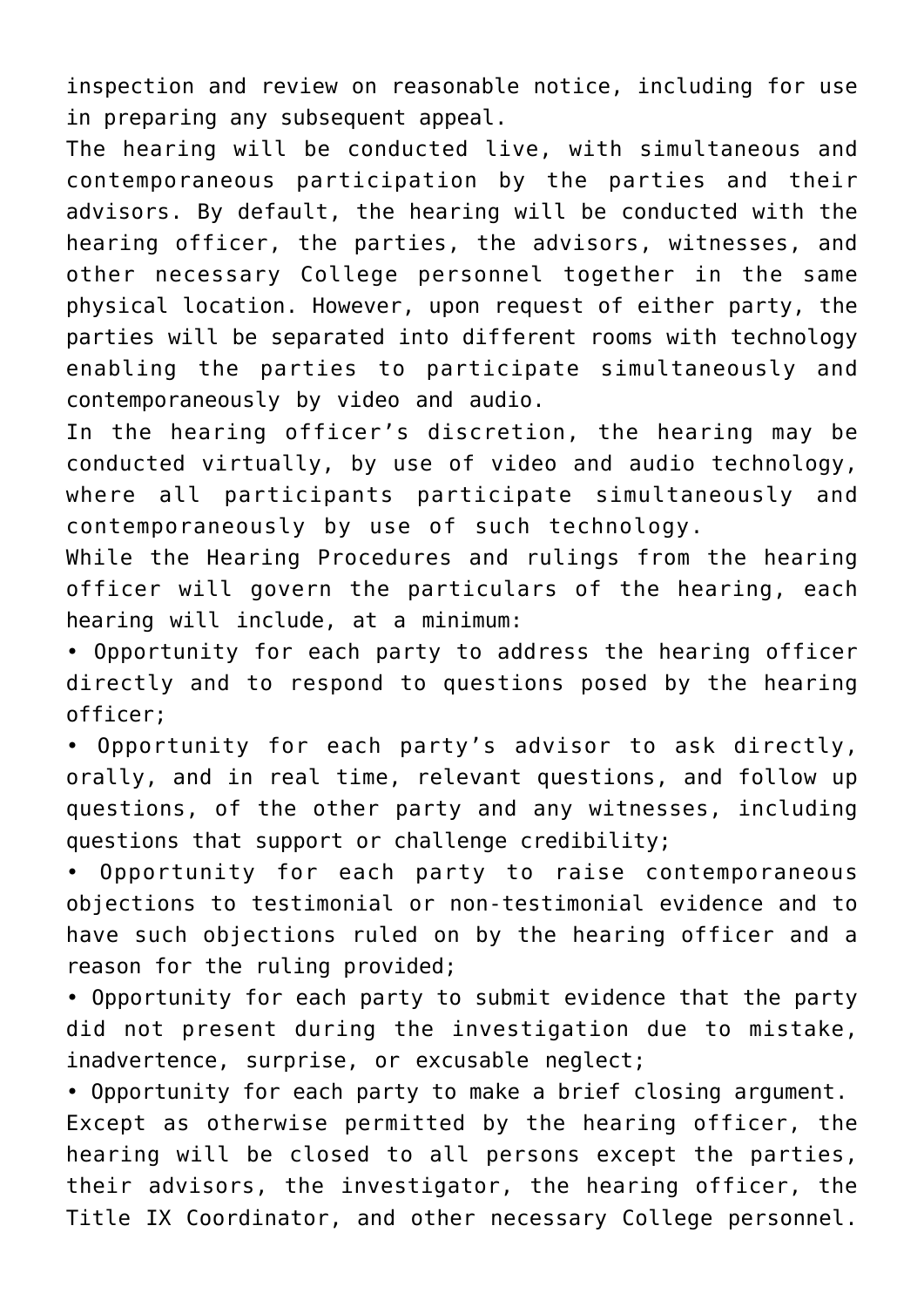With the exception of the investigator and the parties, witnesses will be sequestered until such time as their testimony is complete.

During the hearing, the parties and their advisors will have access to the investigation report and evidence that was transmitted to them pursuant to Section XIX.D.

While a party has the right to attend and participate in the hearing with an advisor, a party and/or advisor who materially and repeatedly violates the rules of the hearing in such a way as to be materially disruptive, may be barred from further participation and/or have their participation limited, as the case may be, in the discretion of the hearing officer.

Subject to the minimum requirements specified in this Section XXI.A.5, the hearing officer will have sole discretion to determine the manner and particulars of any given hearing, including with respect to the length of the hearing, the order of the hearing, and questions of admissibility. The hearing officer will independently and contemporaneously screen questions for relevance in addition to resolving any contemporaneous objections raised by the parties and will explain the rational for any evidentiary rulings.

The hearing is not a formal judicial proceeding and strict rules of evidence do not apply. The hearing officer will have discretion to modify the Hearing Procedures, when good cause exists to do so, and provided the minimal requirements specified in this Section XXI.A.5 are met.

6. Subjection to Questioning

In the event that any party or witness refuses to attend the hearing, or attends but refuses to submit to questioning by the parties' advisors, the statements of that party or witness, as the case may be, whether given during the investigation or during the hearing, will not be considered by the hearing officer in reaching a determination of responsibility.

Notwithstanding the foregoing, the hearing officer may consider the testimony of any party or witness, whether given during the investigation or during the hearing, if the parties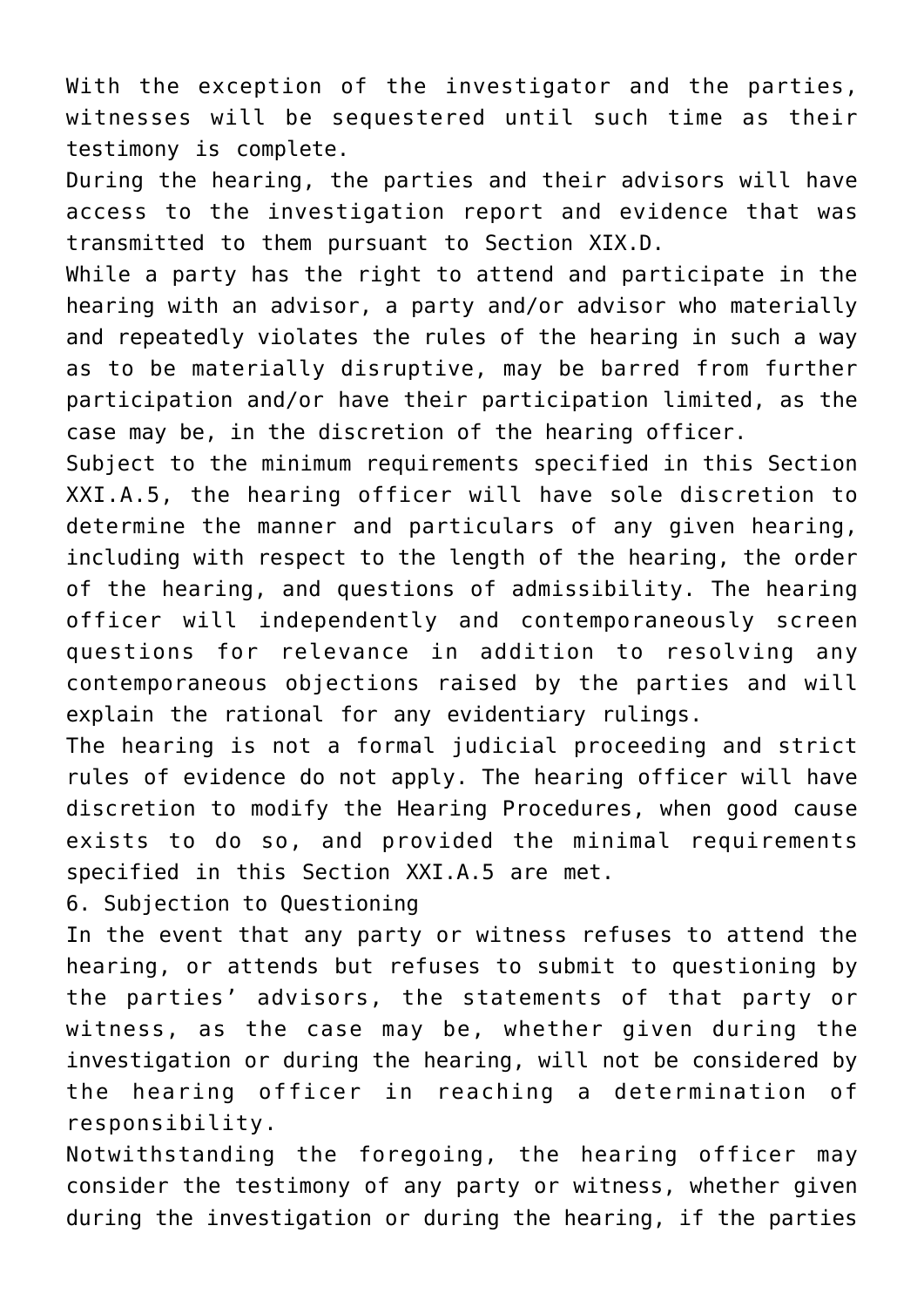jointly stipulate that the testimony may be considered or in the case where neither party requested attendance of the witness at the hearing.

In applying this Section XXI.A.6, the hearing officer will not draw an inference about the determination regarding responsibility based solely on a party or a witness's absence from the live hearing and/or refusal to submit to questioning by the parties' advisors.

7. Deliberation and Determination

After the hearing is complete, the hearing officer will objectively evaluate all relevant evidence collected during the investigation, including both inculpatory and exculpatory evidence, together with testimony and non-testimony evidence received at the hearing, and ensure that any credibility determinations made are not based on a person's status as a Complainant, Respondent, or witness. The hearing officer will take care to exclude from consideration any evidence that was ruled inadmissible at the pre-hearing conference, during the hearing, or by operation of Section XXI.A.6. The hearing officer will resolve disputed facts using a preponderance of the evidence (i.e., "more likely than not") standard and reach a determination regarding whether the facts that are supported by a preponderance of the evidence constitute one or more violations of the policy as alleged in the Formal Complaint.

8. Discipline and Remedies

In the event the hearing officer determines that the Respondent is responsible for violating this policy, the hearing officer will, prior to issuing a written decision, consult with an appropriate College official with disciplinary authority over the Respondent and such official will determine any discipline to be imposed. The hearing officer will also, prior to issuing a written decision, consult with the Title IX Coordinator who will determine whether and to what extent ongoing support measures or other remedies will be provided to the Complainant.

9. Written Decision After reaching a determination and consulting with the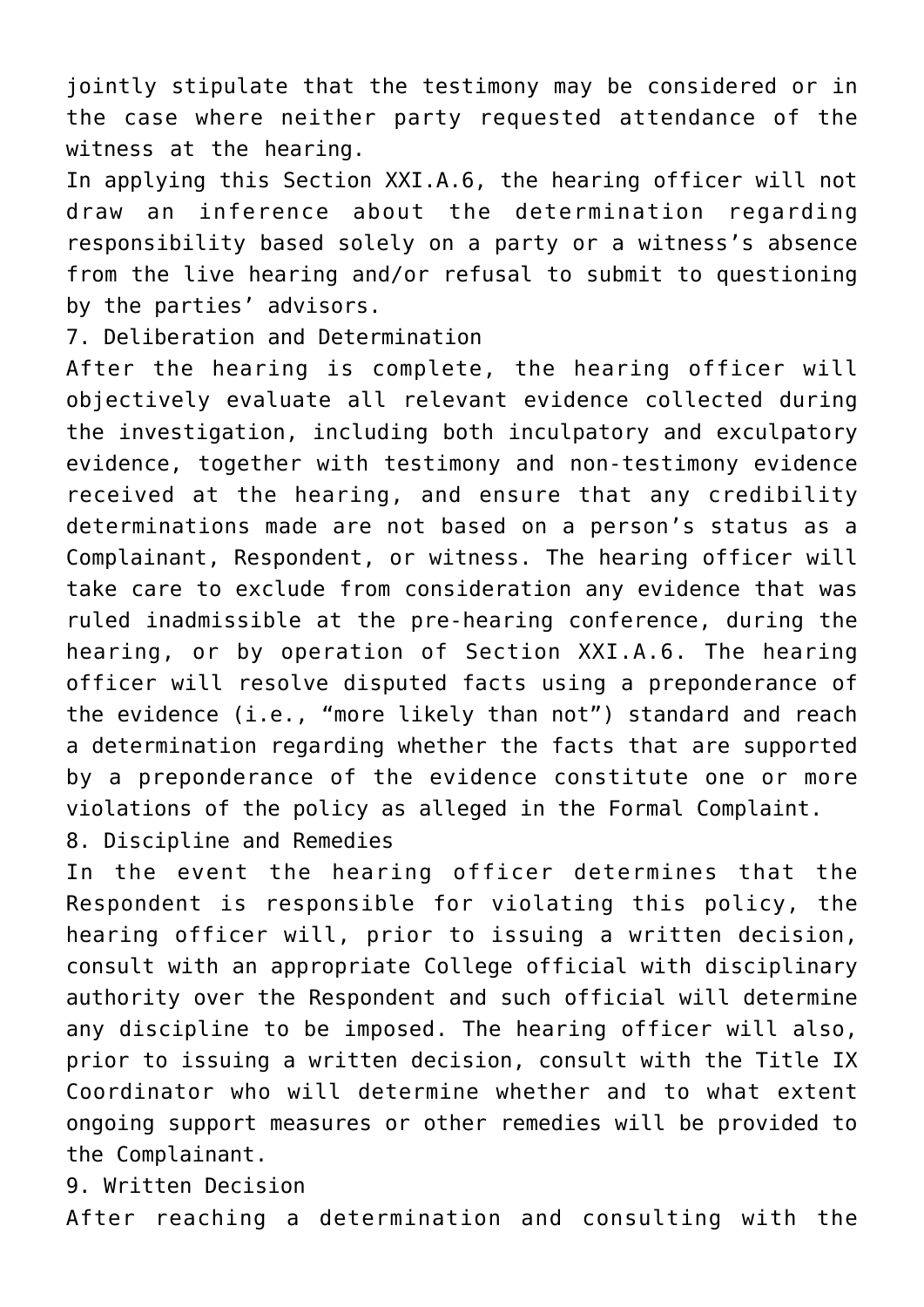appropriate College official and Title IX Coordinator as required by Section XXI.A.8, the hearing officer will prepare a written decision that will include:

• Identification of the allegations potentially constituting Sexual Harassment made in the Formal Complaint;

• A description of the procedural steps taken by the College upon receipt of the Formal Complaint, through issuance of the written decision, including notification to the parties, interviews with the parties and witnesses, site visits, methods used to gather non-testimonial evidence, and the date, location, and people who were present at or presented testimony at the hearing.

• Articulate findings of fact, made under a preponderance of the evidence standard, that support the determination;

• A statement of, and rationale for, each allegation that constitutes a separate potential incident of Sexual Harassment, including a determination regarding responsibility for each separate potential incident;

• The discipline determined by the appropriate College official as referenced in Section XXI.A.8;

• Whether the Complainant will receive any ongoing support measures or other remedies as determined by the Title IX Coordinator; and

• A description of the College's process and grounds for appeal, as specified in Section XXIII.

The hearing officer's written determination will be transmitted to the parties. Transmittal of the written determination to the parties concludes the hearing process, subject to any right of appeal as specified in Section XXIII.

Although the length of each adjudication by hearing will vary depending on the totality of the circumstances, the College strives to issue the hearing officer's written determination within fourteen (14) days of the conclusion of the hearing.

B. Administrative Adjudication

In lieu of the hearing process, the parties may consent to have a Formal Complaint resolved by administrative adjudication as a form of informal resolution. Administrative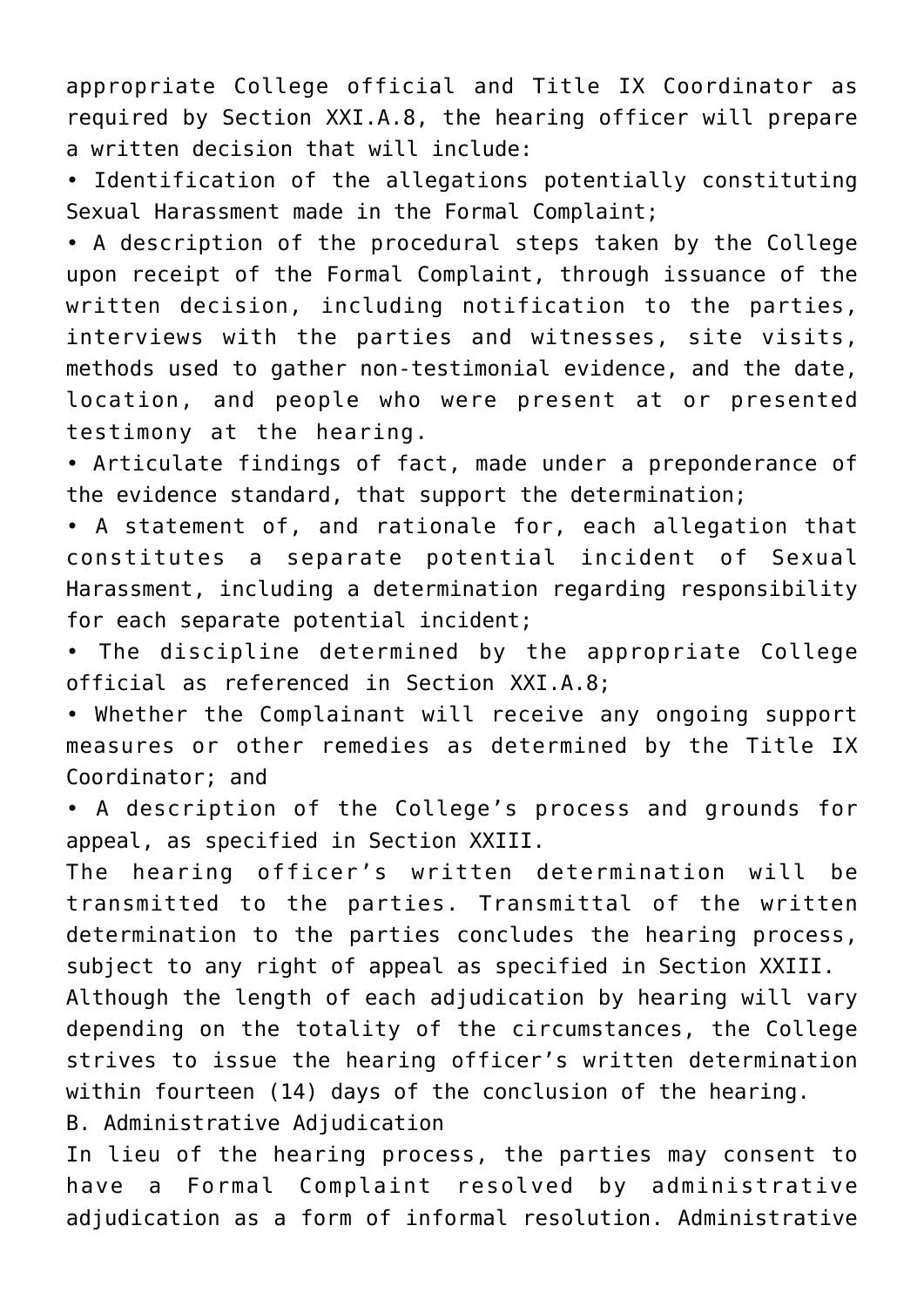adjudication is voluntary and must be consented to in writing by both parties and approved by the Title IX Coordinator as specified in Section XX. At any time prior to the issuance of the administrative officer's determination, a party has the right to withdraw from administrative adjudication and request a live hearing as specified in Section XXI.A.

If administrative adjudication is selected, the Title IX Coordinator will appoint an administrative officer. The Title IX Coordinator will see that the administrative adjudicator is provided a copy of the investigation report and a copy of all the evidence transmitted to the parties by the investigator as specified in Section XIX.D.

The administrative officer will promptly send written notice to the parties notifying the parties of the administrative officer's appointment; setting a deadline for the parties to submit any written response to the investigation report; and setting a date and time for each party to meet with the administrative officer separately. The administrative officer's meetings with the parties will not be held any earlier than ten (10) days from the date of transmittal of the written notice specified in this paragraph.

A party's written response to the investigation report must include:

• To the extent the party disagrees with the investigation report, any argument or commentary regarding such disagreement;

• Any argument that a particular piece or class of evidence should be categorically excluded from consideration at the hearing based on privilege, relevancy, the prohibition on the use of sexual history specified in Section XXVI, or for any other reason;

• Argument regarding whether any of the allegations in the Formal Complaint are supported by a preponderance of the evidence;

• Argument regarding whether any of the allegations in the Formal Complaint constitute Sexual Harassment.

After reviewing the parties' written responses, the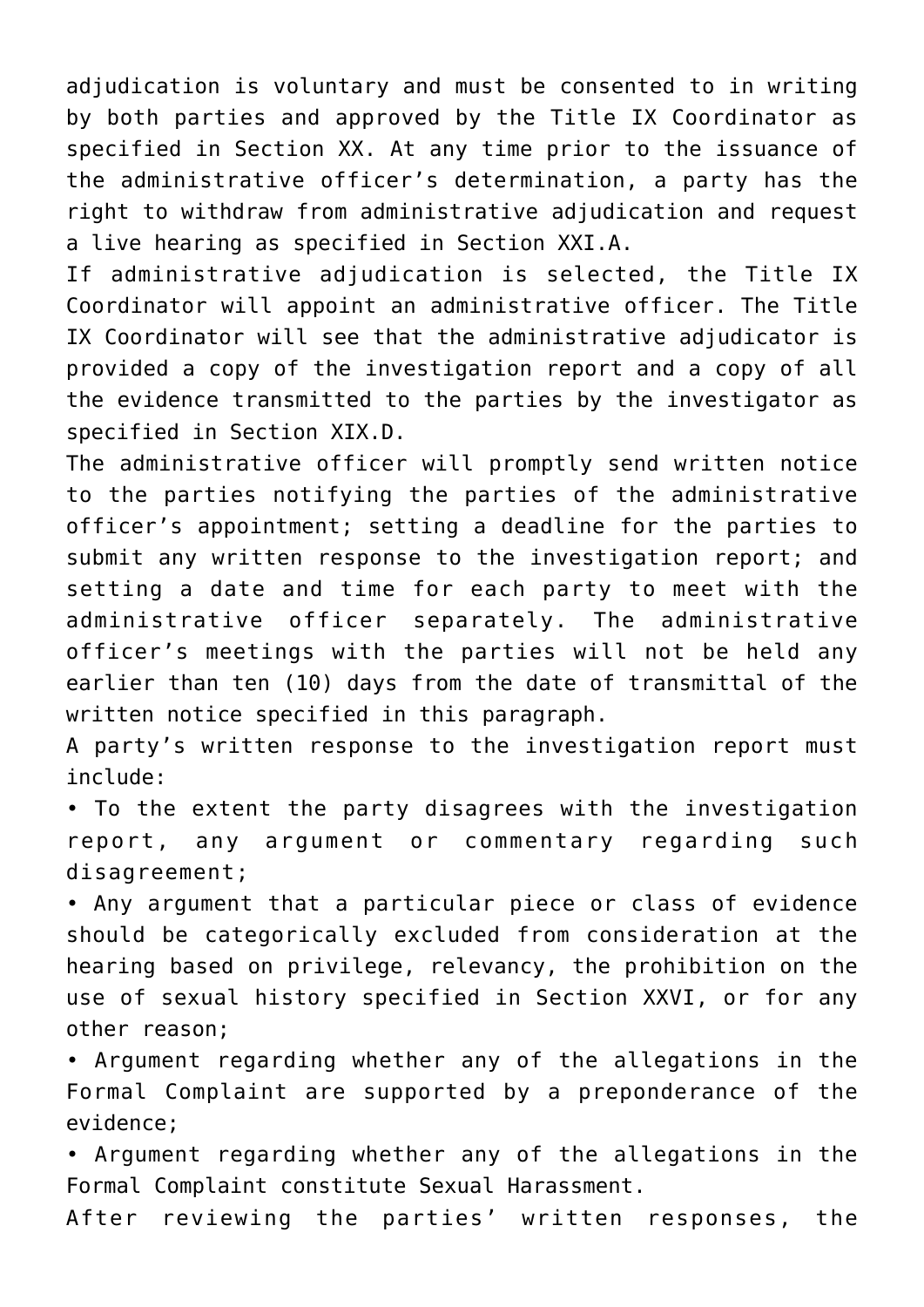administrative officer will meet separately with each party to provide the party with an opportunity make any oral argument or commentary the party wishes to make and for the administrative officer to ask questions concerning the party's written response, the investigative report, and/or the evidence collected during the investigation.

After meeting with each party, the administrative officer will objectively revaluate all relevant evidence, including both inculpatory and exculpatory evidence and ensure that any credibility determinations made are not based on a person's status as a Complainant, Respondent, or witness. The administrative officer will take care to exclude from consideration any evidence that the administrative officer determines should be ruled inadmissible based on the objections and arguments raised by the parties in their respective written responses to the investigation report. The administrative officer will resolve disputed facts using a preponderance of the evidence (i.e., "more likely than not") standard and reach a determination regarding whether the facts that are supported by a preponderance of the evidence constitute one or more violations of the policy as alleged in the Formal Complaint.

Thereafter, the administrative officer will consult with any College official and the Title IX Coordinator, in the manner specified in Section XXI.A.7 and will prepare and transmit a written decision in the manner as specified in Section XXI.A.8 which shall serve as a resolution for purposes of informal resolution.

Transmittal of the administrative officer's written determination concludes the administrative adjudication, subject to any right of appeal as specified in Section XXIII. Although the length of each administrative adjudication will vary depending on the totality of the circumstances, the College strives to issue the administrative officer's written determination within twenty-one (21) days of the transmittal of the initiating written notice specified in this Section XXI.B.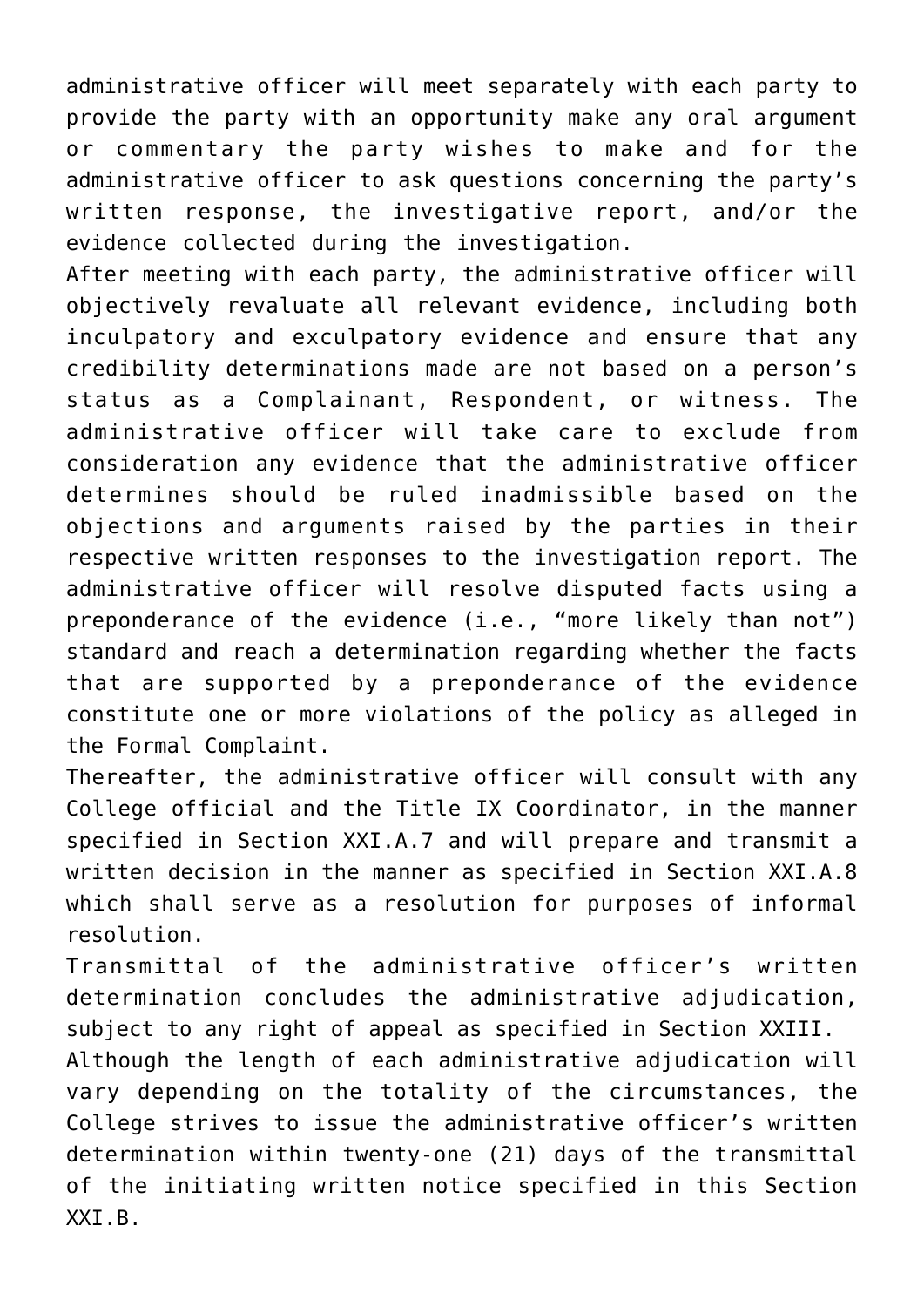XXII. Dismissal During Investigation or Adjudication

The College may dismiss a Formal Complaint at any point during the investigation or adjudication process if the Title IX Coordinator determines that any one or more of the following is true:

• The Complainant provides the Title IX Coordinator written notice that the Complainant wishes to withdraw the Formal Complaint or any discrete allegations therein (in which case those discrete allegations may be dismissed);

• The Respondent is no longer enrolled or employed by the College, as the case may be; or

• Specific circumstances prevent the College from gathering evidence sufficient to reach a determination as to the Formal Complaint, or any discrete allegations therein (in which case those discrete allegations may be dismissed).

In the event the Title IX Coordinator determines that a Formal Complaint should be dismissed pursuant to this Section XXII, the Title IX Coordinator will provide written notice of dismissal to the parties and advise them of their right to appeal as specified in Section XXII. The Title IX Coordinator may refer the subject matter of the Formal Complaint to other College offices, as appropriate. A dismissal pursuant to this Section XXII is presumptively a final determination as it pertains to this policy, unless otherwise specified in writing by the Title IX Coordinator in the written notice of dismissal.

XXIII. Appeal

Either party may appeal the determination of an adjudication, or a dismissal of a Formal Complaint, on one or more of the following grounds:

• A procedural irregularity affected the outcome;

• There is new evidence that was not reasonably available at the time the determination or dismissal was made, that could have affected the outcome;

• The Title IX Coordinator, investigator, hearing officer, or administrative officer, as the case may be, had a conflict of interest or bias for or against complainants or respondents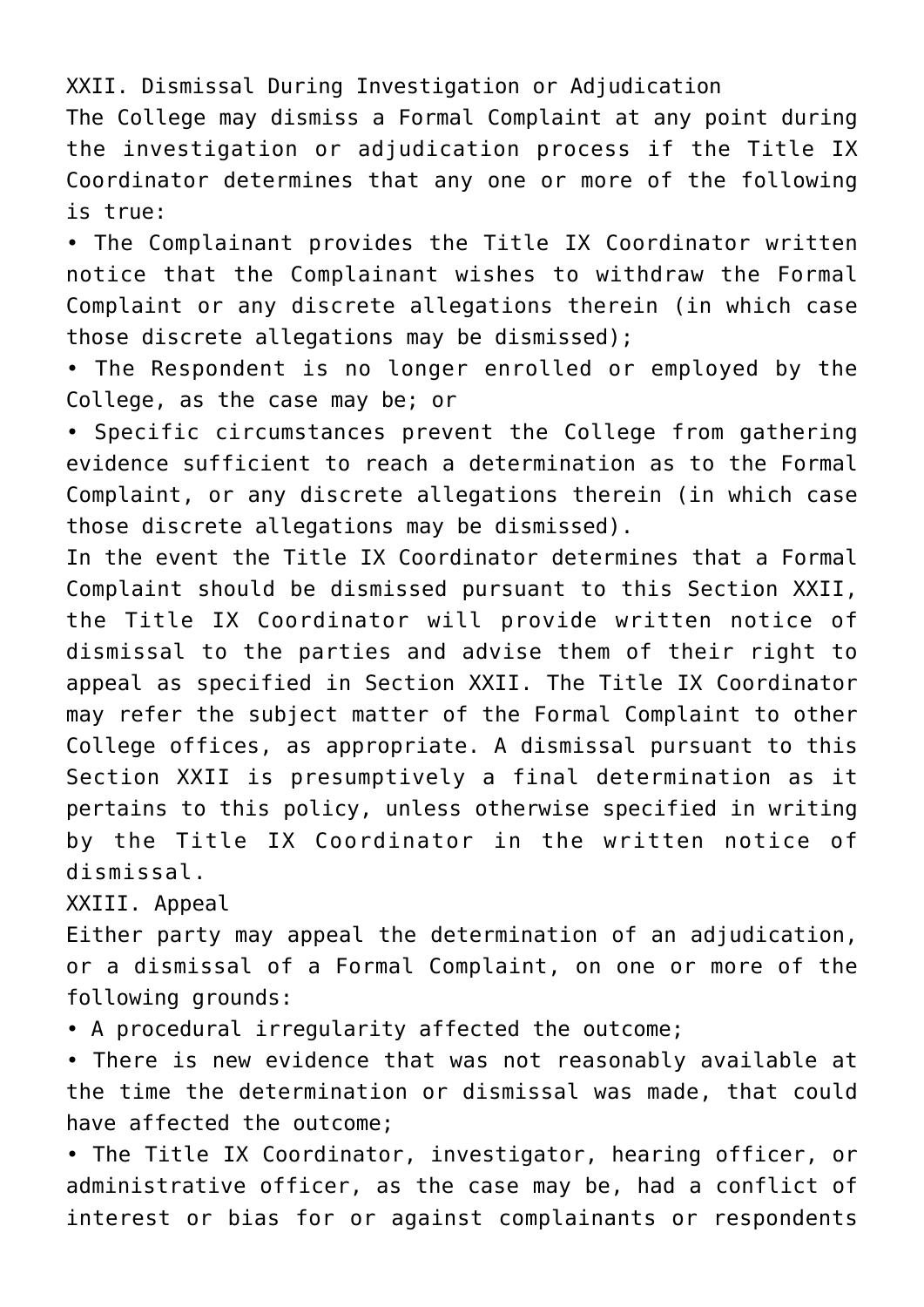generally, or against the individual Complainant or Respondent, that affected the outcome. No other grounds for appeal are permitted.

A party must file an appeal within seven (7) days of the date they receive notice of dismissal or determination appealed from or, if the other party appeals, within thee (3) days of the other party appealing, whichever is later. The appeal must be submitted in writing to Chandler Short, Director of Athletics, who serves as the appeal officer. The appeal must specifically identify the determination and/or dismissal appealed from, articulate which one or more of the three grounds for appeal are being asserted, explain in detail why the appealing party believes the appeal should be granted, and articulate what specific relief the appealing party seeks.

Promptly upon receipt of an appeal, the appeal officer will conduct an initial evaluation to confirm that the appeal is timely filed and that it invokes at least one of the permitted grounds for appeal. If the appeal officer determines that the appeal is not timely, or that it fails to invoke a permitted ground for appeal, the appeal officer will dismiss the appeal and provide written notice of the same to the parties.

If the appeal officer confirms that the appeal is timely and invokes at least one permitted ground for appeal, the appeal officer will provide written notice to the other party that an appeal has been filed and that the other party may submit a written opposition to the appeal within seven (7) days. The appeal officer shall also promptly obtain from the Title IX Coordinator any records from the investigation and adjudication necessary to resolve the grounds raised in the appeal.

Upon receipt of any opposition, or after the time period for submission of an opposition has passed without one being filed, the appeal officer will promptly decide the appeal and transmit a written decision to the parties that explains the outcome of the appeal and the rationale.

The determination of a Formal Complaint, including any discipline, becomes final when the time for appeal has passed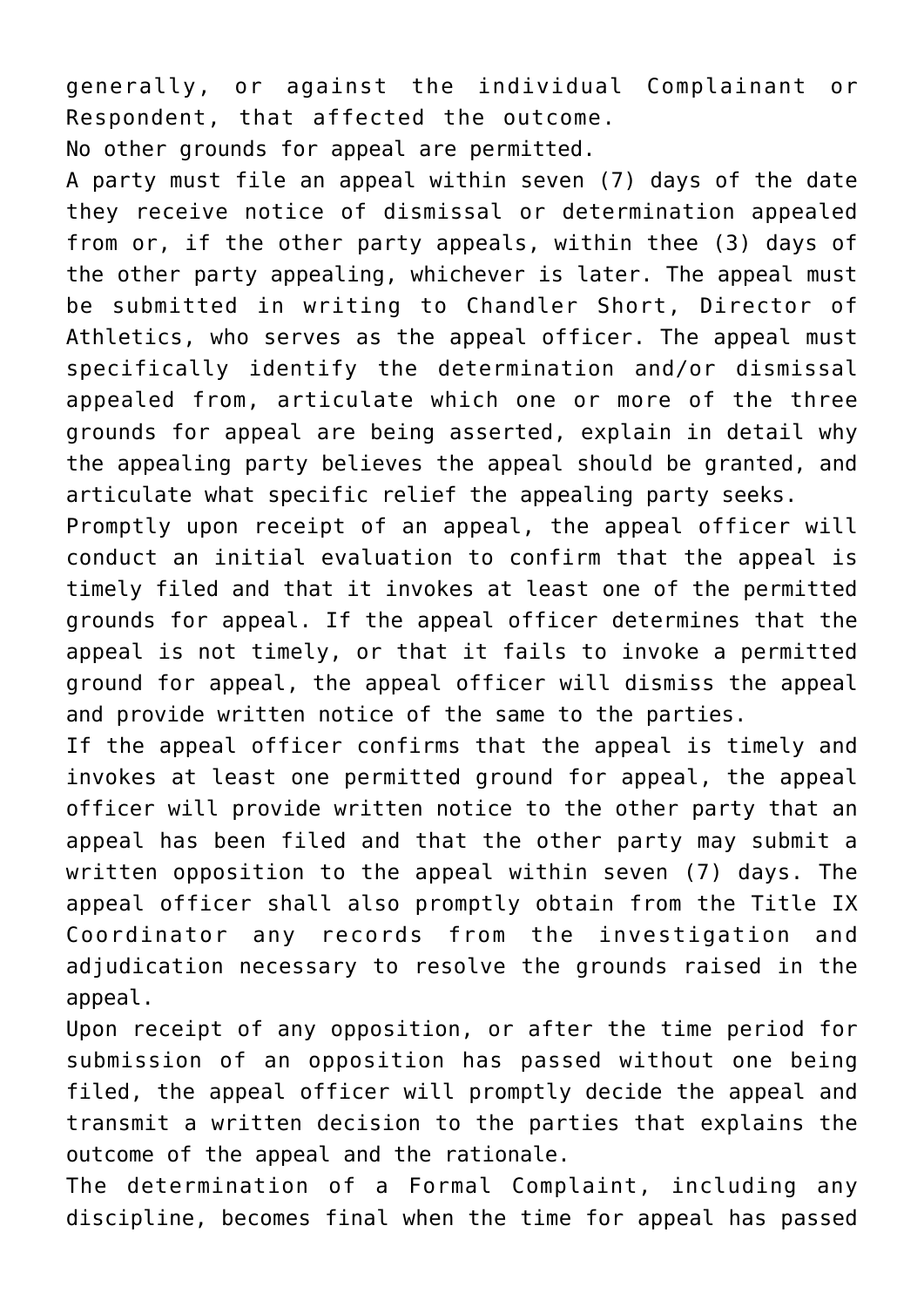with no party filing an appeal or, if any appeal is filed, at the point when the appeal officer has resolved all appeals, either by dismissal or by transmittal of a written decision. No further review beyond the appeal is permitted.

Although the length of each appeal will vary depending on the totality of the circumstances, the College strives to issue the appeal officer's written decision within (21) days of an appeal being filed.

XXIV. Advisor of Choice

From the point a Formal Complaint is made, and until an investigation, adjudication, and appeal are complete, the Complainant and Respondent will have the right to be accompanied by an advisor of their choice to all meetings, interviews, and hearings that are part of the investigation, adjudication, and appeal process. The advisor may be, but is not required to be, an attorney.

Except for the questioning of witnesses during the hearing specified in Section XXI.A.5, the advisor will play a passive role and is not permitted to communicate on behalf of a party, insist that communication flow through the advisor, or communicate with the College about the matter without the party being included in the communication. In the event a party's advisor of choice engages in material violation of the parameters specified in this Section XXIV and Section XXI.A.5, the College may preclude the advisor from further participation, in which case the party may select a new advisor of their choice.

In the event a party is not able to secure an advisor to attend the hearing specified in Section XXI.A.5, and requests the College to provide an advisor, the College will provide the party an advisor, without fee or charge, who will conduct questioning on behalf of the party at the hearing. The College will have sole discretion to select the advisor it provides. The advisor the College provides may be, but is not required to be, an attorney.

The College is not required to provide a party with an advisor in any circumstance except where the party does not have an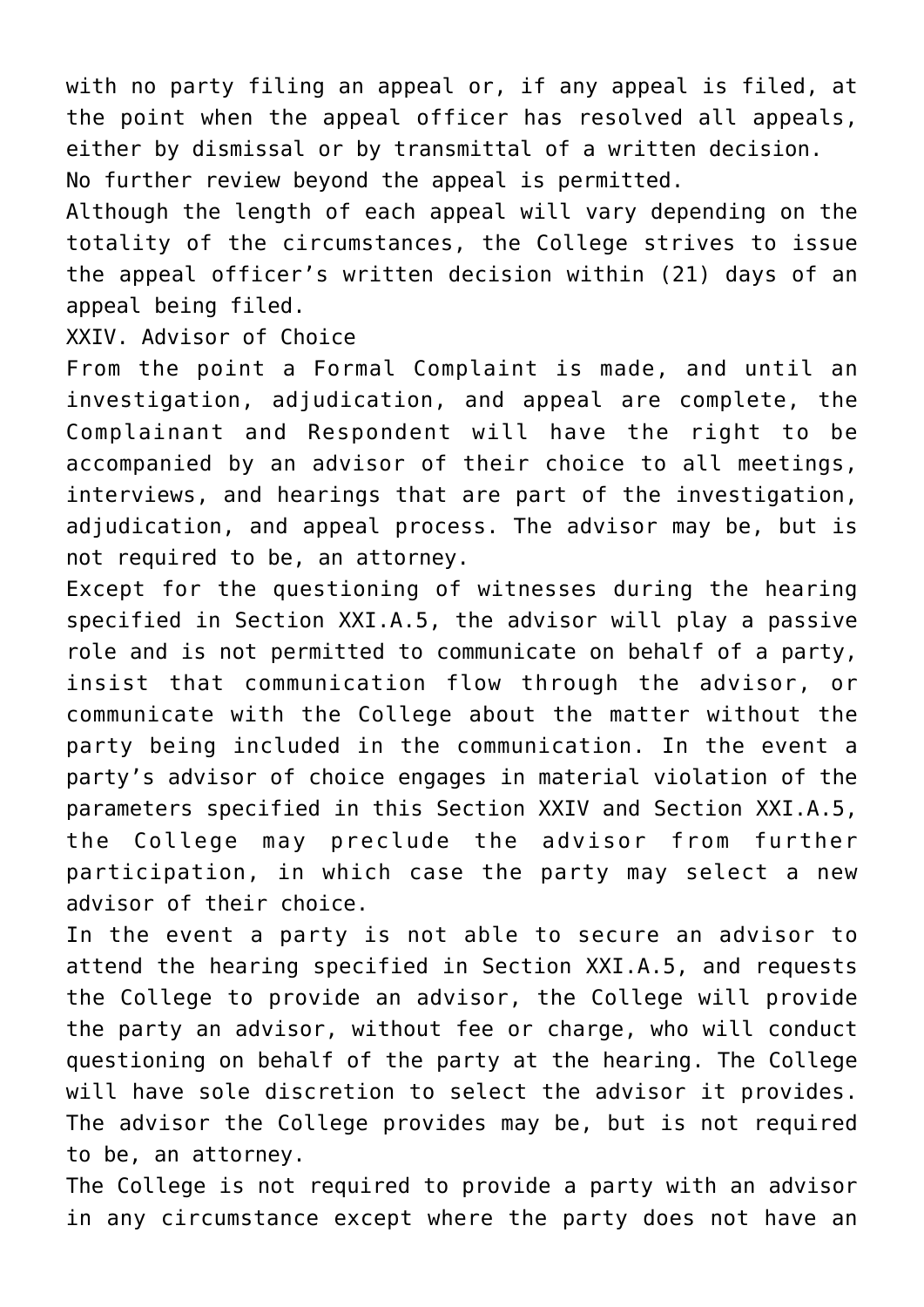advisor present at the hearing specified in Section XXI.A.5 and requests that the College provide an advisor.

XXV. Treatment Records and Other Privileged Information

During the investigation and adjudication processes, the investigator and adjudicator, as the case may be, are not permitted to access, consider, disclose, permit questioning concerning, or otherwise use:

• A party's records that are made or maintained by a physician, psychiatrist, psychologist, or other recognized professional or paraprofessional acting in the professional or paraprofessional's capacity, or assisting in that capacity, and which are made and maintained in connection with the provision of treatment to the party; or

• Information or records protected from disclosure by any other legally-recognized privilege, such as the attorney client privilege;

unless the College has obtained the party's voluntary, written consent to do so for the purposes of the investigation and adjudication process.

Notwithstanding the foregoing, the investigator and/or adjudicator, as the case may be, may consider any such records or information otherwise covered by this Section XXV if the party holding the privilege affirmatively discloses the records or information to support their allegation or defense, as the case may be.

XXVI. Sexual History

During the investigation and adjudication processes, questioning regarding a Complainant's sexual predisposition or prior sexual behavior are not relevant, unless such questions and evidence about the Complainant's prior sexual behavior are offered to prove that someone other than the Respondent committed the conduct alleged, or if the questions and evidence concern specific incidents of the Complainant's prior sexual behavior with respect to the Respondent and are offered to prove consent. Notwithstanding the foregoing, a Complainant who affirmatively uses information otherwise considered irrelevant by this Section XXVI for the purpose of supporting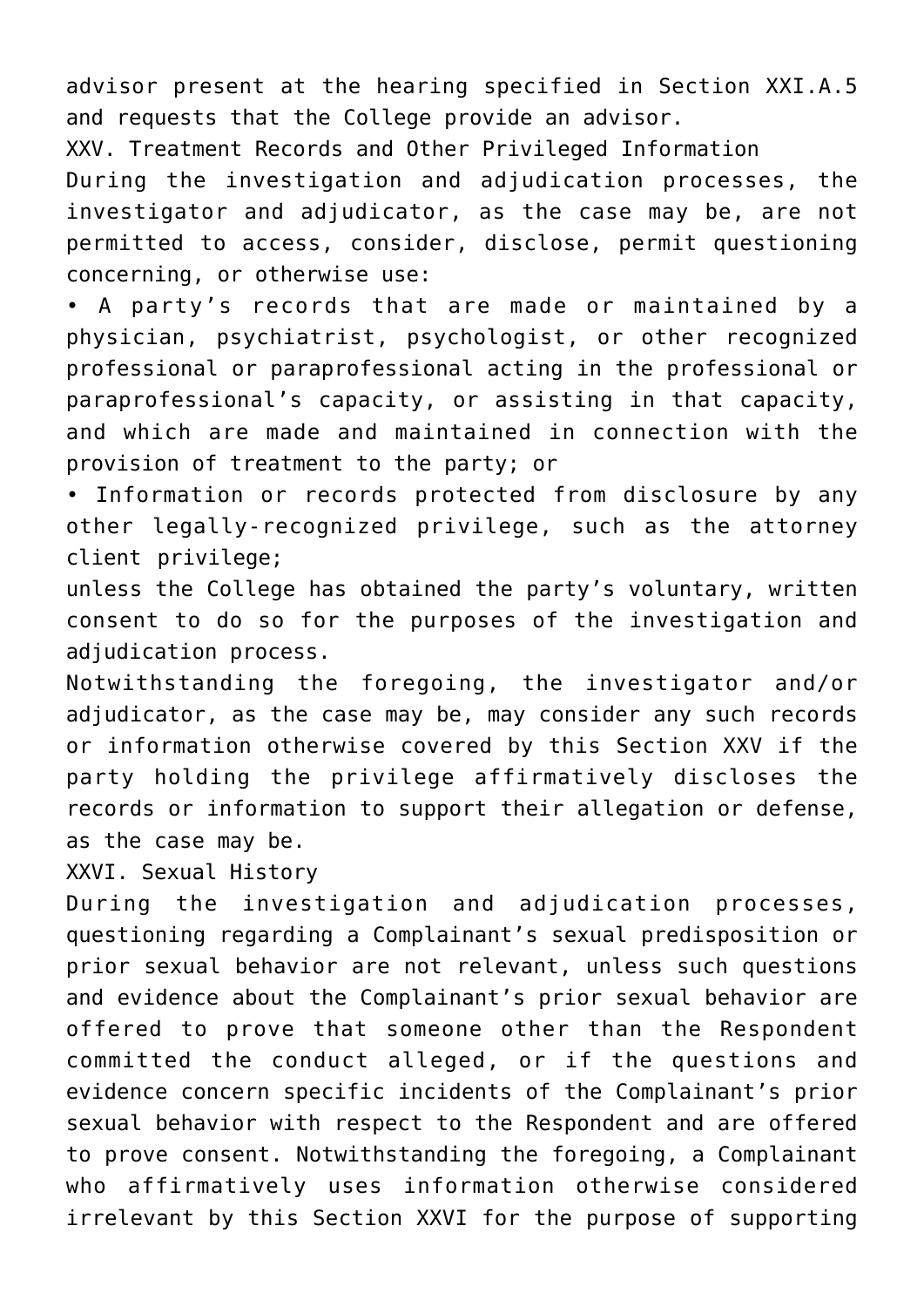the Complainant's allegations, may be deemed to have waived the protections of this Section XXVI.

XXVII. Informal Resolution

At any time after the parties are provided written notice of the Formal Complaint as specified in Section XVIII, and before the completion of any appeal specified in Section XXIII, the parties may voluntarily consent, with the Title IX Coordinator's approval, to engage in mediation, facilitated resolution, or other form of dispute resolution the goal of which is to enter into a final resolution resolving the allegations raised in the Formal Complaint by agreement of the parties. Administrative Adjudication as specified in Section XXI.B is a form of informal resolution.

The specific manner of any informal resolution process will be determined by the parties and the Title IX Coordinator, in consultation together. Prior to commencing the informal resolution process agreed upon, the Title IX Coordinator will transmit a written notice to the parties that:

• Describes the parameters and requirements of the informal resolution process to be utilized;

• Identifies the individual responsible for facilitating the informal resolution (who may be the Title IX Coordinator, another College official, or a suitable third-party);

• Explains the effect of participating in informal resolution and/or reaching a final resolution will have on a party's ability to resume the investigation and adjudication of the allegations at issue in the Formal Complaint; and

• Explains any other consequence resulting from participation in the informal resolution process, including a description of records that will be generated, maintained, and/or shared.

After receiving the written notice specified in this paragraph, each party must voluntarily provide written consent to the Title IX Coordinator, before the informal resolution may commence.

During the pendency of the informal resolution process, the investigation and adjudication processes that would otherwise occur are stayed and all related deadlines are suspended.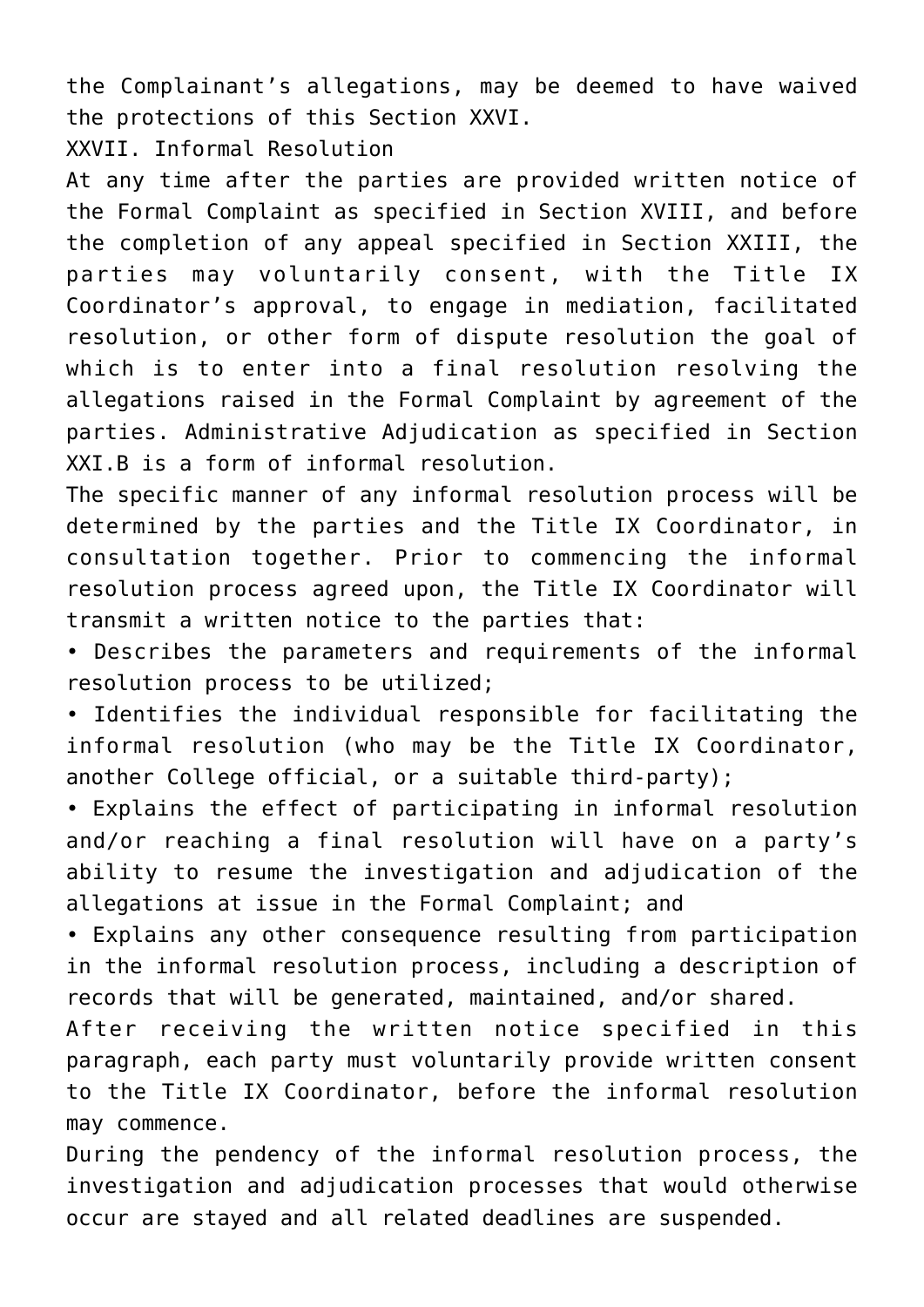If the parties reach a resolution through the informal resolution process, and the Title IX Coordinator agrees that the resolution is not clearly unreasonable, the Title IX Coordinator will reduce the terms of the agreed resolution to writing and present the resolution to the parties for their written signature. Once both parties and the Title IX Coordinator sign the resolution, the resolution is final, and the allegations addressed by the resolution are considered resolved and will not be subject to further investigation, adjudication, remediation, or discipline by the College, except as otherwise provided in the resolution itself, absent a showing that a party induced the resolution by fraud, misrepresentation, or other misconduct or where required to avoid a manifest injustice to either party or to the College. Notwithstanding the forgoing if the form of informal resolution is Administrative Adjudication as specified in Section XXI.B, there shall not be an agreed resolution requiring the parties' signatures; instead, the determination issued by the administrative officer shall serve as the resolution and conclude the informal resolution process, subject only to any right of appeal. With the exception of a resolution resulting from the Administrative Adjudication process specified in Section XXI.B, all other forms of informal resolution pursuant to this Section XXVII are not subject to appeal.

A party may withdraw their consent to participate in informal resolution at any time before a resolution has been finalized. Absent extension by the Title IX Coordinator, any informal resolution process must be completed within twenty-one (21) days. If an informal resolution process does not result in a resolution within twenty-one (21) days, and absent an extension, abeyance, or other contrary ruling by the Title IX Coordinator, the informal resolution process will be deemed terminated, and the Formal Complaint will be resolved pursuant to the investigation and adjudication procedures. The Title IX Coordinator may adjust any time periods or deadlines in the investigation and/or adjudication process that were suspended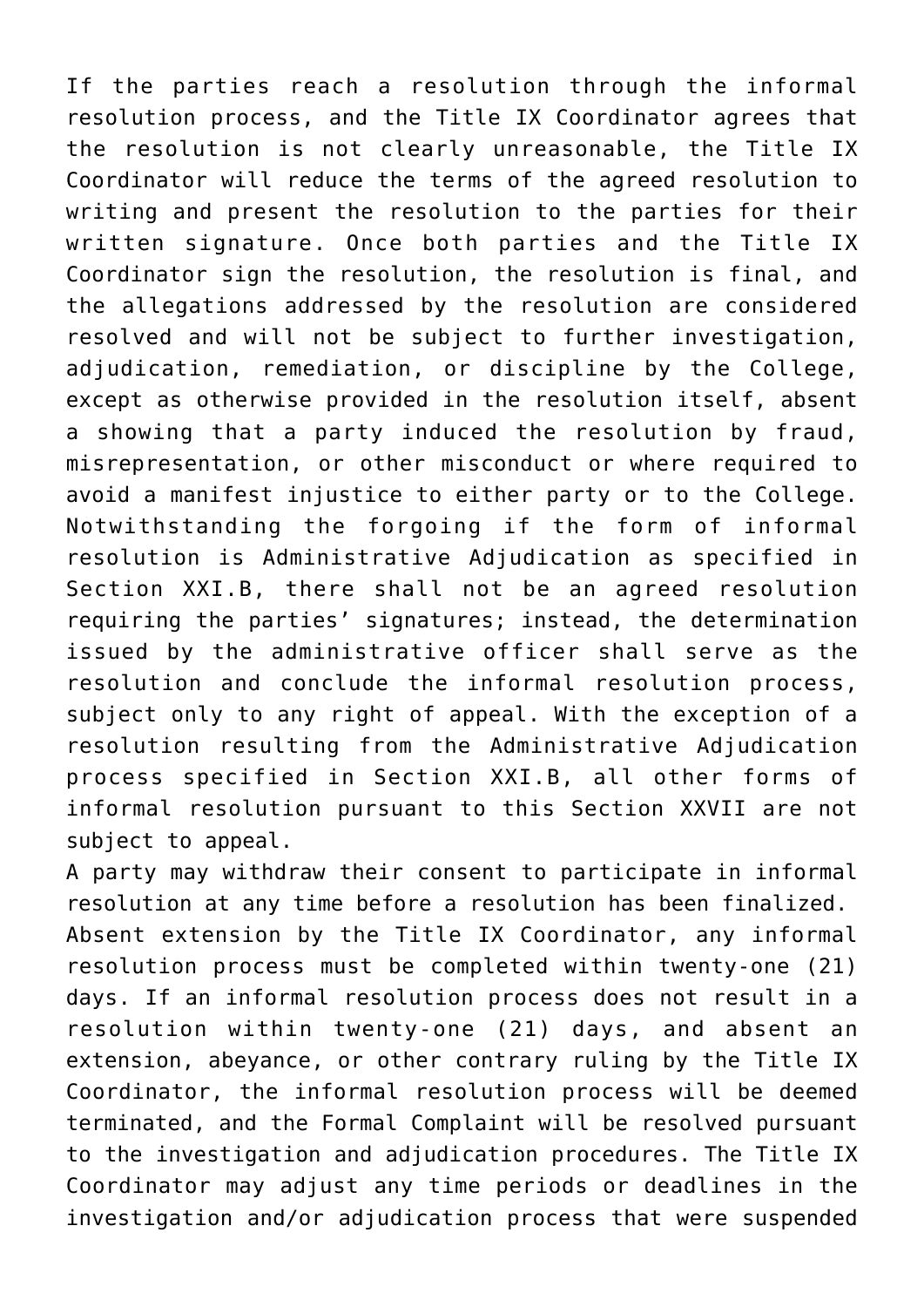due to the informal resolution.

Other language in this Section XXVII notwithstanding, informal resolution will not be permitted if the Respondent is a nonstudent employee accused of committing Sexual Harassment against a student.

XXVIII. Presumption of Non-Responsibility

From the time a report or Formal Complaint is made, a Respondent is presumed not responsible for the alleged misconduct until a determination regarding responsibility is made final.

XXIX. Resources

Any individual affected by or accused of Sexual Harassment will have equal access to support and counseling services offered through the College. The College encourages any individual who has questions or concerns to seek support of College identified resources. The Title IX Coordinator is available to provide information about the College's policy and procedure and to provide assistance. A list of College identified resources list is located at the following link: https://wwwi.mcpherson.edu/human-resources/

XXX. Conflicts of Interest, Bias, and Procedural Complaints The Title IX Coordinator, investigator, hearing officer, administrative officer, appeals officer, and informal resolution facilitator will be free of any material conflicts of interest or material bias. Any party who believes one or more of these College officials has a material conflict of interest or material bias must raise the concern promptly so that the College may evaluate the concern and find a substitute, if appropriate. The failure of a party to timely raise a concern of a conflict of interest or bias may result in a waiver of the issue for purposes of any appeal specified in Section XXIII or otherwise.

# XXXI. Objections Generally

Parties are expected to raise any objections, concerns, or complaints about the investigation, adjudication, and appeals process in a prompt and timely manner so that the College may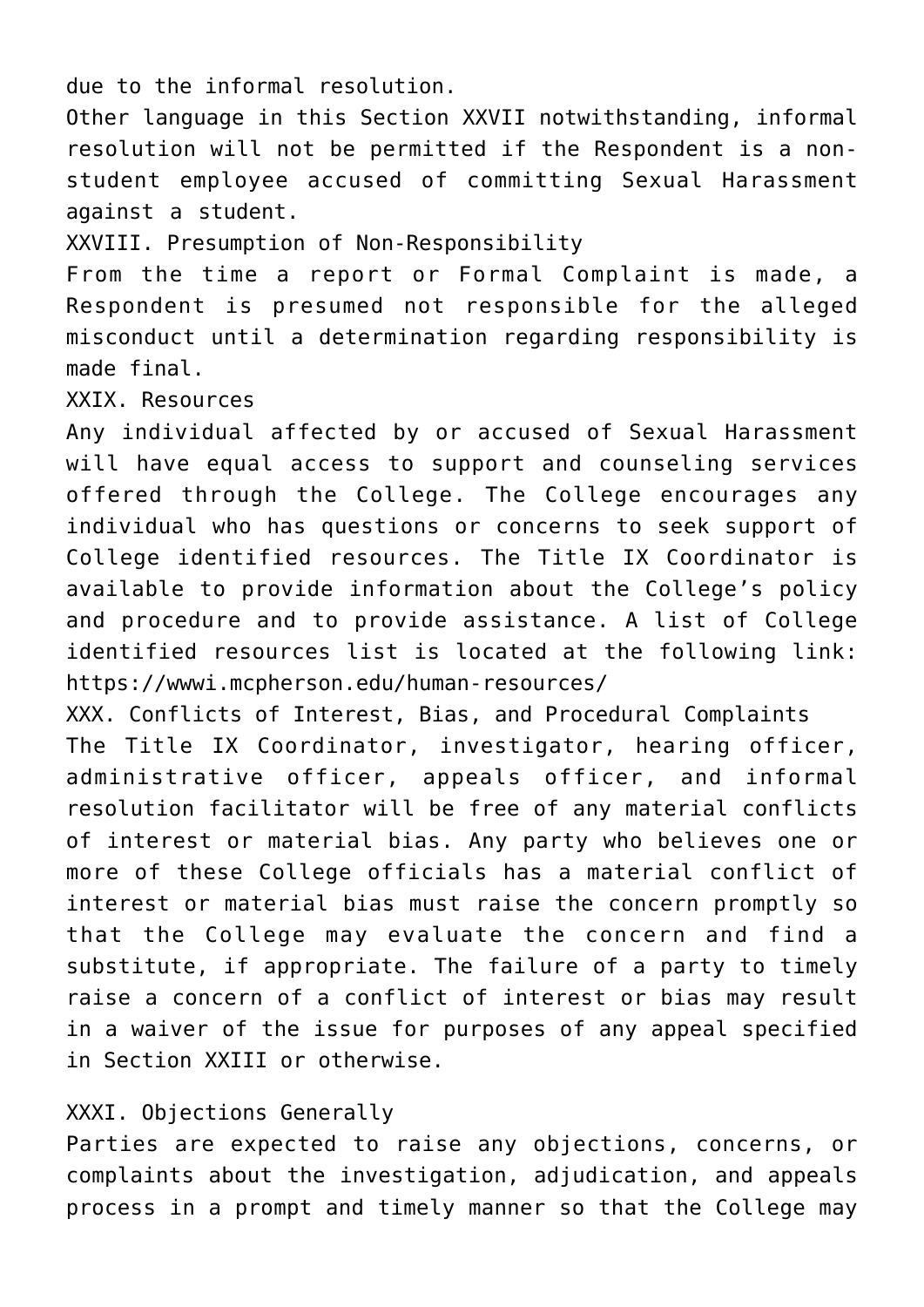evaluate the matter and address it, if appropriate.

XXXII. Academic Freedom

While the College is committed to the principles of free inquiry and free expression, sexual misconduct is neither legally protected expression nor the proper exercise of academic freedom.

XXXIII. Relationship With Criminal Process

This policy sets forth the College's processes for responding to reports and Formal Complaints of Sexual Harassment. The College's processes are separate, distinct, and independent of any criminal processes. While the College may temporarily delay its processes under this policy to avoid interfering with law enforcement efforts if requested by law enforcement, the College will otherwise apply this policy and its processes without regard to the status or outcome of any criminal process.

XXXIV. Recordings

Wherever this policy specifies that an audio or video recording will be made, the recording will be made only by the College and is considered property of the College, subject to any right of access that a party may have under this policy, FERPA, and other applicable federal, state, or local laws. Only the College is permitted to make audio or video recordings under this policy. The surreptitious recording of any meeting, interview, hearing, or other interaction contemplated under this policy is strictly prohibited. Any party who wishes to transcribe a hearing by use of a transcriptionist must seek pre-approval from the hearing officer.

XXXV. Vendors, Contractors and Third Parties

The College does business with various vendors, contractors, and other third-parties who are not students or employees of the College. Notwithstanding any rights that a given vendor, contractor, or third-party Respondent may have under this policy, the College retains its right to limit any vendor, contractor, or third-party's access to campus for any reason. And the College retains all rights it enjoys by contract or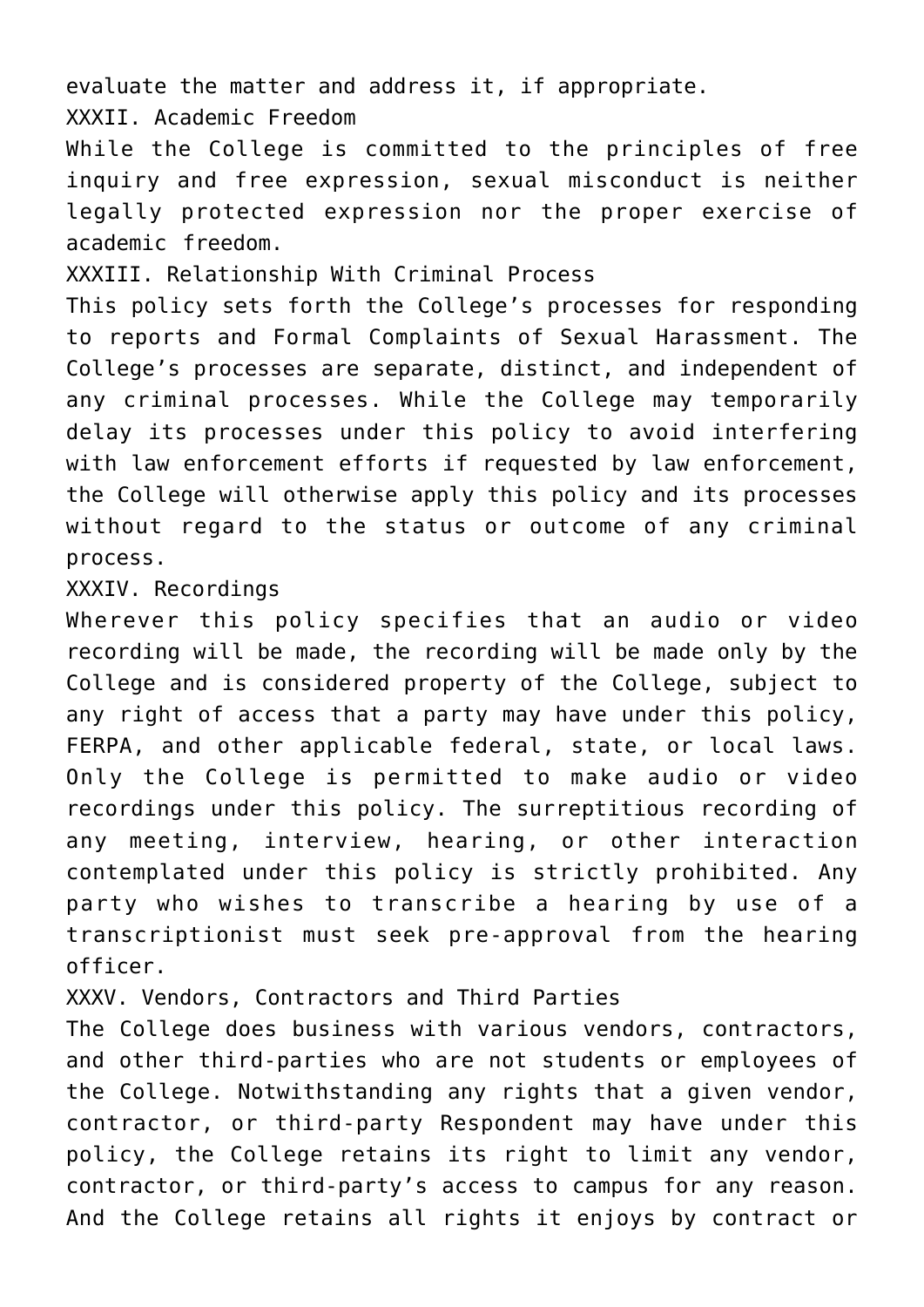law to terminate its relationship with any vendor, contractor, or third-party irrespective of any process or outcome under this policy.

XXXVI. Bad Faith Complaints and False Information

It is a violation of this policy for any person to submit a report or Formal Complaint that the person knows, at the time the report or Formal Complaint is submitted, to be false or frivolous. It is also a violation of this policy for any person to knowingly make a materially false statement during the course of an investigation, adjudication, or appeal under this policy. Violations of this Section XXXVI are not subject to the investigation and adjudication processes in this policy; instead, they will be addressed under the Code of Student Conduct in the case of students and other College policies and standards, as applicable, for other persons. XXXVII. Retaliation

It is a violation of this policy to engage in Retaliation. Reports and Formal Complaints of retaliation may be made in the manner specified in Sections VIII and XV. Any report or Formal Complaint of Retaliation will be processed under this policy in the same manner as a report or Formal Complaint of Sexual Harassment, as the case may be. The College retains discretion to consolidate a Formal Complaint of Retaliation with a Formal Complaint of Sexual Harassment for investigation and/or adjudication purposes if the two Formal Complaints share a common nexus.

XXXVIII. Confidentiality

The College will keep confidential the identity of any individual who has made a report or Formal Complaint of Sexual Harassment or Retaliation including any Complainant, the identity of any individual who has been reported to be a perpetrator of Sexual Harassment or Retaliation including any Respondent, and the identity of any witness. The College will also maintain the confidentiality of its various records generated in response to reports and Formal Complaints, including, but not limited to, information concerning Supportive Measures, notices, investigation materials,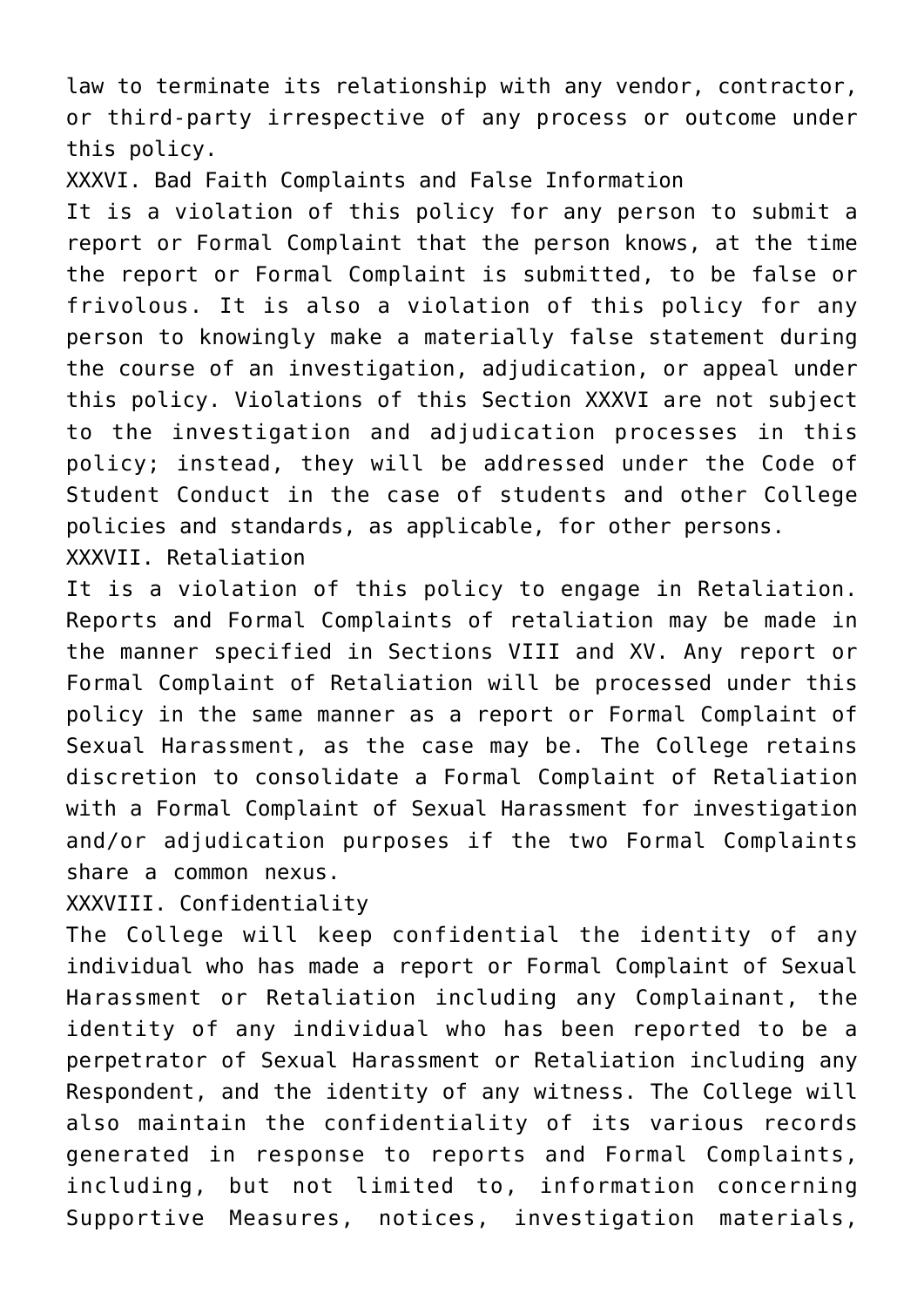adjudication records, and appeal records. Notwithstanding the foregoing, the College may reveal the identity of any person or the contents of any record if permitted by FERPA, if necessary to carry out the College's obligations under Title IX and its implementing regulations including the conduct of any investigation, adjudication, or appeal under this policy or any subsequent judicial proceeding, or as otherwise required by law. Further, notwithstanding the College's general obligation to maintain confidentiality as specified herein, the parties to a report or Formal Complaint will be given access to investigation and adjudication materials in the circumstances specified in this policy.

While the College will maintain confidentiality specified in this Section XXXVIII, the College will not limit the ability of the parties to discuss the allegations at issue in a particular case. Parties are advised, however, that the manner in which they communicate about, or discuss a particular case, may constitute Sexual Harassment or Retaliation in certain circumstances and be subject to discipline pursuant to the processes specified in this policy.

Note that certain types of Sexual Harassment are considered crimes for which the College must disclose crime statistics in its Annual Security Report that is provided to the campus community and available to the public. These disclosures will be made without including personally identifying information. XXXIX. Amnesty

The College recognizes that an individual who has been drinking alcohol or using drugs may be hesitant to report Sexual Harassment. To encourage reporting, the College will not take disciplinary action for drug or alcohol use against an individual making a good faith report of Sexual Harassment, either as the Complainant or as a witness, provided that these conduct violations did not and do not place the health or safety of any other person at risk. The College may, however, require the reporting individual to attend a course or pursue other educational interventions related to alcohol and drugs. The College's commitment to amnesty in these situations does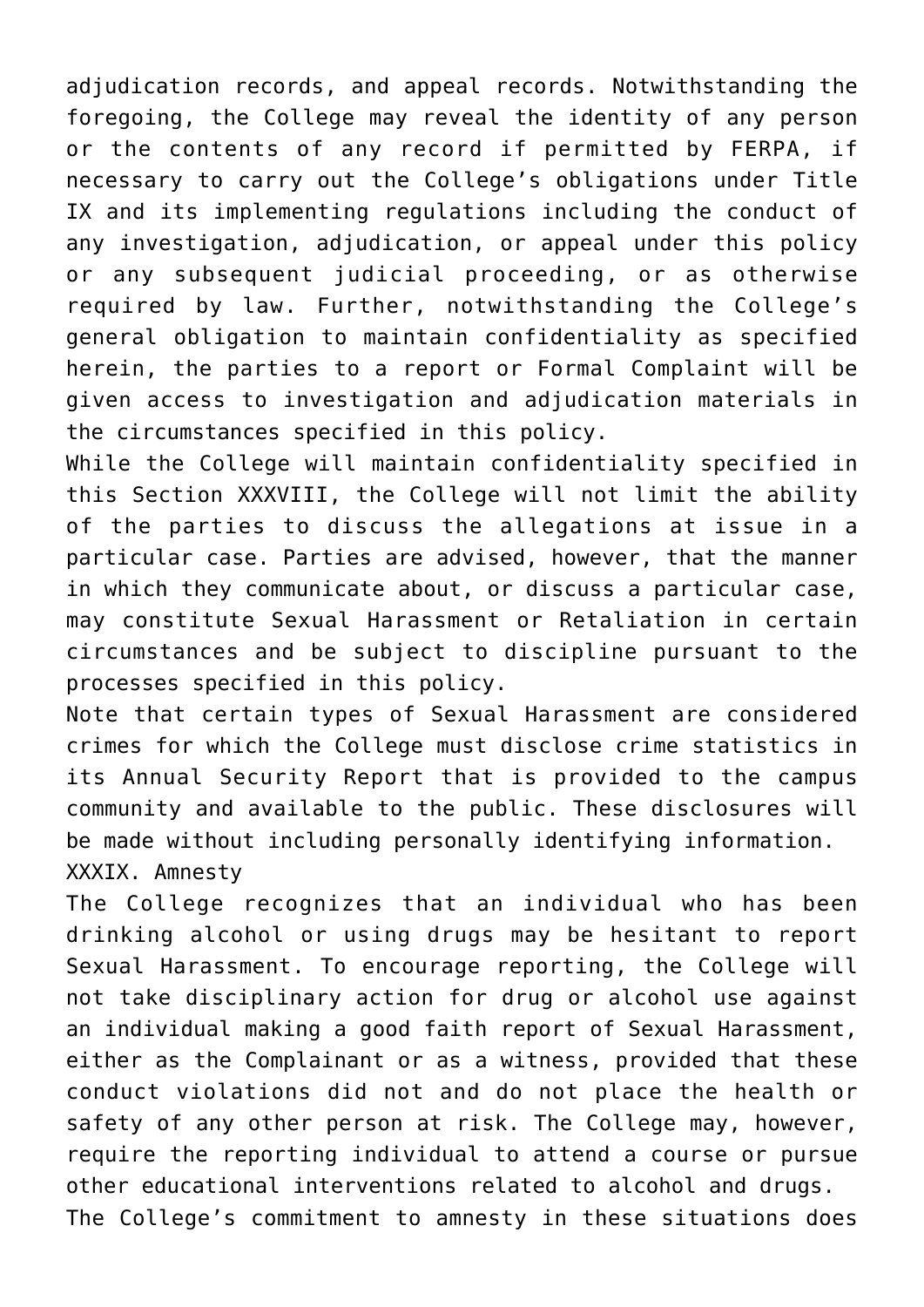not prevent action by police or other legal authorities against an individual who has illegally consumed alcohol or drugs.

XL. Other Violations of this Policy

Alleged violations of this policy, other than violations of the prohibitions on Sexual Harassment and Retaliation, will be subject to review under the Student Code of Conduct for students, the Faculty Handbook for faculty, or other College policies and standards for employees.

XLI. Signatures and Form of Consent

For purposes of this policy, either a physical signature or digital signature will be sufficient to satisfy any obligation that a document be signed. Where this policy provides that written consent must be provided, consent in either physical or electronic form, containing a physical or digital signature, as the case may be, will suffice.

XLII. Deadlines, Time, Notices, and Method of Transmittal

Where this policy specifies a period of days by which some act must be performed, the following method of calculation applies:

• Exclude the day of the event that triggers the period;

• Count every day, including intermediate Saturdays, Sundays, and legal holidays recognized by the federal government;

• Include the last day of the period until 5:00 p.m. central time, but if the last day is a Saturday, Sunday, or legal holiday recognized by the federal government, the period continues to run until 5:00 p.m. central time on the next day that is not a Saturday, Sunday, or legal holiday recognized by the federal government.

All deadlines and other time periods specified in this policy are subject to modification by the College where, in the College's sole discretion, good cause exists. Good cause may include, but is not limited to, the unavailability of parties or witnesses; the complexities of a given case; extended holidays or closures; sickness of the investigator, adjudicator, or the parties; the need to consult with the College's legal counsel; unforeseen weather events; and the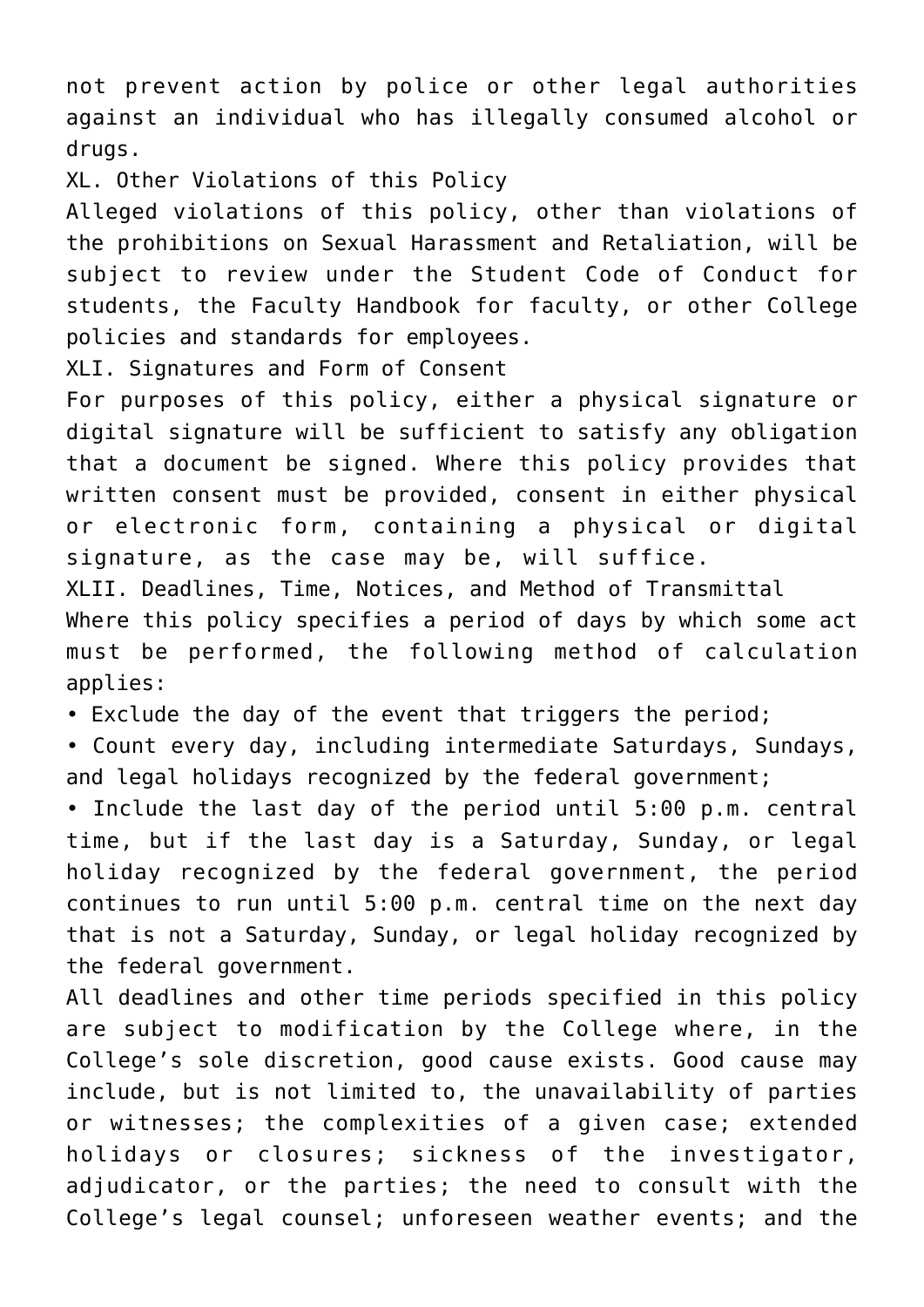like.

Any party who wishes to seek an extension of any deadline or other time period may do so by filing a request with the investigator, hearing officer, administrative officer, appeal officer, or Title IX Coordinator, as the case may be, depending on the phase of the process. Such request must state the extension sought and explain what good cause exists for the requested extension. The College officer resolving the request for extension may, but is not required to, give the other party an opportunity to object. Whether to grant such a requested extension will be in the sole discretion of the College.

The parties will be provided written notice of the modification of any deadline or time period specified in this policy, along with the reasons for the modification.

Where this policy refers to notice being given to parties "simultaneously," notice will be deemed simultaneous if it is provided in relative proximity on the same day. It is not necessary that notice be provided at exactly the same hour and minute.

Unless otherwise specified in this policy, the default method of transmission for all notices, reports, responses, and other forms of communication specified in this policy will be email using College email addresses.

A party is deemed to have received notice upon transmittal of an email to their College email address. In the event notice is provided by mail, a party will be deemed to have received notice three (3) days after the notice in question is postmarked.

Any notice inviting or requiring a party or witness to attend a meeting, interview, or hearing will be provided with sufficient time for the party to prepare for the meeting, interview, or hearing as the case may be, and will include relevant details such as the date, time, location, purpose, and participants. Unless a specific number of days is specified elsewhere in this policy, the sufficient time to be provided will be determined in the sole discretion of the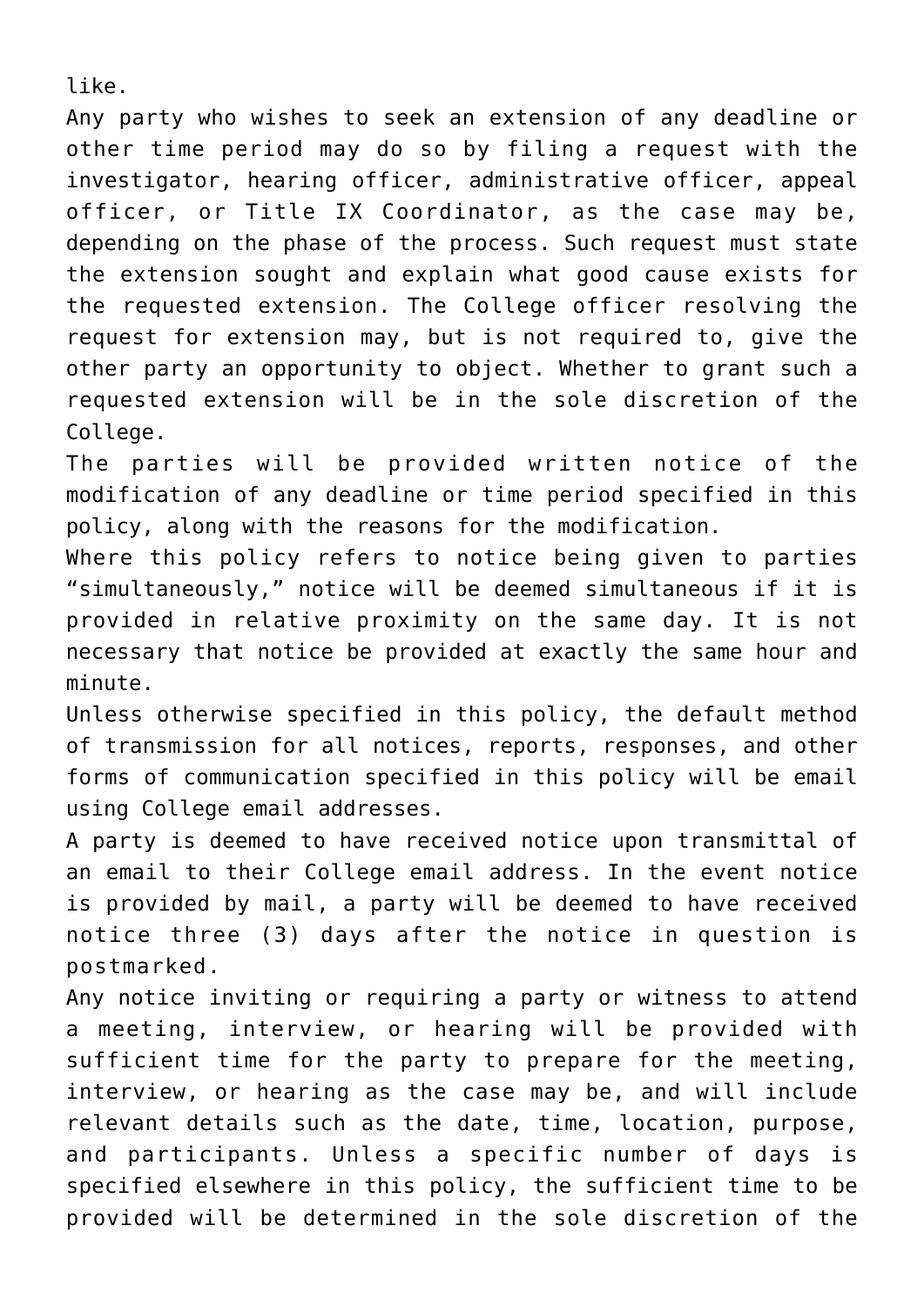College, considering all the facts and circumstances, including, but not limited to, the nature of the meeting, interview, or hearing; the nature and complexity of the allegations at issue; the schedules of relevant College officials; approaching holidays or closures; and the number and length of extensions already granted.

XLIII. Other Forms of Discrimination

This policy applies only to Sexual Harassment. Complaints of other forms of sex discrimination are governed by the College's ADM 180 McPherson College Policy Against Discrimination, Harassment, and Retaliation and Complaint Procedures.

XLIV. Education

Because the College recognizes that the prevention of sexual misconduct is important, it offers educational programming to a variety of groups such as: campus personnel; incoming students and new employees participating in orientation; and members of student organizations. Among other elements, such training will cover relevant definitions, procedures, and sanctions; will provide safe and positive options for bystander intervention; and will provide risk reduction information, including recognizing warning signs of abusive behavior and how to avoid potential attacks. To learn more about education resources, please contact the Title IX Coordinator or Deputy Title IX Coordinator.

XLV. Outside Appointments, Dual Appointments, and Delegations The College retains discretion to retain and appoint suitably qualified persons who are not College employees to fulfill any function of the College under this policy, including, but not limited to, the investigator, hearing officer, administrative officer, informal resolution officer, and/or appeals officer.

The College also retains discretion to appoint two or more persons to jointly fulfill the role of investigator, hearing officer, administrative officer, informal resolution officer, and/or appeals officer.

The functions assigned to a given College official under this policy, including but not limited to the functions assigned to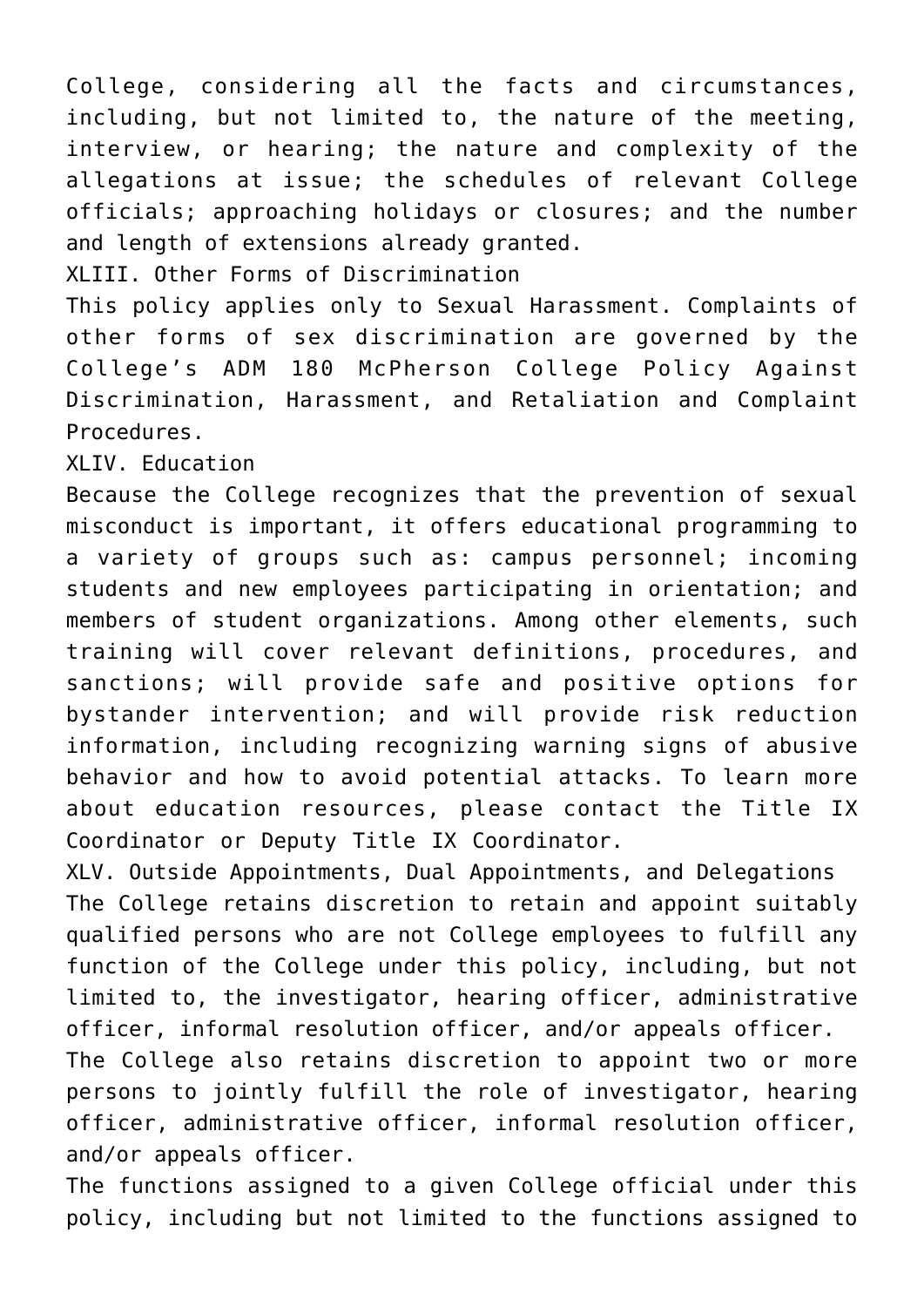the Title IX Coordinator, investigator, hearing officer, administrative officer, informal resolution officer, and appeals officer, may, in the College's discretion, be delegated by such College official to any suitably qualified individual and such delegation may be recalled by the College at any time.

# XLVI. Training

The College will ensure that College officials acting under this policy, including but not limited to the Title IX Coordinator, investigators, hearing officers, administrative officers, informal resolution facilitators, College provided advisors, and appeals officers receive training in compliance with 34 C.F.R. § 106.45(b)(1)(iii) and any other applicable federal or state law.

# XLVII. Recordkeeping

The College will retain those records specified in 34 C.F.R. § 106.45(b)(10) for a period of seven years after which point in time they may be destroyed, or continue to be retained, in the College's sole discretion. The records specified in 34 C.F.R. § 106.45(b)(10) will be made available for inspection, and/or published, to the extent required by 34 C.F.R. § 106.45(b)(10) and consistent with any other applicable federal or state law, including FERPA.

# XLVIII. Definitions

Words used in this policy will have those meanings defined herein and if not defined herein will be construed according to their plain and ordinary meaning.

# XLIX. Discretion in Application

The College retains discretion to interpret and apply this policy in a manner that is not clearly unreasonable, even if the College's interpretation or application differs from the interpretation of the parties.

Despite the College's reasonable efforts to anticipate all eventualities in drafting this policy, it is possible unanticipated or extraordinary circumstances may not be